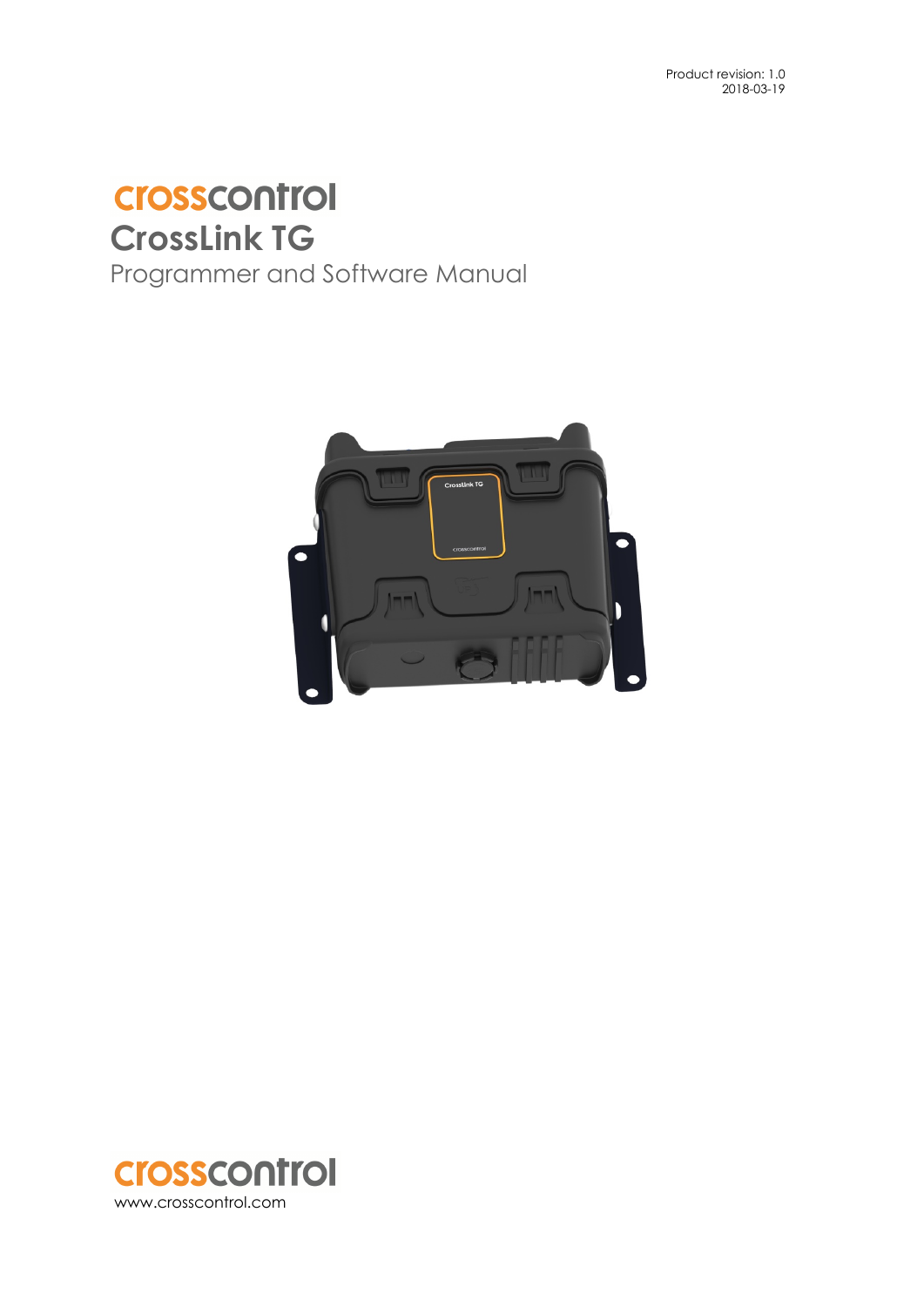## **Contents**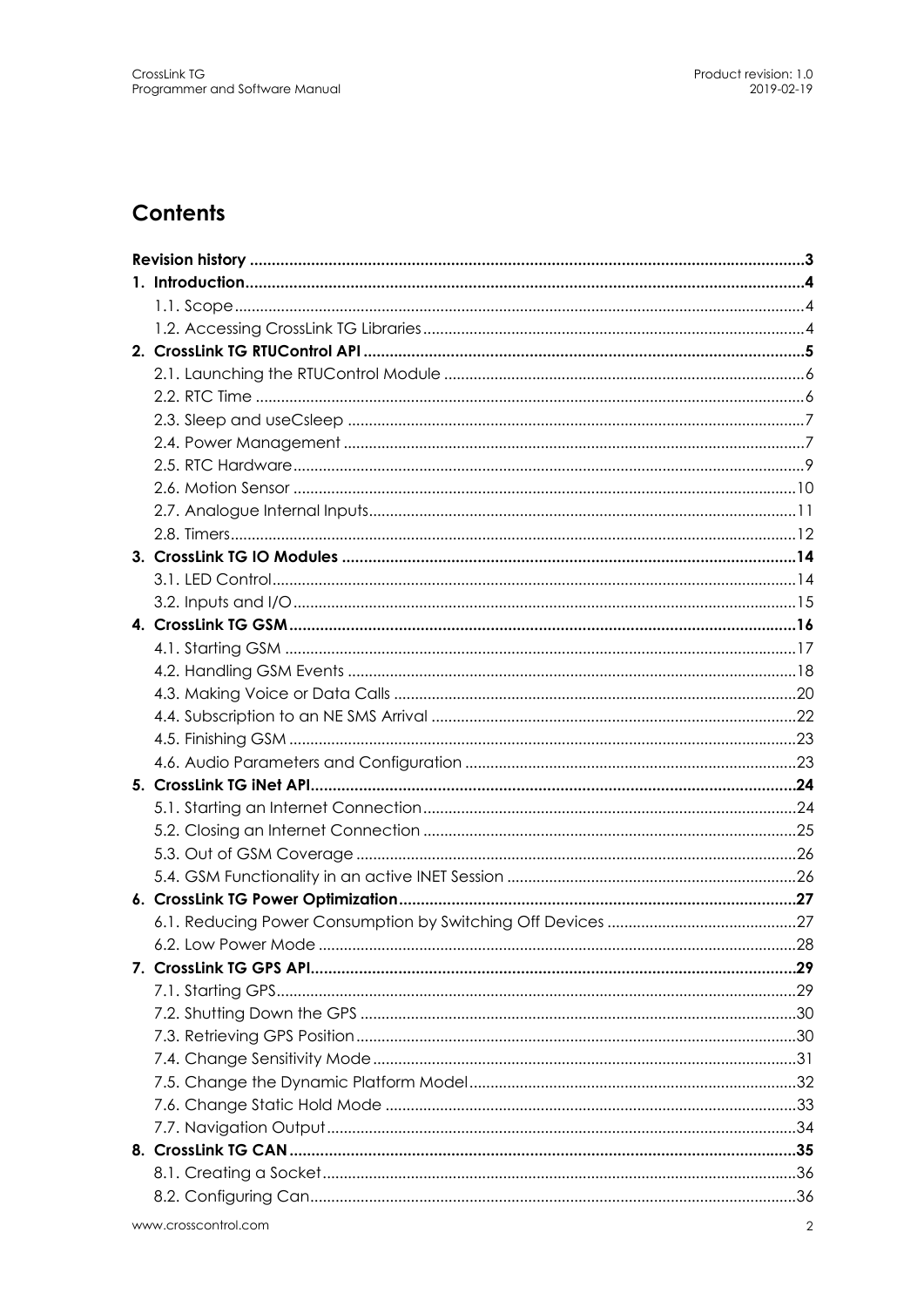| 13.3. |  |
|-------|--|
| 13.2. |  |
| 13.1. |  |
| 13.   |  |
| 12.3. |  |
| 12.2. |  |
| 12.1. |  |
|       |  |
| 11.3. |  |
| 11.2. |  |
| 11.1. |  |
|       |  |
| 10.2. |  |
| 10.1. |  |
|       |  |
|       |  |
|       |  |
|       |  |
|       |  |
|       |  |
|       |  |
|       |  |
|       |  |
|       |  |
|       |  |

## **Revision history**

| Rev     | ate        |               | :omments |
|---------|------------|---------------|----------|
| Version | 2019-04-01 | Finn Mc Guirk |          |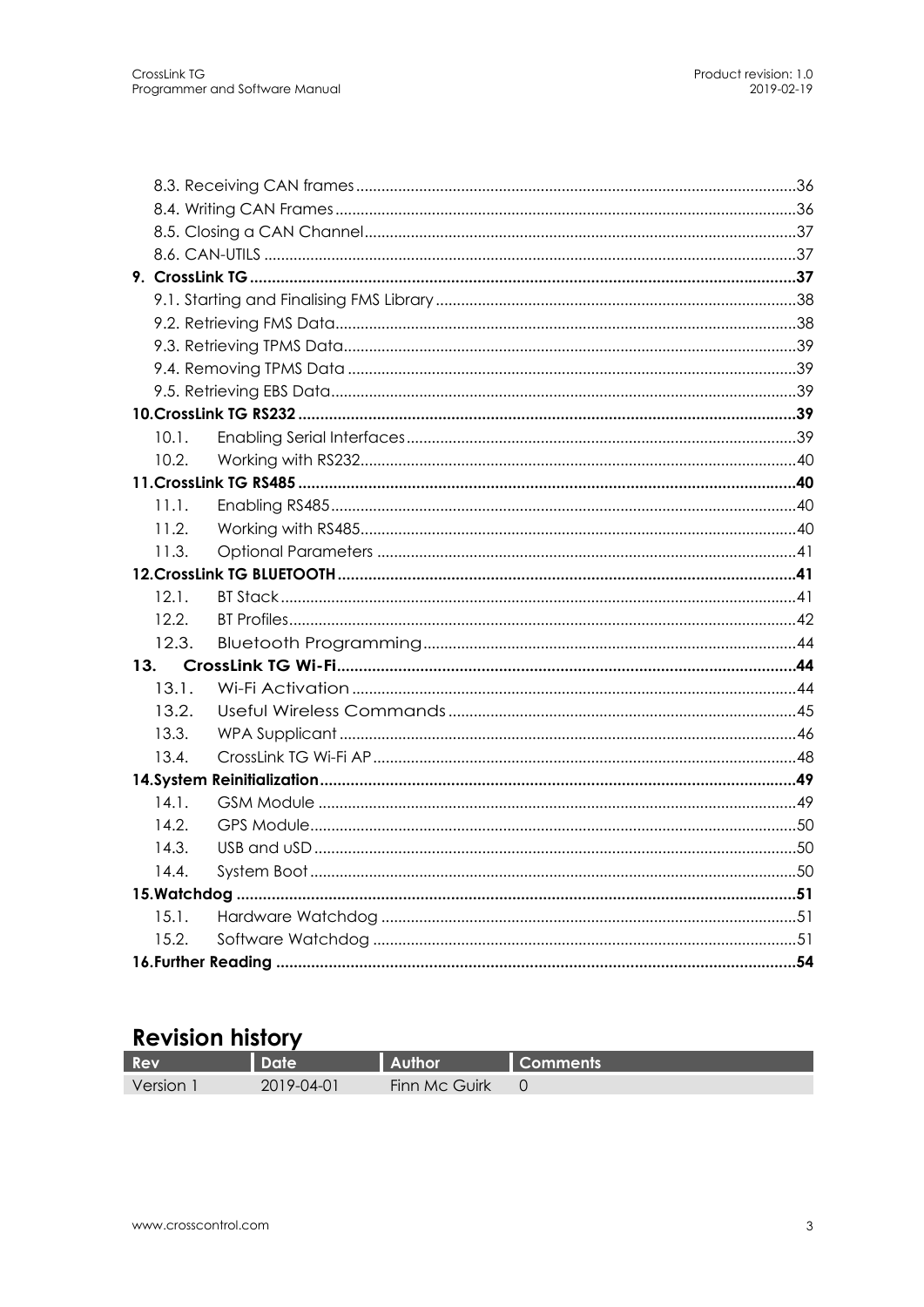## **1. Introduction**

The CrossLink TG is an advanced Telematics control unit. Custom designed to cope with harsh environments, it sits close to the engine to monitor and control key functions, sift data and transfer KPIs to the cloud.

## **1.1. Scope**

This document is intended for anyone handling the CrossLink TG or developing software for the CrossLink TG. This document is not intended as a complete reference documentation for the device, software, or software development tools. It is intended to introduce the development engineer to the hardware and software, by providing a top-down overview and summary of the device.

The document will give a guide to the structure of each API and how to launch the available functions within the API library for developing applications.

## **1.2. Accessing CrossLink TG Libraries**

Depending on the required functionality that you need to access, the following table shows the files and libraries that may be used.

#### **Libraries**

|             | <b>File</b>                             | <b>Dynamic Libraries</b> |
|-------------|-----------------------------------------|--------------------------|
| <b>RTU</b>  | <owa4x rtucontroldefs.h=""></owa4x>     | /lib/libRTUControl.so    |
| IO          | <owa4x ios_moduledefs.h=""></owa4x>     | /lib/libIOs Module.so    |
| <b>GSM</b>  | <owa4x gsm_moduledefs.h=""></owa4x>     | /lib/libGSM_Module.so    |
| <b>GPS</b>  | <owg4x gps2="" moduledefs.h=""></owg4x> | /lib/libGPS Module.so    |
| <b>iNET</b> | <owa4x inet_moduledefs.h=""></owa4x>    | /lib/libINET_Module.so   |

There are 2 ways to access the dynamic libraries; using dlopen() and dlsym() or by linking to them during compilation.

#### 1.2.1. Using Library Access

In order to access the CrossLink TG API functionality from the dynamic libraries several steps must be carried out.

First, application should get a handler to the library; for that purpose the system call dlopen() is used. In the example below a handler to the gsm library is retrieved:

```
void* wLibHandle = NULL; 
wLibHandle = dlopen("/lib/libGSM_Module.so", RTLD_LAZY); if (!wLibHandle) { 
printf("No shared library found"); 
}
```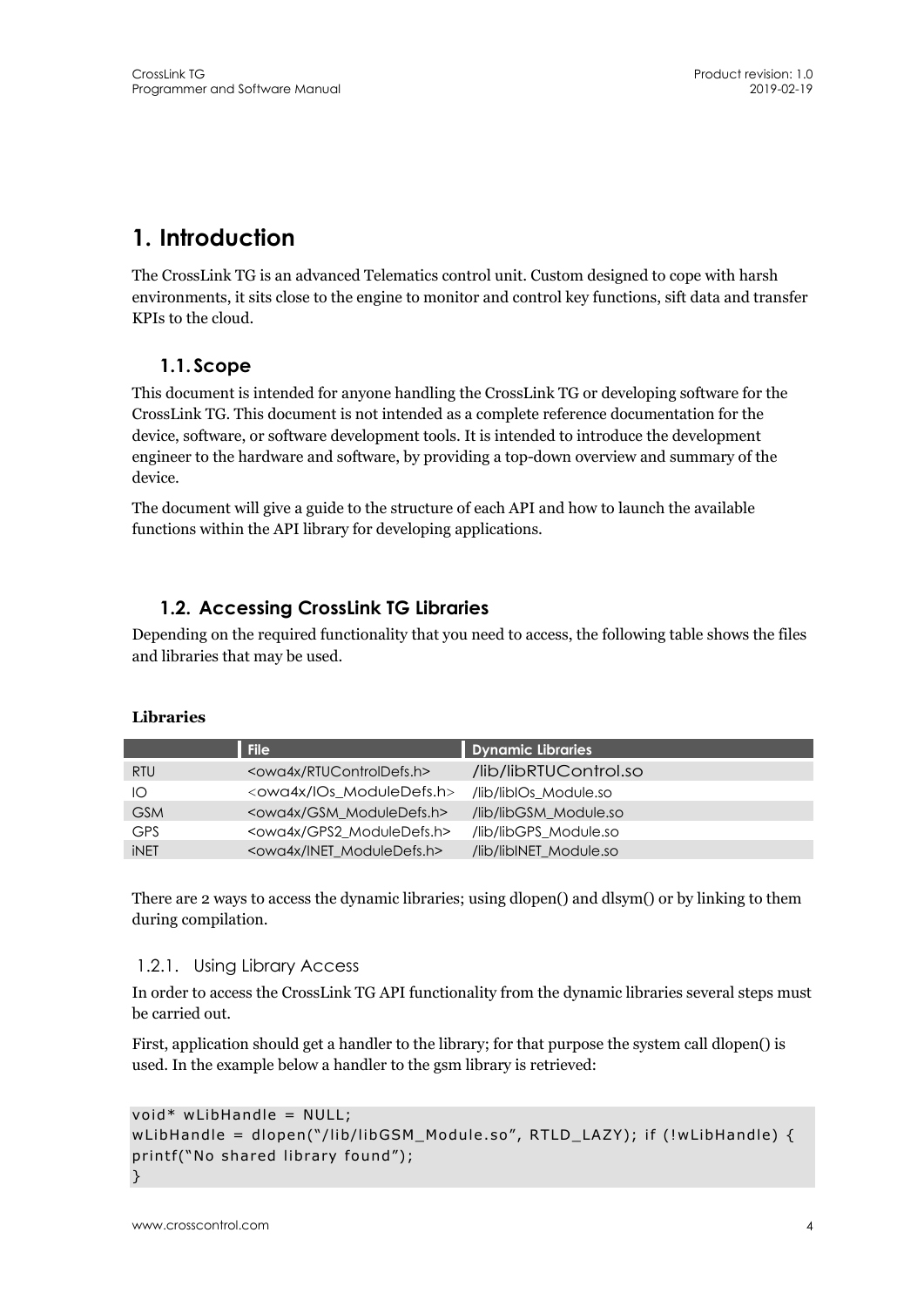Once the application has received the handler to the library, it needs to retrieve a reference to the needed functions. For this the dlsym() system call is used.

A function pointer must be declared as below, for each of the functions that the application needs.

int (\*FncDIGIO\_SetLED\_SW0)( unsigned char)

Then the application calls dlsym(), passing parameters to the handle of the library and the name of the desired function (as it appears in [1]) and casts the result to the function pointer.

```
FncDIGIO_SetLED_SW0=(int(*)(unsigned char))dlsym(wLibHandle, 
"DIGIO_SetLED_SW0"); 
if ( dlerror( ) ! = NULL } {
printf("No DIGIO SetLED SW0 found..\n");
int ReturnCode = NO_ERROR; 
if ( (ReturnCode = ( *FncDIGIO SetLED SW0)( 1)) != NO ERROR ) {
printf("Error %d in DIGIO_SetLED_SW0()\n", ReturnCode);
```
Finally the function is called as shown below.

All functions return NO\_ERROR in case of success; otherwise they return an error code according to the subset of errors defined in the API. By handling these errors the application will improve its tolerance to any fault that might occur.

In the case that the application has finished accessing a dynamic library, it might free system resources by removing it from the memory. For that purpose, system dlclose() function is used.

```
if( (dlclose( wLibHandle) ) != 0) {
printf( "UnloadExternalLibrary() error\n"); exit(1); 
} 
printf( "UnloadExternalLibrary() ok\n");
```
#### 1.2.2. Direct Linking

As all the functions are declared in the header files include in the compiler, and the dynamic .so libraries are also included with the owasys patch in the cross compiler, the owasys libraries can be linked at compilation time using the -l option.

```
PC$ arm-linux-gnueabihf-gcc -Wall -mthumb -mthumb-interwork -D_REENTRANT 
-oowa4x_AN3 ./*.cpp -ldl -lpthread -lGSM_Module
```
After including the header file of the library, as in the example using GSM library, the function can be called directly without having to use dlopen() or dlsym().

## **2. CrossLink TG RTUControl API**

The Lib LibRTUControl library provides a set of main functions available for user applications:

- A system Select control: based in the Linux Select daemon, offers a clear and easy way of pooling both synchronous and asynchronous ports to be read. This is needed by other system modules to work (GSM, GPS)
- Functions for handling Power Modes.
- RTC time handling.

```
 A set of timers.
```
www.crosscontrol.com 5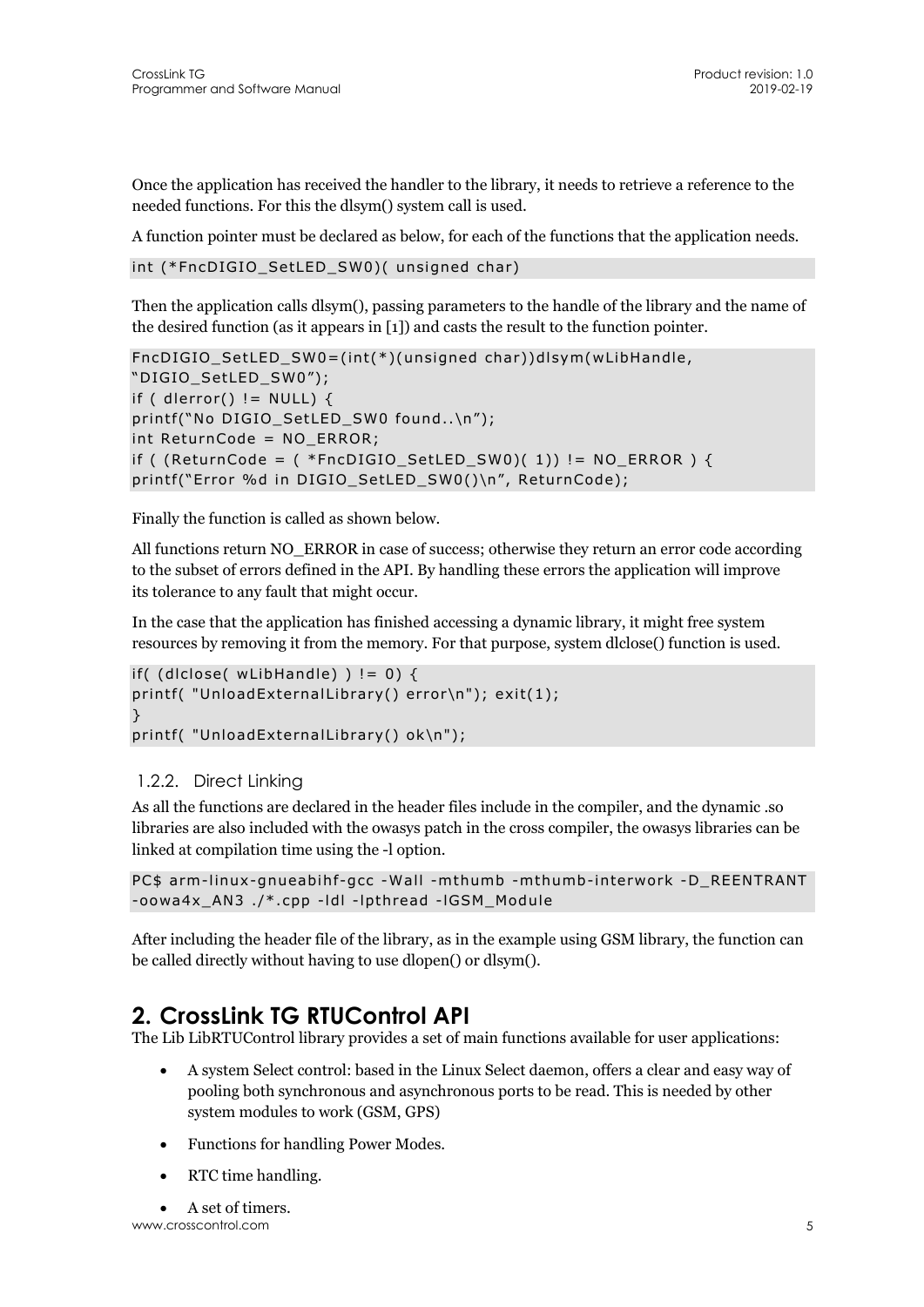- Accelerometer related functions.
- Internal analog inputs (temperature, Vin, Vbat)

Other functions are available within the RTUControl library.

## **2.1. Launching the RTUControl Module**

LibRTUControl library is needed internally by the GSM and GPS system modules. For that reason, before using any functionality from those modules, the RTU module must be initialized and started.

Before calling to the RTU initialization and start functions, it is important to wait until all system services are running, this can be checked with the lock file owaapi.lck under /var/lock/ directory. Once this lock file is removed from the filesystem the RTU functions can be called and it will follow the normal program flow.

```
// wait some seconds until owaapi.lck is removed from the file system for 
(i=0; i<15; i++){ 
if (ret = stat("/var/lock/owaapi.lck", &but) == -1)
{ 
i = 15;
} 
sleep (1); 
} 
if (ret == 0)
{ 
printf( "Problem with the system initialization\n"); return 1; 
} 
if( ( ReturnCode = RTUControl_Initialize(NULL) != NO_ERROR) 
{ 
printf( "Error %d in RTUControl Initialize()\n", ReturnCode); return 1;
} 
if( ( ReturnCode = RTUControl_Start()) != NO_ERROR) 
{ 
printf( "Error %d in RTUControl_Start()\n", ReturnCode); RTUControl_Finalize(); 
return 1; 
}
```
## **2.2.RTC Time**

The CrossLink TG provides a Real Time Clock with calendar options that is fully programmable. This clock has a dedicated backup battery, and so keeps the time even when the unit is not powered. See the CrossLink TG Technical Manual for further information on the RTC backup.

Apart from this RTC, the CrossLink TG can also retrieve the current UTC time from the GPS module through its API.

Once the time is known, there are four functions inside the RTUControl API for managing the Linux kernel time: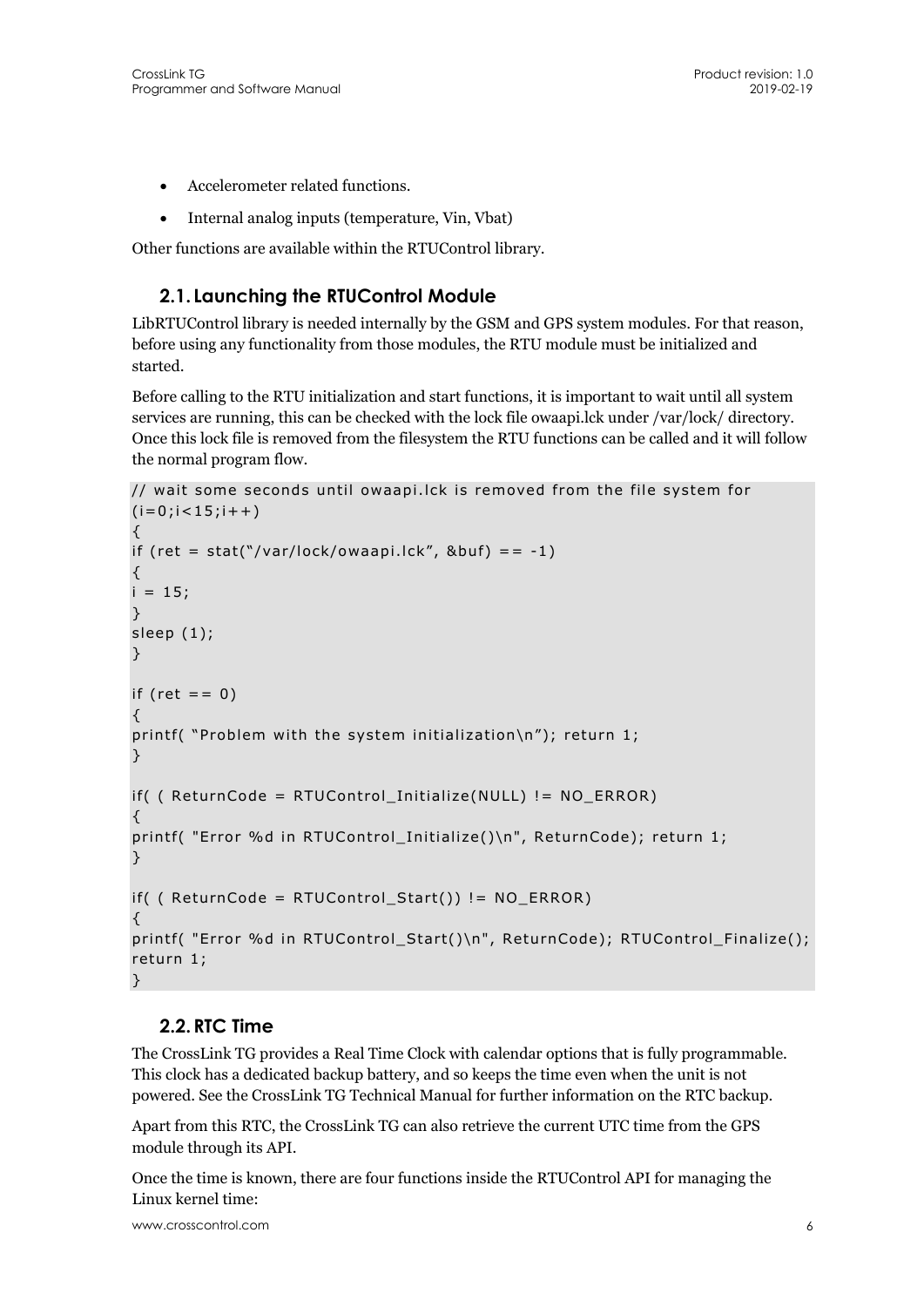```
int GetSystemTime( TSYSTEM_TIME *wSystemTime); 
int SetSystemTime( TSYSTEM_TIME wSystemTime);
```
Using these functions, and a TSYSTEM\_TIME type structure, the customer application can retrieve or set the system time at any moment.

The CrossLink TG unit has an internal RTC. The RTC will update the system time when the unit reboots or when it wakes from any of the power save modes. The SetSystemTime function does not update the RTC, it only updates the system time. It means that if the application sets the system time and reboots or goes successfully to one of the power save modes the system time will be updated with the time and date in the RTC when the unit wakes up.

To manage the RTC time, which works as a master of the system time, there are two functions:

```
int RTUGetHWTime( THW_TIME_DATE *CurrentTime); 
int RTUSetHWTime( THW_TIME_DATE CurrentTime);
```
The system and HW time can be interchanged using the command line protocol. There are two commands embedded in the OS, one to set the HW time based on the system time, and one to set the system time based on the HW clock.:

- sysclktohw. Sets the HW time based on the system time, this can be retrieved with command "date"
- hwclktosys. Sets the system time based on the HW clock. This is done automatically every time the system boots up.

#### **2.3. Sleep and useCsleep**

The LibRTUControl library provides a function, usecsleep(int seconds, int useconds), that the user can implement instead of Linux sleep, usleep and nanosleep functions.

In the CrossLink TG platform the user can also use any of the additional Linux sleep calls like sleep(), usleep() or nanosleep().

#### **2.4. Power Management**

The LibRTUControl library provides the functionality required for setting the device into two different power modes: Standby Mode and Stop Mode.

The following signals can wake up the device:

- MOVEMENT: triggers if the movement sensor detects any movement.
- GSM: triggers if there is any event data (RING, SMS or COVERAGE events for example) received from the GSM module.
- DIN0..9: triggers if the external DIN0..9 signal is active.
- RTC: triggers if the RTC clock reaches a determined time.
- CONSOLE: triggers if a character is received at RS232 ttyO4 interface in pin RX0.
- PWRFAIL: triggers if the unit detects that there is no external power.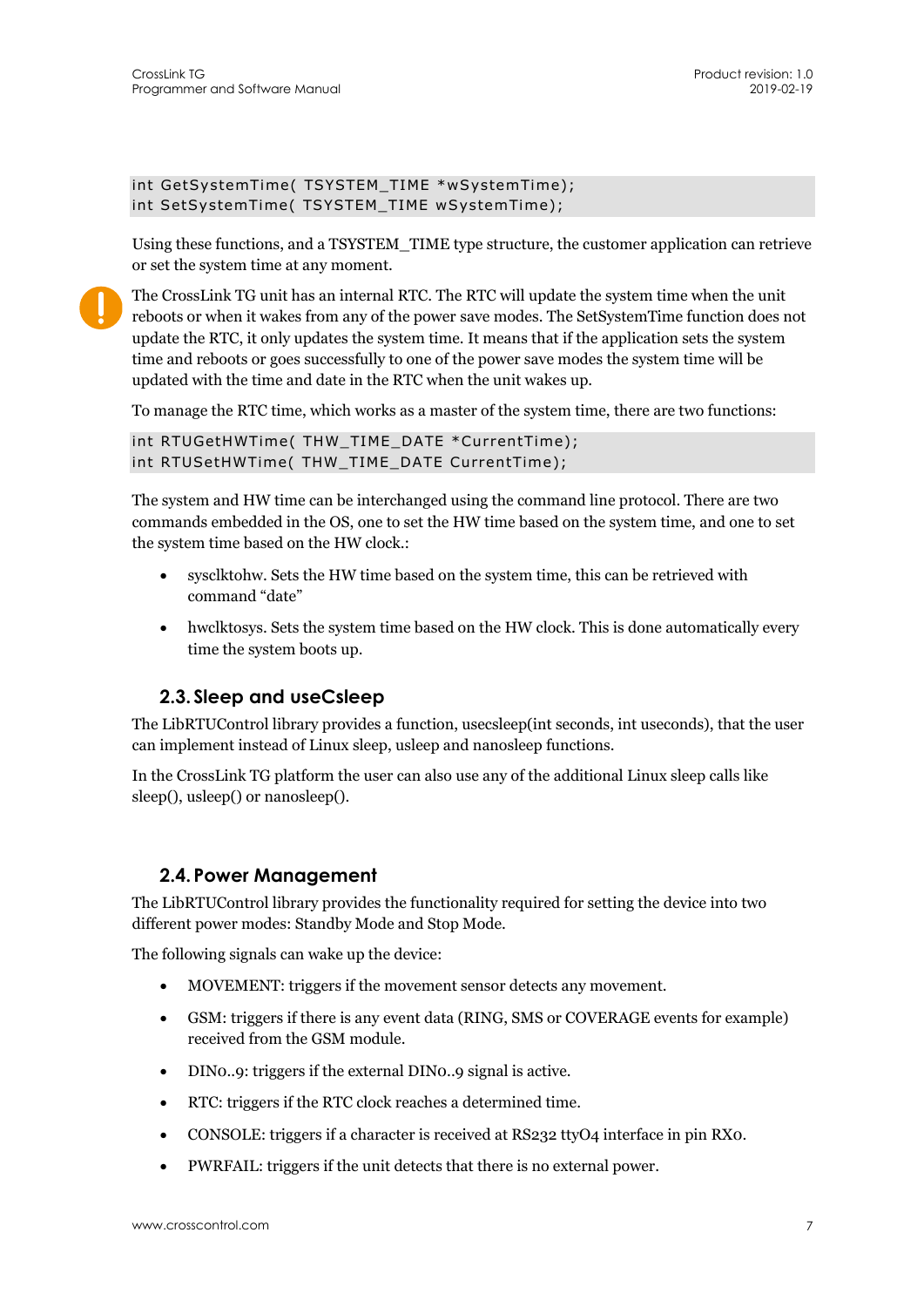#### 2.4.1. Standby Mode

This mode allows the user to wake up using any of the events that are able to wake up the device (MOVING, PWRFAIL, CONSOLE, RXD2, RTC, DIN0, DIN1, DIN2, DIN3, DIN4, DIN5, DIN6, DIN7, DIN8, DIN9).

This mode is the fastest power save mode for waking up. When the unit returns from the Standby Mode the program execution continues. All the memory and program values are preserved.

#### **The function provided by this library for switching to this state is**

| int | RTUEnterStandby | unsigned long              |
|-----|-----------------|----------------------------|
|     | wMainWakeup,    | unsigned long wExpWakeup); |

The parameter required by this function is a 16 bits mask, wMainWakeup, with the bits of the corresponding events that will wake up the unit set. The second parameter is the mask for an optional expansion board, leave it to 0. The mask of each event is defined in the CrossLink TG/RTUCOntrolDefs.h include file,

| #define           | RTU_WKUP_MOVING (1                                             |    | <<                                                                    | 0)  |
|-------------------|----------------------------------------------------------------|----|-----------------------------------------------------------------------|-----|
| #define           | RTU_WKUP_PWRFAIL (1                                            |    | <<                                                                    | 1)  |
| #define           | RTU_WKUP_CONSOLE (1                                            |    | $\prec$ $\prec$                                                       | 2)  |
| #define           | RTU_WKUP_GSM (1                                                |    | $\left\langle \cdot \right\rangle$ $\left\langle \cdot \right\rangle$ | 3)  |
| #define           | RTU_WKUP_RTC                                                   | (1 | $\langle \langle \rangle \rangle$                                     | 6)  |
| #define           | RTU_WKUP_DINO                                                  | (1 | <<                                                                    | 7)  |
| #define           | RTU_WKUP_DIN1 (1                                               |    | <<                                                                    | 8)  |
| #define           | RTU_WKUP_DIN2 (1 <<                                            |    |                                                                       | 9)  |
| #define           | RTU_WKUP_DIN3 (1                                               |    | $\prec$ $\prec$ $\sim$                                                | 10) |
| #define           | RTU_WKUP_DIN4 (1                                               |    | $\prec$ $\prec$ $\prec$                                               | 11) |
| #define           | RTU_WKUP_DIN5    (1     <<                                     |    |                                                                       | 12) |
|                   | #define RTU_WKUP_DIN6 (1 << 1                                  |    |                                                                       | 13) |
|                   | #define RTU_WKUP_DIN7 (1                                       |    | $\prec$ $\prec$ $\sim$                                                | 14) |
|                   | #define RTU_WKUP_DIN8 (1                                       |    | $\prec$ $\prec$ $\sim$                                                | 15) |
|                   | #define RTU_WKUP_DIN9 (1                                       |    | <<                                                                    | 16) |
|                   | #define WKUP_ALL (RTU_WKUP_MOVING   RTU_WKUP_PWRFAIL           |    |                                                                       |     |
| RTU_WKUP_CONSOLE\ |                                                                |    |                                                                       |     |
| $\mathbf{I}$      | RTU_WKUP_GSM                                                   |    | RTU_WKUP_RTC                                                          |     |
|                   | RTU_WKUP_DINO                                                  |    | RTU_WKUP_DIN1\                                                        |     |
|                   | RTU_WKUP_DIN2   RTU_WKUP_DIN3   RTU_WKUP_DIN4   RTU_WKUP_DIN5\ |    |                                                                       |     |
|                   | RTU_WKUP_DIN6   RTU_WKUP_DIN7   RTU_WKUP_DIN8   RTU_WKUP_DIN9) |    |                                                                       |     |

An example of how to switch to this mode after being initialized and started is shown below, in this case the unit goes to sleep with MOVING and GSM,

```
if(RTUEnterStandby(RTU_WKUP_MOVING | RTU_RXD2)) 
{ 
printf("ERROR Going to Standby Mode\n"); 
}
```
#### 2.4.2. Stop Mode

When the device goes into this state, the CPU and most of the circuitry is switched off, keeping the consumption to a minimum.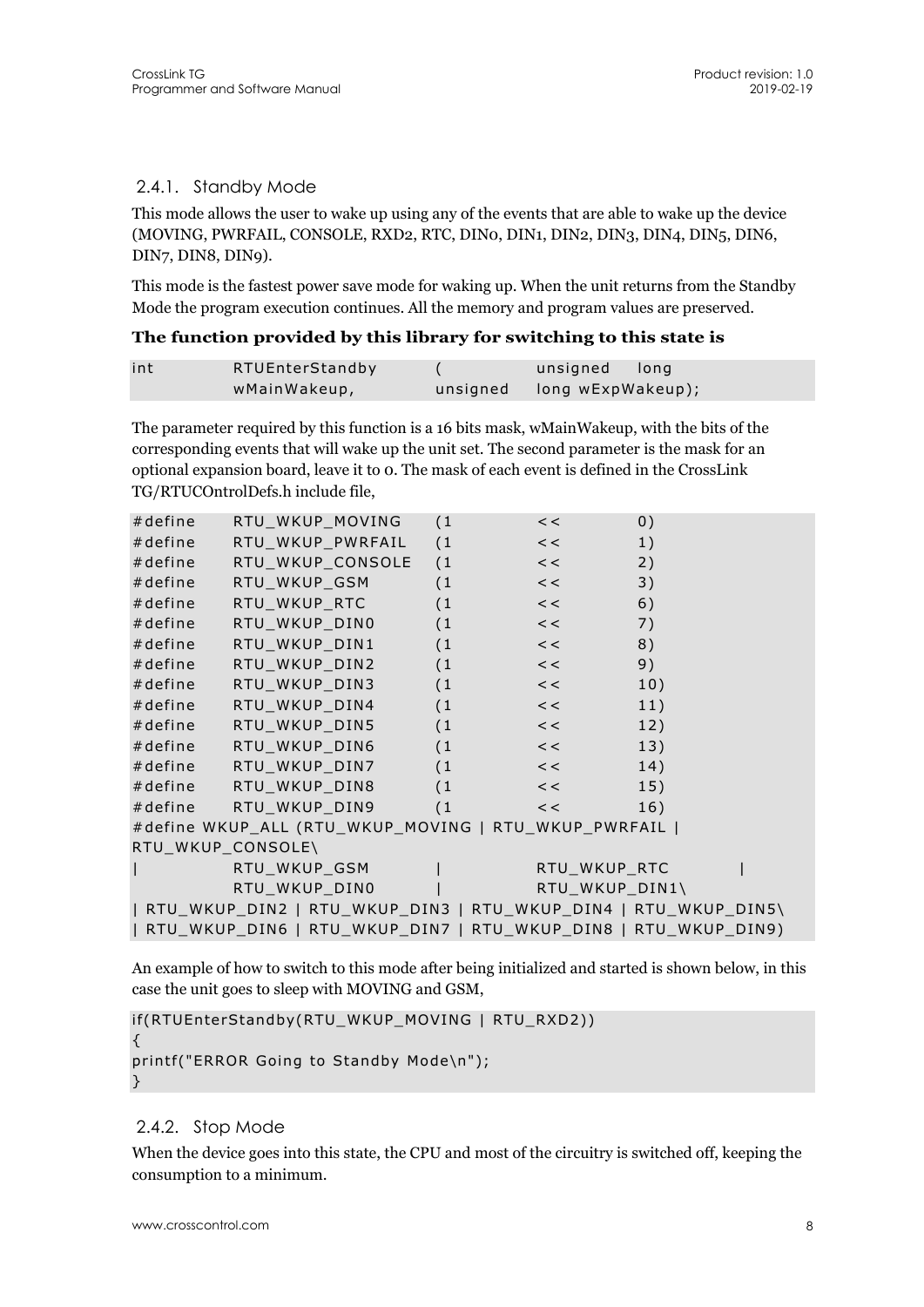When the unit comes back from Stop Mode the CPU restarts, so there will be a delay while the Operating System is loaded, and the user application will restart from the beginning.

The signals allowed to return from this mode are the same as for the Standby Mode except GSM signal RXD2, which is not powered in this mode: MOVING, PWRFAIL, CONSOLE, RTC, DIN0, DIN1, DIN2, DIN3, DIN4, DIN5, DIN6, DIN7, DIN8, DIN9.

The function provided by the RTU library to switch into this state is

```
int RTUEnterStop (unsigned long wMainWakeup, unsigned long wExpWakeup);
```
The first parameter required by this function is a 16 bits mask with the bits of the corresponding events that will wake up the unit set. The mask of each event is defined in the RTUControlDefs.h include file.

The second parameter is the mask for the optional expansion board and it must be set to 0 when this secondary board is not installed.

A small example of how to switch to this mode after being initialized and started is shown below,

```
if(RTUEnterStop( RTU_WKUP_MOVING | RTU_WKUP_CONSOLE)) 
{ 
printf("ERROR Going to Stop Mode\n"); 
}
```
#### 2.4.3. Wake Up

LibRTUControl library provides the way to know the reason for the wake up of the unit. When the device starts up from one of its low power modes, the user can call the following function,

int RTUGetWakeUpReason(unsigned long \*WakeUpReason);

This function returns WakeUpReason, the 16 bits mask with the event that has woken up the unit.

The mask of each event is defined in the CrossLink TG/RTUControlDefs.h include file.

#### **2.5.RTC Hardware**

The Crosslink TG is equipped with a hardware RTC that will keep the time of the unit. The LibRTUControl library provides functions for performing the different operations related with this peripheral.



The RTC Hardware will automatically update the system time when the unit reboots or when it comes from any of the power save modes. The system time will never update the RTC. It means that if the application sets the system time the RTC will not be updated.

2.5.1. Setting the RTC Time and Date

The library function that sets the RTC time and date is,

int RTUSetHWTime(THW\_TIME\_DATE CurrentTime);

The parameter required by this function is a THW\_TIME\_DATE type struct with its field filled with the current time and date. This struct is as follows,

typedef struct {

www.crosscontrol.com 9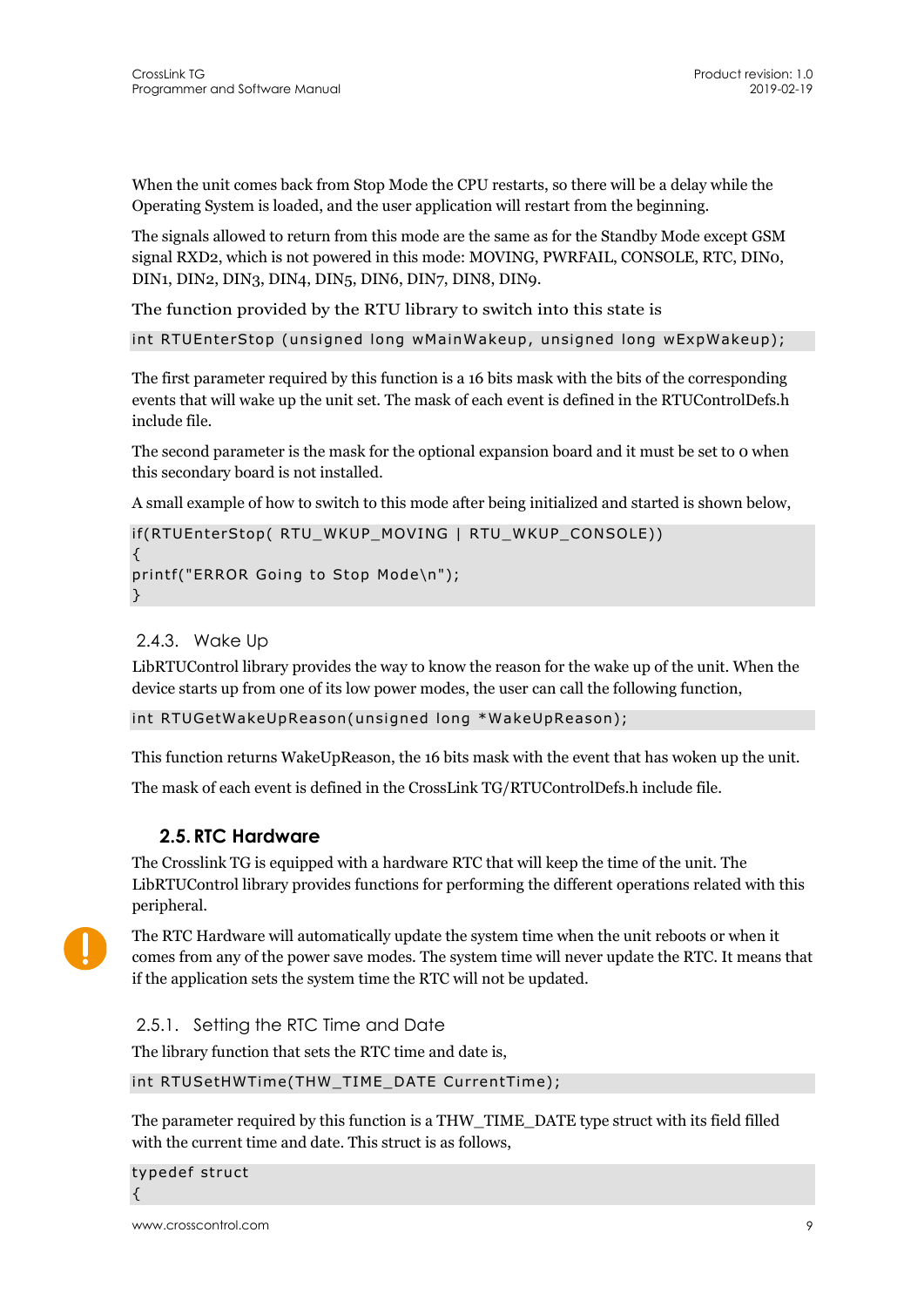unsigned char sec; unsigned char min; unsigned char hour; unsigned char day; unsigned char month; unsigned short year; } THW\_TIME\_DATE;

This type is defined inside the RTUControlDefs.h included file.

From the command line the RTC can be set from the system time with the command sysclktohw.

2.5.2. Retrieveing the RTC Time and Date

The library's function that retrieves the RTC time and date is,

#### int RTUGetHWTime(THW\_TIME\_DATE \*CurrentTime);

The parameter required by this function is a pointer to a THW\_TIME\_DATE type struct. This function will return with the CurrentTime struct filled with the time and date of the RTC.

2.5.3. Setting the Wake Up Time and Date

The library's functions that set the wake up time and date are,

int RTUSetWakeUpTime(THW\_TIME\_DATE CurrentTime); int RTUSetIncrementalWakeUpTime(int Second);

The first function sets the time and date for wake up from one of the three low power modes if the bit RTU\_WKUP\_RTC is set (see the Power Management section).

The RTUSetIncrementalWakeUpTime() function takes as a parameter the number of seconds the device will be in power save mode. So it will wake up after the time interval specified in the parameter. This function is well suited for scenarios where the unit possibly will not get the date by any means, for lack of GSM and GPS coverage.

#### **2.6.Motion Sensor**

The CrossLink TG has an accelerometer that can be set to display data if the device has been moved. LibRTUControl library provides two functions for getting and resetting the 'MOVED' status, and two functions for configuring and removing the 'MOVED' interruption.

When the unit has been moved and it is running, or in any of the low power modes with the RTU\_MOVING bit set, the 'MOVED' status is set. This status maintains its set until it is cleared (the RTUResetMoved() function is called) or the unit goes into one of the two low power modes with the RTU MOVING bit set for return.

#### 2.6.1. Configuring the Motion Sensor

The interruption of the movement sensor may be managed using a handler function that will be executed when the sensor is moved. The handler can be installed using the following function,

```
int RTU_CfgMovementSensor(unsigned char wScale, unsigned char wLimit, 
unsigned char wTime, void(*)(move_int_t));
```
With wScale the range can be modified to either  $+/-2G$  or  $+/-8G$ , while with wLimit the threshold may be applied to the sensor, dividing the chosen range by up to 128. wTime will tell the sensor to interrupt after a certain time has elapsed since the sensor started moving. Finally move\_int\_t will be the handler that will be executed for a moving interruption.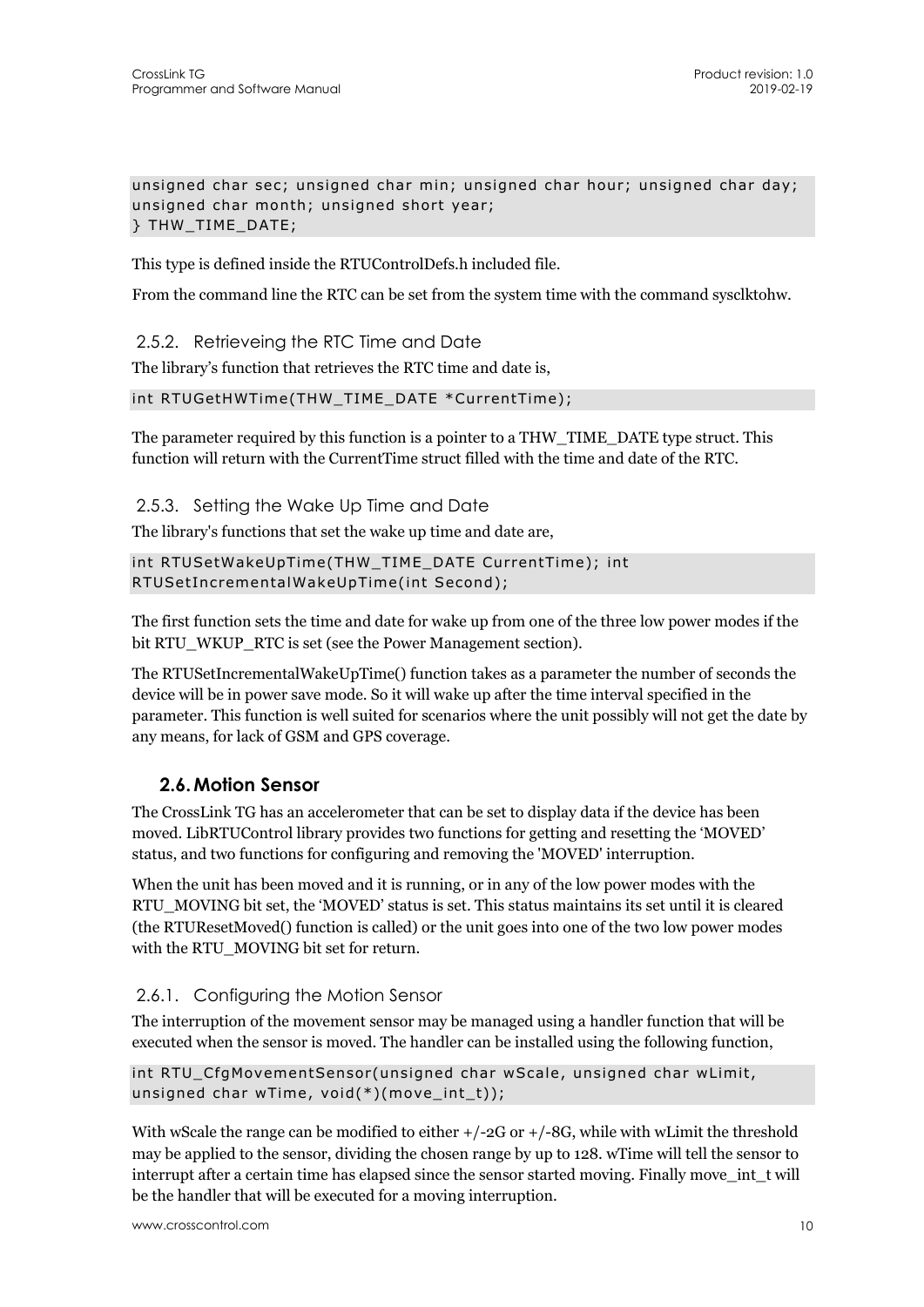#### 2.6.2. Retrieving Motion Sensor Status

The library function that gets the movement status is,

#### int RTUGetMoved(unsigned char \*MovedValue);

This function returns the MovedValue parameter for the 'MOVED' status. If an '0' is returned, that means that the unit has not been moved from the last time this parameter has been reset. If it contains a '1' it means that the device has been moved.

Please note that by default this sensor is not on. Use RTU\_CfgMovementSensor() to configure the settings of the accelerometer, before calling to the RTUGetMoved() function.

2.6.3. Resetting the Movement Sensor Status

The library's function that clears the 'MOVED' status is,

```
int RTUResetMoved(void);
```
This function resets the 'MOVED' status flag.

After performing this action if the sensor detects some movement the value of the 'MOVED' flag is set and it will continue set until this function is called or until the unit switches to one of the power saving modes with the bit RTU\_WKUP\_MOVING bit set for coming back.

2.6.4. Retrieving the Acceleration Value

The movement sensor registers the acceleration value for X, Y and Z axis. The user program can retrieve the values of these registers in a structure called move\_int\_t, either after applying the gravity filter or without it.

The function to get the acceleration values with the gravity filter is,

```
int RTU_GetMovementSensor( move_int_t *pData);
```
The function to get the acceleration values without the gravity filter is,

int RTU\_GetRawAcceleration( move\_int\_t \*pData);

This last function is of help to determine the inclination of the device. If it is well fixed to the vehicle, using the values obtained with this function it is possible to estimate the inclination of the vehicle at any moment.

#### **2.7.Analogue Internal Inputs**

The different power sources of the unit may be controlled using various functions provided within the RTU library. The power sources are the external Vin, the backup battery and the optional battery.

2.7.1. External Power Source Vin

The external Vin power source refers to the voltage applied to the V $\,$ IN input in the pin 24 of the connector

int RTUGetAD\_V\_IN(float \*ad\_v\_in);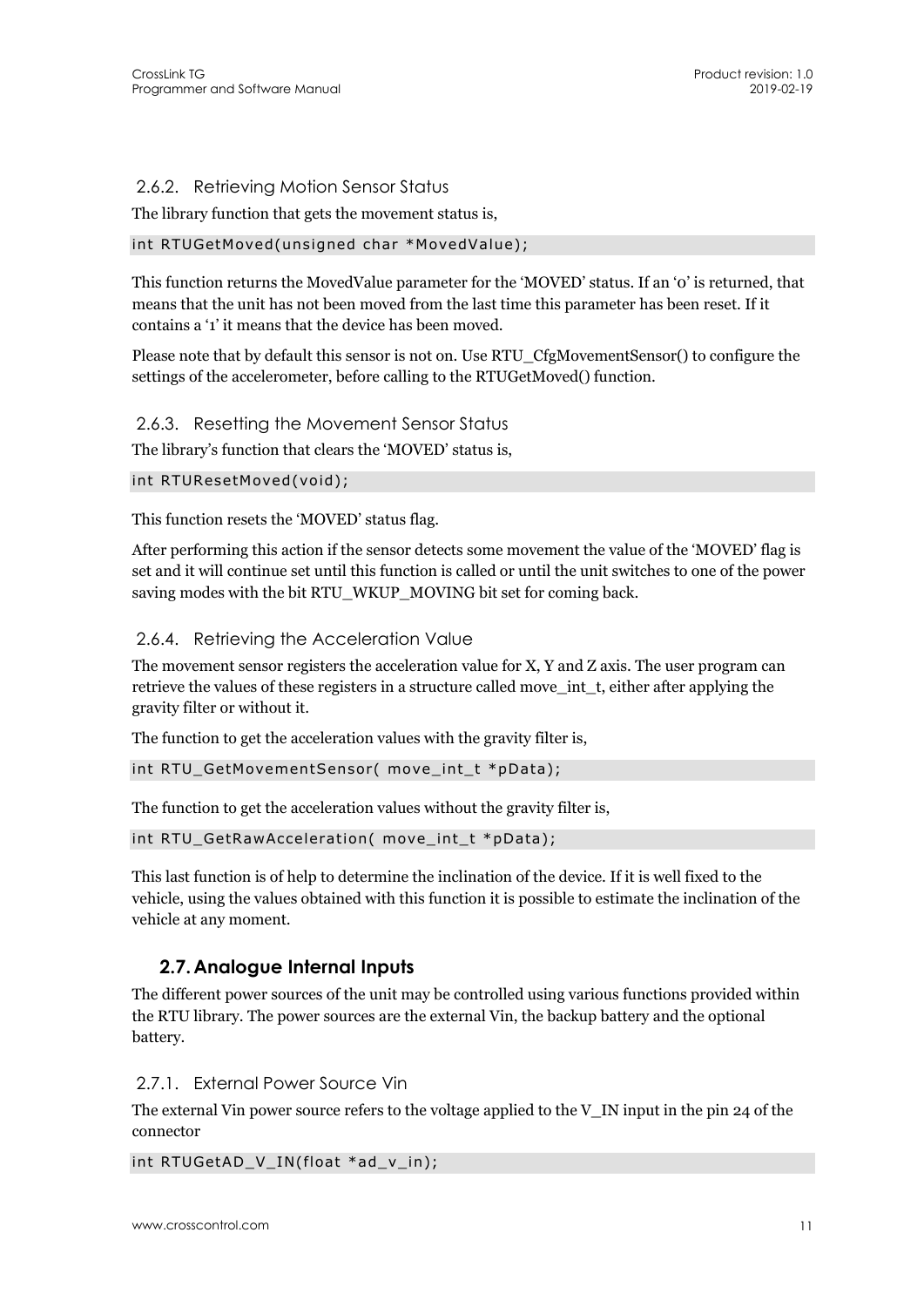#### 2.7.2. Main Battery

Depending in the customer's needs, an optional battery may be mounted in the unit. Its voltage level can be measured using the following RTU function.

int RTUGetAD\_VBAT\_MAIN(float \*ad\_vbat\_main);

#### 2.7.3. Internal Temperature

The internal temperature can be obtained with this function.

```
int RTUGetAD_TEMP(int *ad_temp);
```
#### **2.8. Timers**

The Linux operating system offers one real timer to use in customer applications. In order to improve it, CrossLink TG architecture offers a control service with a set of timers whose minimal resolution is 1 ms.

IO library offers several functions to handle the timers, as explained below.

The timer has an internal counter which is initialized to the top time value when OWASYS\_GetTimer() function is called.

The timer waits in Stopped internal status until the OWASYS\_StartTimer() or OWASYS\_RestartTimer() functions are called. Once either of these functions has been called, the timer switches to Running internal status.

If the OWASYS\_StopTimer() function is called, the timer switches to Stopped internal status, maintaining the internal counter to its current value.

If the OWASYS\_StartTimer() function is called, the timer switches to Running internal status again, continuing with the previous value of the internal counter.

If the OWASYS\_RestartTimer() function is called, the timer again switches to Running internal status, but the internal counter is reset to the top time value, beginning to count down the counter again.

When starting the timer the user has two options, ONE\_TICK and MULTIPLE\_TICK.

If ONE\_TICK is chosen every time the internal counter reaches 0 value, the timer switches automatically to Stopped internal status, maintains the internal counter at 0 value, and the handler specified in the OWASYS GetTimer() function is executed.

If MULTIPLE\_TICK is chosen instead, every time the internal counter reaches 0 value, the handler is executed and the counter is automatically restarted.

If the OWASYS\_FreeTimer() function is called, the top value is set to 0 value, and the timer is not available any more.

These changes to internal Status and Counter are shown in next table:

|                         | <b>Status</b> | Timer Limit | Internal Counter         |
|-------------------------|---------------|-------------|--------------------------|
| GetTimer                | Stopped       | 200 msec    | 200 msec                 |
| StartTimer/RestarTtimer | Running       | 200 msec    | 200 msec (counting down) |
| StopTimer               | Stopped       | 200 msec    | X msec                   |
| StartTimer              | Running       | 200 msec    | X msec (counting down    |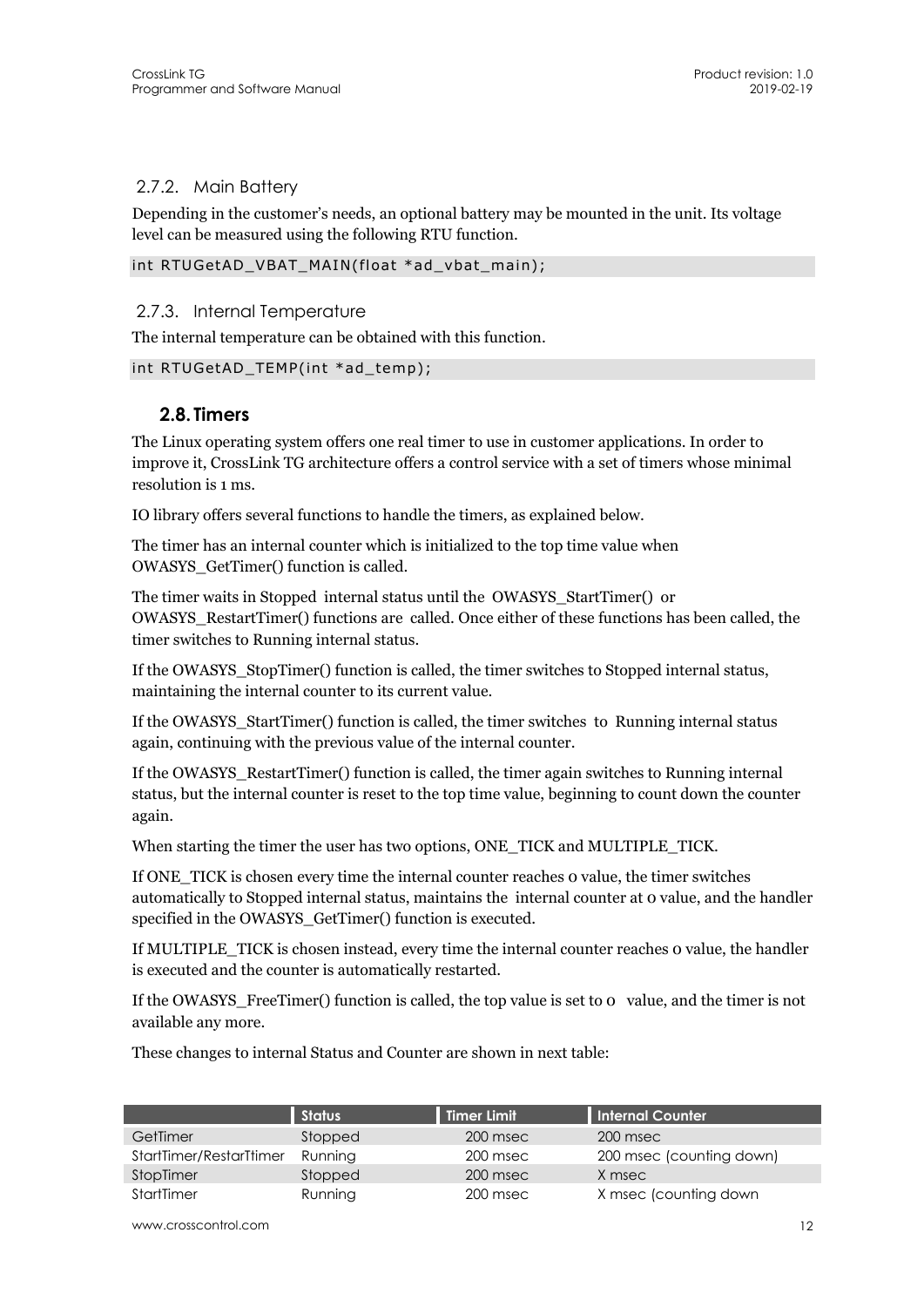

For example:



An example of how to use timers is shown below. First, the application must start the RTU module.

```
if( (ReturnCode = RTUControl_Initialize(NULL)) != NO_ERROR) { printf("Error 
%d in RTUControl_Initialize()...\n", ReturnCode); return 1; 
} 
if( (ReturnCode = RTUControl Start()) != NO ERROR) { printf("Error %d in
RTUControl_Start()...\n", ReturnCode); return 1; 
}
```
For each timer that the application is going to use, a handling function must be defined. This handling function should be activated every time the timer internal counter reaches 0. For linking this handling function with the timer application, it is only necessary to reference the pointer of a function and pass it as an argument when getting a timer.

```
int ReturnCode; unsigned char TimerId; 
if((ReturnCode=OWASYS_GetTimer( &TimerId, (void (*) (unsigned char ) 
&TimerHandler, 1, 0 ; != NO ERROR { 
printf( " Error %d in TIMERIO_GetTimer()\n", ReturnCode); return 
ReturnCode; 
} 
If ( ReturnCode = (*FncTIMERIO_SttartTimer) (TimerId, ONE_TICK)) 
!=NO_ERROR) \{Printf( "Error %d in FncTIMERIO_Start()\n", ReturnCode);
Return ReturnCode; 
}
```
www.crosscontrol.com 13 Every 1 second, the signal assigned to the timer will be raised, and it will be handled by its handler function. If ONE\_TICK is chosen, once the handler function has been executed the timer will get stopped, and if the application wants to use it again, it must restart it. If MULTIPLE\_TICK is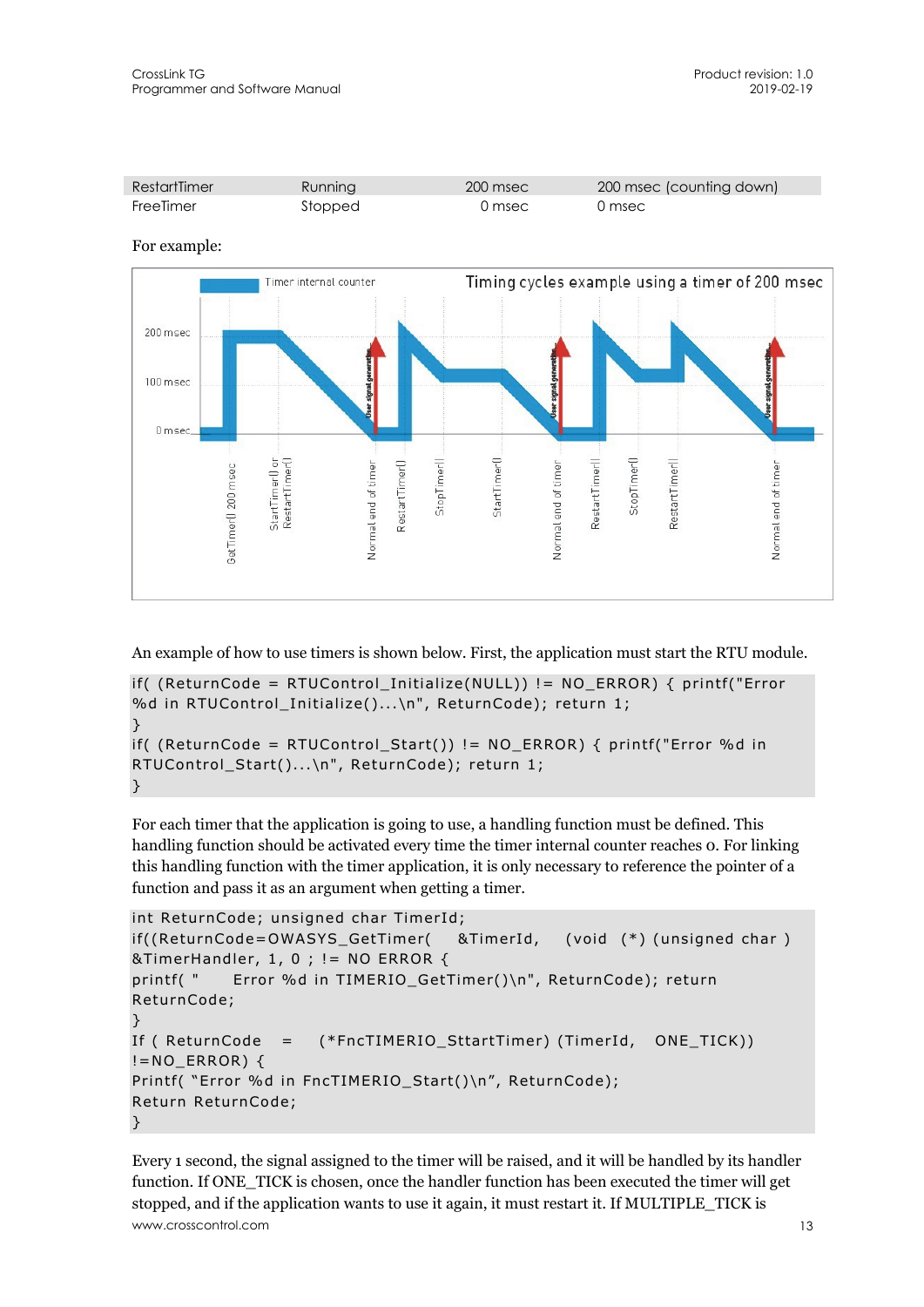chosen instead, the handler function will be executed every time the counter reaches 0 and it will be automatically restarted.

In this example the timer is restarted.

```
void TimerHandler( int wStatus) 
{ 
int ReturnCode = NO_ERROR; 
if( ( ReturnCode = TIMERIO_RestartTimer(TimerId) ) != NO_ERROR {
printf("Error %d in FncTIMERIO RestartTimer()\n", ReturnCode);
} 
}
```


It is highly recommended that the timer handlers' code is as short as possible. Use a flag to tell the main function that the timer signal has been executed so that the main function performs the action that is required.

Once the application has finished using a timer it must stop it.

```
TIMERIO_StopTimer(TimerId); 
TIMERIO_FreeTimer(TimerId);
```
Finally, the RTU library must be finalized.

```
if( ( ReturnCode = RTUControl_Finalize()) != NO_ERROR) { printf("Error %d in 
RTUControl Finalize()...\n", ReturnCode); return 1;
}
```
return 0;

## **3. CrossLink TG I/O Modules**

LibIOs\_Module library manages a resource to access the I/Os of the system architecture. The offered services include the following:

- Access for reading/writing digital inputs/outputs.
- Read analogue inputs.
- Manage the blinking of the LEDs.
- Switch on and off HW parts: CAN, USB, uSD, WiFi, Bluetooth.

### **3.1. LED Control**

Any of the LEDs may be controlled by the user. By default when GSM is ON it will take control of the YELLOW LED, and when the GPS is ON it will take control of the ORANGE LED. The user can override this default setting and take control of these LEDs as well using I/O functions.

By default all the LEDs are off when the CrossLink TG system boots up.

#### 3.1.1. Set LED Status

To power on and off the LED only in the point of the source code the user wants, these functions must be used.

www.crosscontrol.com 14 Yellow LED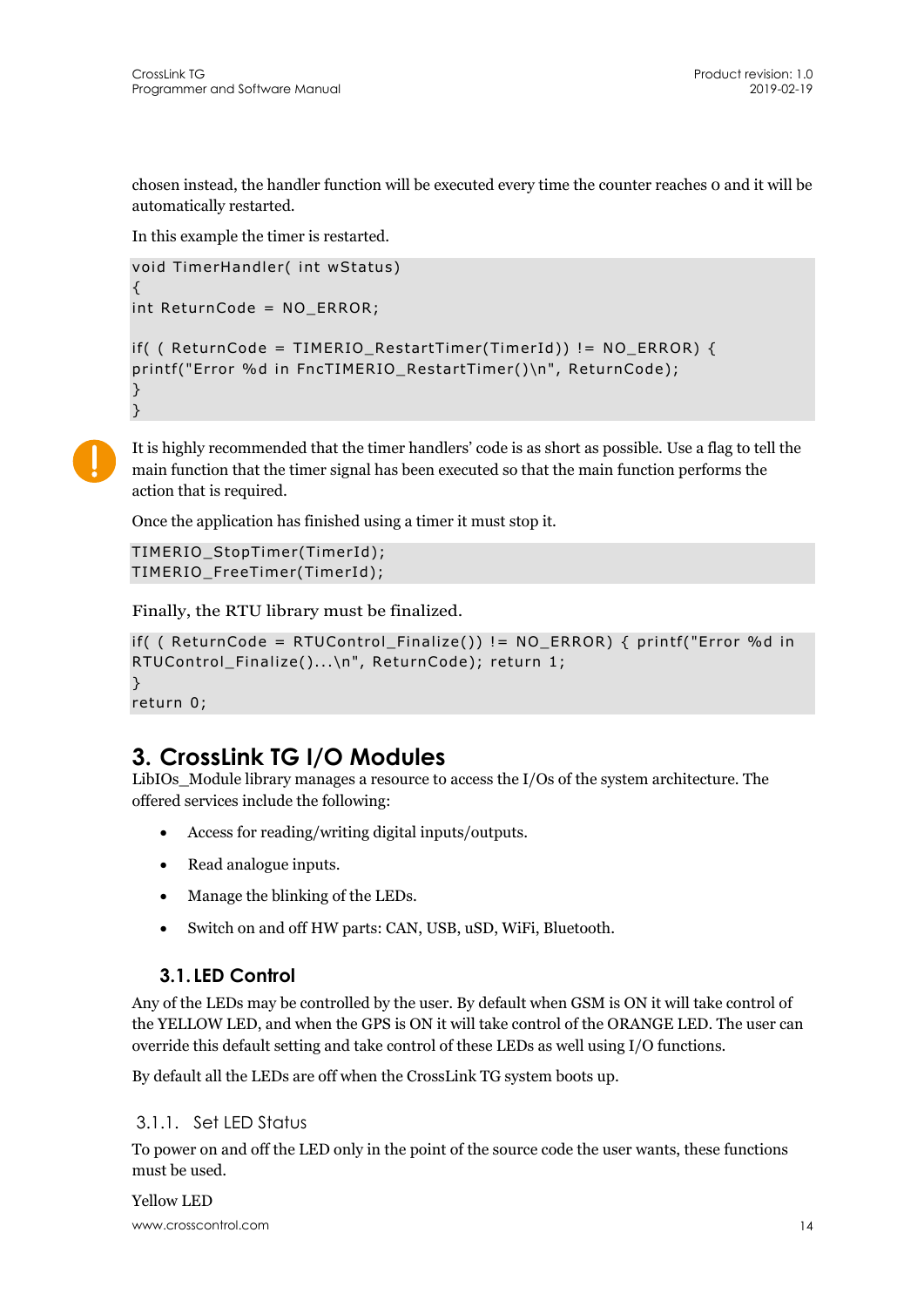```
if((ReturnCode = DIGIOSet LEDSW0(1)) != NO ERROR) //SET ON YELLOWLED 
printf("Error %d in DIGIO Set LED SW0()\n", ReturnCode);
```
Green LED

if((ReturnCode = DIGIO\_Set\_LED\_SW1(1)) != NO\_ERROR) //SET ON GREEN LED printf("Error %d in DIGIO Set LED SW1()\n", ReturnCode);

Red LED

```
if((ReturnCode = DIGIO_Set_LED_SW2(1)) != NO_ERROR) //SET ON RED LED 
printf("Error %d in DIGIO_Set_LED_SW2()\n", ReturnCode);
```
Orange LED

```
if((ReturnCode = DIGIOSet PPS GPS(1)) != NO ERROR) // SET ON ORANGELED 
printf("Error %d in DIGIO_Set_PPS_GPS()\n", ReturnCode);
```
### **3.2. Inputs and I/O**

Before any function from the I/O library is used, the RTU and I/O libraries must be started

```
if( (ReturnCode = RTUControl_Initialize(NULL)) != NO_ERROR) { printf("Error 
%d in RTUControl_Initialize()...\n", ReturnCode); return 1; 
} 
if( (ReturnCode = RTUControl_Start()) != NO_ERROR) { printf("Error %d in 
RTUControl_Start()...\n", ReturnCode); return 1; 
} 
if( (ReturnCode = IO_Initialize() ) != NO_ERROR ) { printf("Error %d in 
IO_Initialize()...\n", ReturnCode); return 1; 
} 
if( (ReturnCode = IO_Start()) != NO_ ERROR ) { printf("Error %d in
IO_Start()...\n", ReturnCode); return 1; 
}
```
#### 3.2.1. Polling Digital Inputs

In order to retrieve the value from the digital input, the corresponding function must be called (see the API for the complete set of available functions). In the following piece of code, the value of the digital input DIN1 is retrieved:

int din1;

```
if( (ReturnCode = (*FncDIGIO_Get_DIN)(1, &din1)) != NO_ERROR) 
{ 
printf("Error %d in FncDIGIO_Get_DIN()", ReturnCode); return 1; 
}
```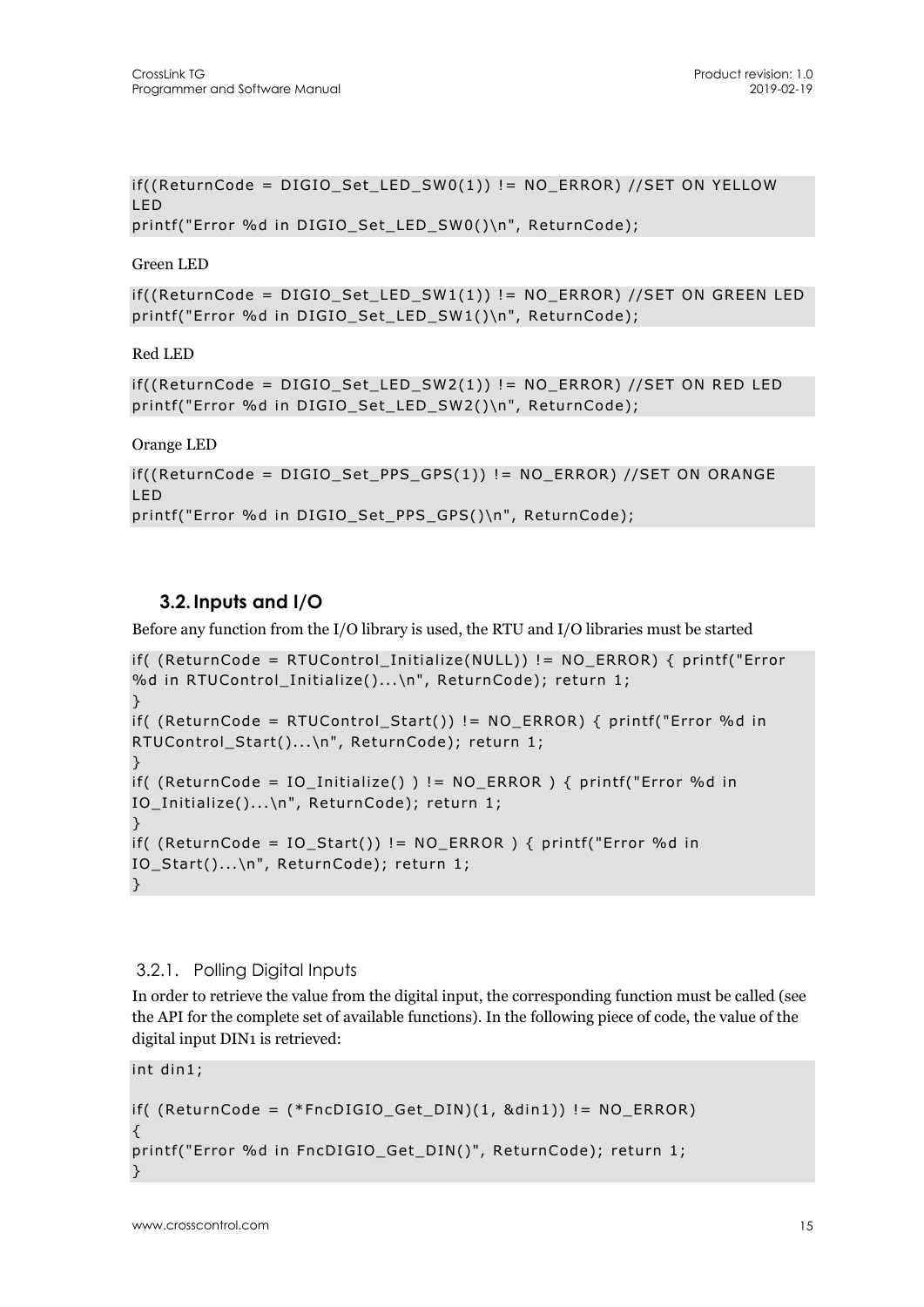3.2.2. Retrieving Digital Input Values through Interrupt

Any of the digital inputs can be configured to interrupt the program.

For these inputs, it is possible to configure an interrupt service on the system in such a way that if a change is given in that digital input the system notifies the application by means of calling a referenced function.

As usual, the I/O library functions must be loaded and the I/O module must be initialized and started.

The next step is to configure and enable the interrupt service. The handler is called only on edge mode, so it will only be raised every time the digital input changes its value.

The edge can be configured to interrupt when the level goes down, when it goes up or to interrupt in both cases.

For example:

```
unsigned char InNumber; unsigned char EdgeValue; unsigned short int NumInts;
```

```
InNumber = 1; // DIN1 interruption EdgeValue = 0; // Interruption at low edge
NumInts = 1; // Interruption every time it goes to low level
if(
(ReturnCode
           DIGIO ConfigureInterruptService( InNumber, EdgeValue, (void
(*)(input_int_t))&InputIntHandler, NumInts)) != 0) 
{ 
printf( "Error %d in DIGIO_ConfigureInterruptService()\n", ReturnCode); 
}
```
WARNING: If a user wants to the change the interrupt configuration, it is first necessary to remove any existing interrupt service before enabling a new service parameters.

The handler function will be called at a frequency specified by the fourth argument of DIGIO\_ConfigureInterruptService() function. If the value of NumInts is set to 0, the handler will never be executed, but the number of interrupts will be saved, so they can be obtained at any moment with function DIGIO\_GetNumberOfInterrupts()

To change any configuration parameter or to simply free the interruption from the system, CrossLink TG\_RemoveInterruptService() must be called.

DIGIO\_RemoveInterruptService( InNumber);

Finally, the number of interruptions can be obtained with the following function.

unsigned long TotalInts;

DIGIO GetNumberOfInterrupts( InNumber, &TotalInts);

## **4. CrossLink TG GSM**

Programmers have access to all levels of the GSM functionality through the library, which contains all necessary commands for the unit.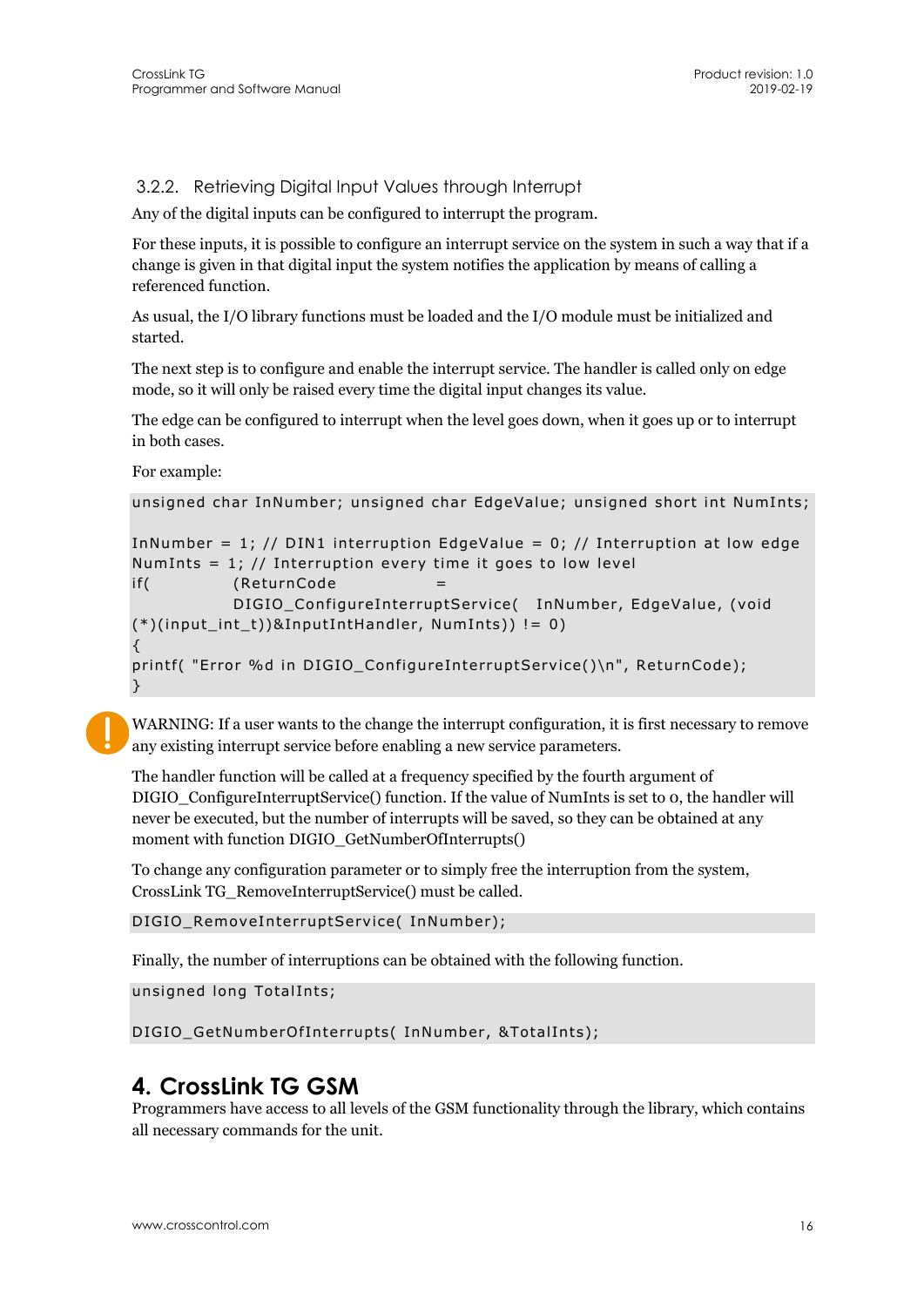## **4.1. Starting GSM**

The GSM library, as well as RTU and I/O libraries, exports two functions that must be called if application wants to start using GSM functionality. These are GSM\_Initialize() and GSM\_Start().

But, before the GSM library is started it is compulsory to initialize and start the RTU and I/Os libraries in that specific order.

Once that I/O and RTU have been initialized and started, then GSM module must be initialized and started as well. Initialization procedure will be as follows.

```
// Starting GSM 
memset( &gsmConfig, 0, sizeof( TGSM_MODULE_CONFIGURATION)); 
// PIN Introduction 
// User: Introduces PIN Code 
printf( "OWASYS--> Insert PIN Code: "); 
memset( ( void *) &keyEntry, 0, sizeof( keyEntry)); getEntry( keyEntry); 
if( keyEntry[ 0] == 0){ //<PIN_Code>
strcpy( ( char*) gsmConfig.wCode, ""); 
} else { 
strcpy( ( char*)( gsmConfig.wCode), ( char*) keyEntry); 
} 
gsmConfig.gsm_action = gsm_event_handler; 
// sem init and initialization of events buffer InitGsmEventBuffer(); 
// GSM Initialize 
if( (SSM_Initialize ( void*) ( \&gsmConfig)) > 0){ exit( 1);
} 
// GSM Start 
if ( ( ReturnCode = GSM_Start ( ) ) != NO_ERROR){printf( "OWASYS--> ERROR on GSM Initialization ( %d )\n", ReturnCode); 
IO Finalize( ); RTUControl Finalize ( ); exit( 1);
} 
printf( "OWASYS--> OK on GSM Initialization \n"); 
// Subscription to SMS Events. (Initialize module to receive SMSs) ReturnCode = 
1; 
if( ( ReturnCode = GSM_SMSIndications ( 1)) == NO_ERROR){ printf( "OWASYS-
-> OK SMS Indications Active\n"); 
} else{ 
printf( "OWASYS--> ERROR on SMS Indications Activation ( %d )\n", 
ReturnCode); 
} 
// Subscription to USSD Events. (Initializa module to receive USSDs) if( 
GSM_SetUSSD ( 1) == NO_ERROR) { 
printf( "OWASYS--> OK USSD notification ENABLED\n"); 
}else{ 
printf( "OWASYS--> ERROR USSD notification NOT ENABLED\n"); 
}
```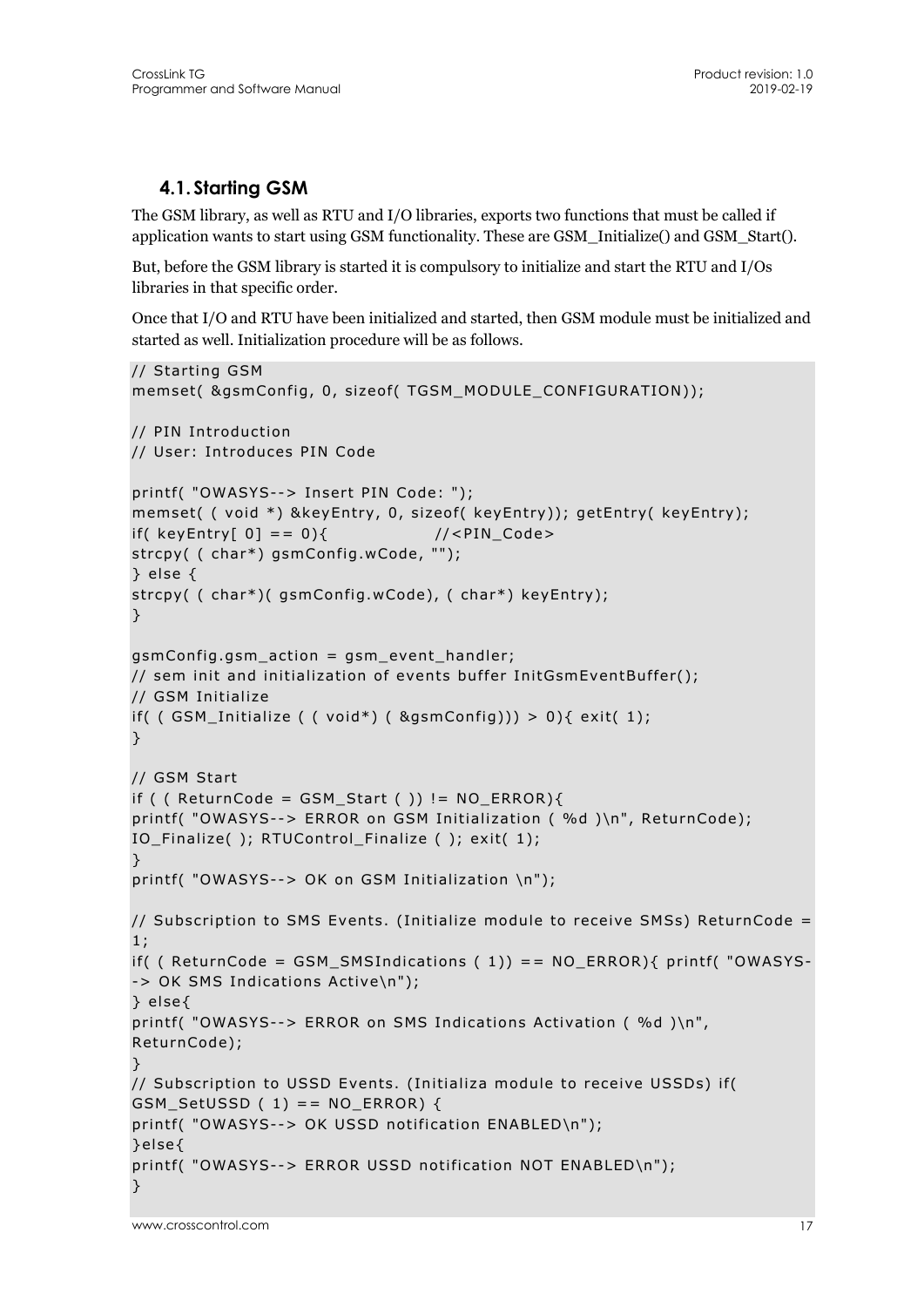```
// Checking if GSM is Active GSM IsActive ( &isActive); if( isActive == 1){
printf("\n*********** GSM IS UP AND RUNNING********\n"); 
} else { 
printf("\n*********** GSM IS NOOOOOT RUNNING*******\n"); 
\mathcal{L}// Starting GSM Events Attention routine. runGSMHandler = TRUE; 
pthread create( &gsmEvents, NULL, GSMHandleEvents, NULL);
```
In the above code

1. PIN is requested and stored in the configuration structure gsmConfig.

2. The handler function pointer is assigned to the gsmConfig.gsm\_action structure field. This function is the one that will be called every time an event takes place in the GSM module.

3. A semaphore and an event buffer are initialized. This semaphore synchronizes the main application with a concurrent thread needed for handling asynchronous GSM events.

4. The handler function pointer is assigned to the gsmConfig.gsm\_action structure field. This function is the one that will be called every time an event takes place in the GSM module.

5. GSM\_Initialize() is called.

6. GSM\_Start() is called, if this call success GSM library is ready to accept requests.

7. GSM\_IsActive() retrieve whether the GSM module is ready or not. If everything has gone OK, it will return a 1 in its parameter.

8. A separate thread, gsmEvents, is created. This will be in charge of handling the GSM events reported by the library, as later explained. The runHandleEvents flag is set to true, a flag that controls whether the handling events thread is running or not.

### **4.2.Handling GSM Events**

The API describes GSM API functions, type definitions, library reported errors and the GSM events (incoming calls, sms received…)

As explained before, every time one of these events is reported the handler function is executed. This attending routine just sets a flag, which indicates that a GSM event is pending, and signals a semaphore. A different thread, running concurrently, will be in charge of handling these events. If no event is received this thread will be sleeping in a semaphore. When an event is received the gsm\_event\_handler function will wake the thread up after adding the received event to a buffer.

```
www.crosscontrol.com 18
 static void gsm_event_handler( gsmEvents_s *pToEvent) 
{ 
int auxi = (GsmEventsWr+1);GsmEventBuffer[GsmEventsWr] = *pToEvent; if( GsmEventsWr == 
GsmEventsRd) { 
GsmEventsWr = auxi; 
} else { 
if( auxi >= MAX EVENTS) { auxi = 0;
} 
if( auxi != GsmEventsRd) { GsmEventsWr = auxi; 
} 
} 
if( GsmEventsWr >= MAX_EVENTS) { GsmEventsWr = 0;
```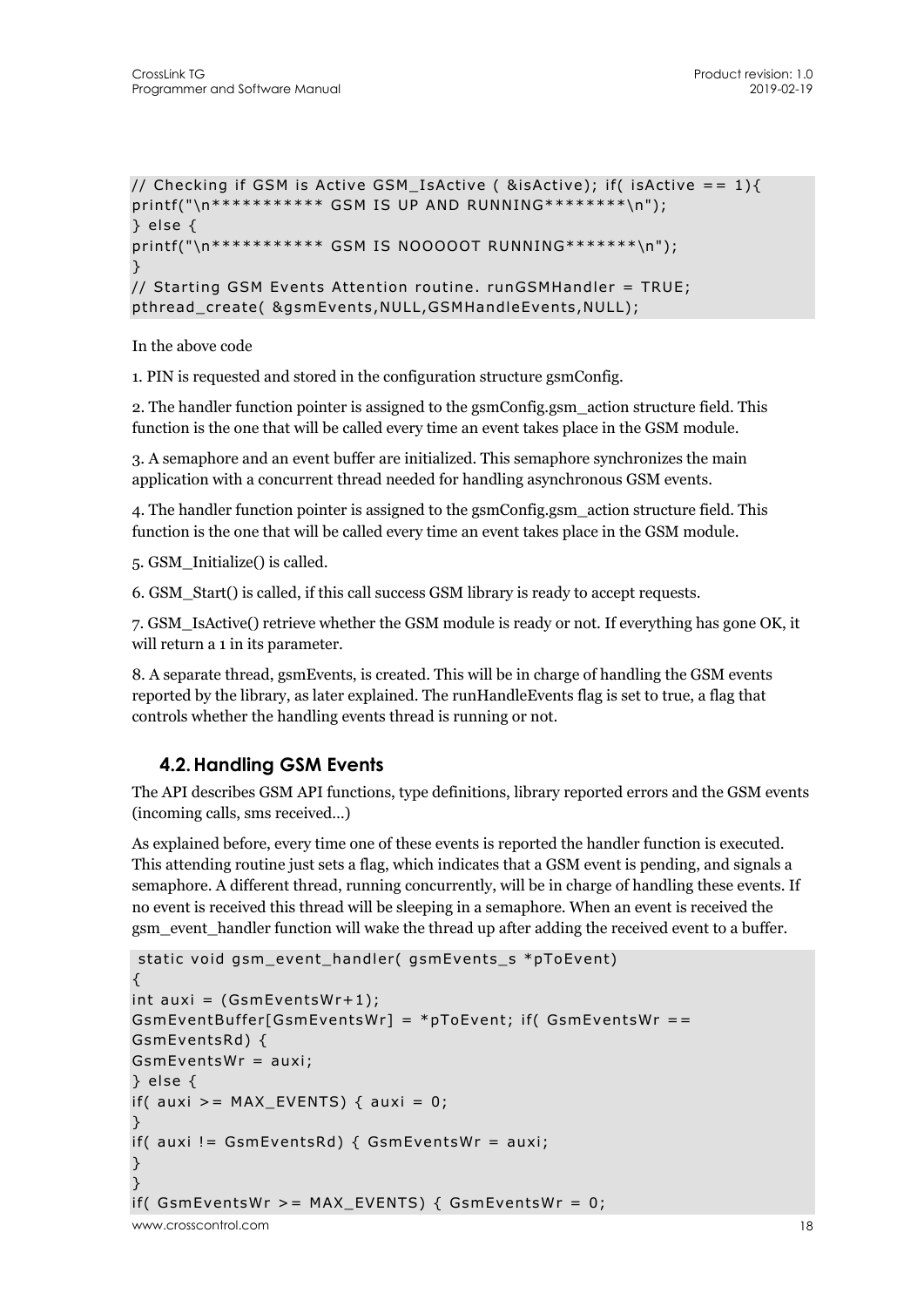```
} 
sem_post( &GsmEventsSem); 
}
```
As stated before, the handling of all the GSM events is done by a separate thread. In the GSM starting procedure there is the following call.

pthread create( &gsmEvents, NULL, GSMHandleEvents, NULL);

The pthread library must be compiled with the user program. In that case the #include <pthread.h> and the option –lpthread in the makefile will resolve and link the library.

This launches a new concurrent task for handling the GSM events.

```
void* GSMHandleEvents( void *arg) 
{ 
gsmEvents_s *owEvents; gsmEvents_s LocalEvent; 
//User Vars. int retVal;
//RING 
unsigned char ringTimes = 0;
//SMS 
int SMSIndex; SMS_s incomingSMS;
unsigned char SMSSize; 
while( runGSMHandler == TRUE){ sem_wait( &GsmEventsSem); 
if( GsmEventsRd == GsmEventsWr) { continue; 
} 
LocalEvent = GsmEventBuffer[GsmEventsRd++]; owEvents = &LocalEvent; 
if( GsmEvents <math>z = MAX EVENTS) { GsmEvents <math>d = 0;
} 
switch ( owEvents->gsmEventType){ case GSM_NO_SIGNAL: 
break; 
case GSM_RING_VOICE: 
case GSM_RING_DATA: ringTimes ++; 
if( owEvents->gsmEventType == GSM_RING_DATA){
printf( "OWASYS--> GSM RING DATA signal Phone Number: 
%s \ln",
owEvents->evBuffer); 
} else { 
printf( "OWASYS--> GSM RING VOICE signal Phone Number: 
%s\in\mathbb{R},
owEvents->evBuffer); 
} 
break; 
case GSM_NEW_SMS: [...]
break; default: 
printf( "Unknown temperature status\n"); break; 
} 
break; default: 
printf( "OWASYS--> Signal Event not found ...%d \n", owEvents-
           >gsmEventType); 
}
```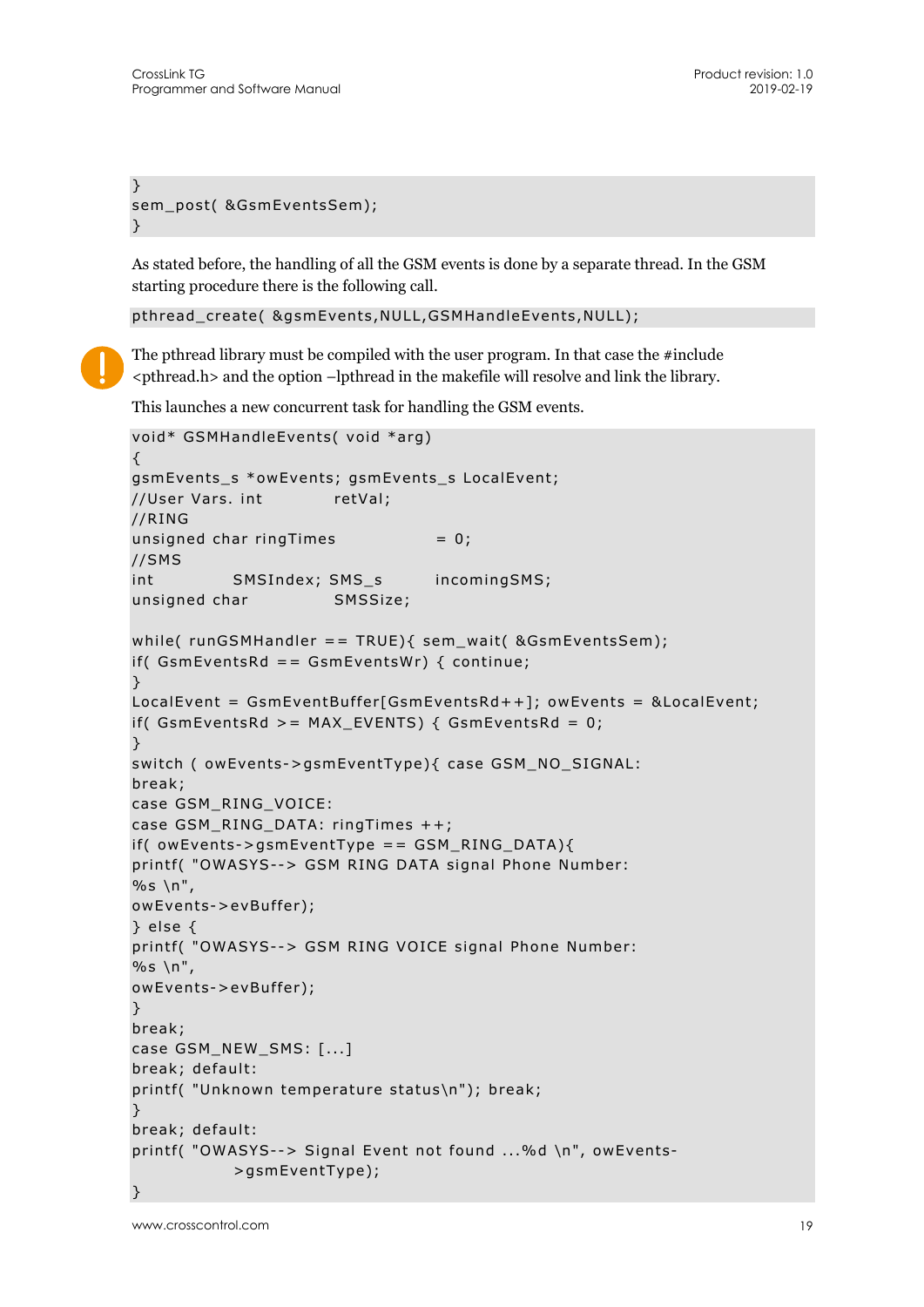} return NULL; }

This function consists of a loop controlled by a flag, **runGSMHandler**, a boolean global variable. This must be set to true when the event handling thread is created (see GSM starting procedure) and then to false when application has finished with GSM (see GSM finishing procedure).

This thread must wait till an event is received, this is done by means of the semaphore call **sem\_wait(&gsmHandlerSem)**.

If the semaphore is signalled, then thread continues and looks for the type of event reported from the global buffer of events.

Afterwards, there is a switch containing the different events that the customer application wants to attend plus the actions related to each event.

There is a sample Note (CrossLink TG\_AN24) , which runs the call functions (Dial and Answer) on a different thread, which allows running other GSM actions from this application. A more technical explanation of this process is given in the next section.

## **4.3.Making Voice or Data Calls**

It is recommended to make a thread where the dial or answer is executed. This enables the main thread to ask for other function to the GSM, such as, GSM\_SignalStrength, GSM\_SendSMS, etc.

#### **Dialing Function**

```
void gsmDial( ) 
{ 
unsigned char keyEntry[ 128];
Dial t CurrentCall;
pthread_t ThDial; 
memset( &CurrentCall, 0, sizeof( Dial_t)); printf("OWASYS--> Insert Number: 
"); getEntry( CurrentCall.destinationNumber); printf( "\n"); 
printf("OWASYS--> Type 'd' to make a data call else any key: "); getEntry( 
keyEntry); 
CurrentCall.ActionDial = TRUE; CurrentCall.CallType = CALL_TYPE_VOICE; 
if( ( keyEntry [0] == 'd') || ( keyEntry [0] == 'D')){ CurrentCall.CallType =
CALL_TYPE_DATA; 
} 
pthread_create( &ThDial, NULL, DialingThread, &CurrentCall); pthread_detach( 
ThDial); 
printf("\n\n\");
```
#### **Answering Function**

```
void gsmAnswerCall( ) 
{ 
pthread_t ThDial; 
AnswerCall.ActionDial = FALSE; 
pthread_create( &ThDial, NULL, DialingThread, &AnswerCall); pthread_detach( 
ThDial);
```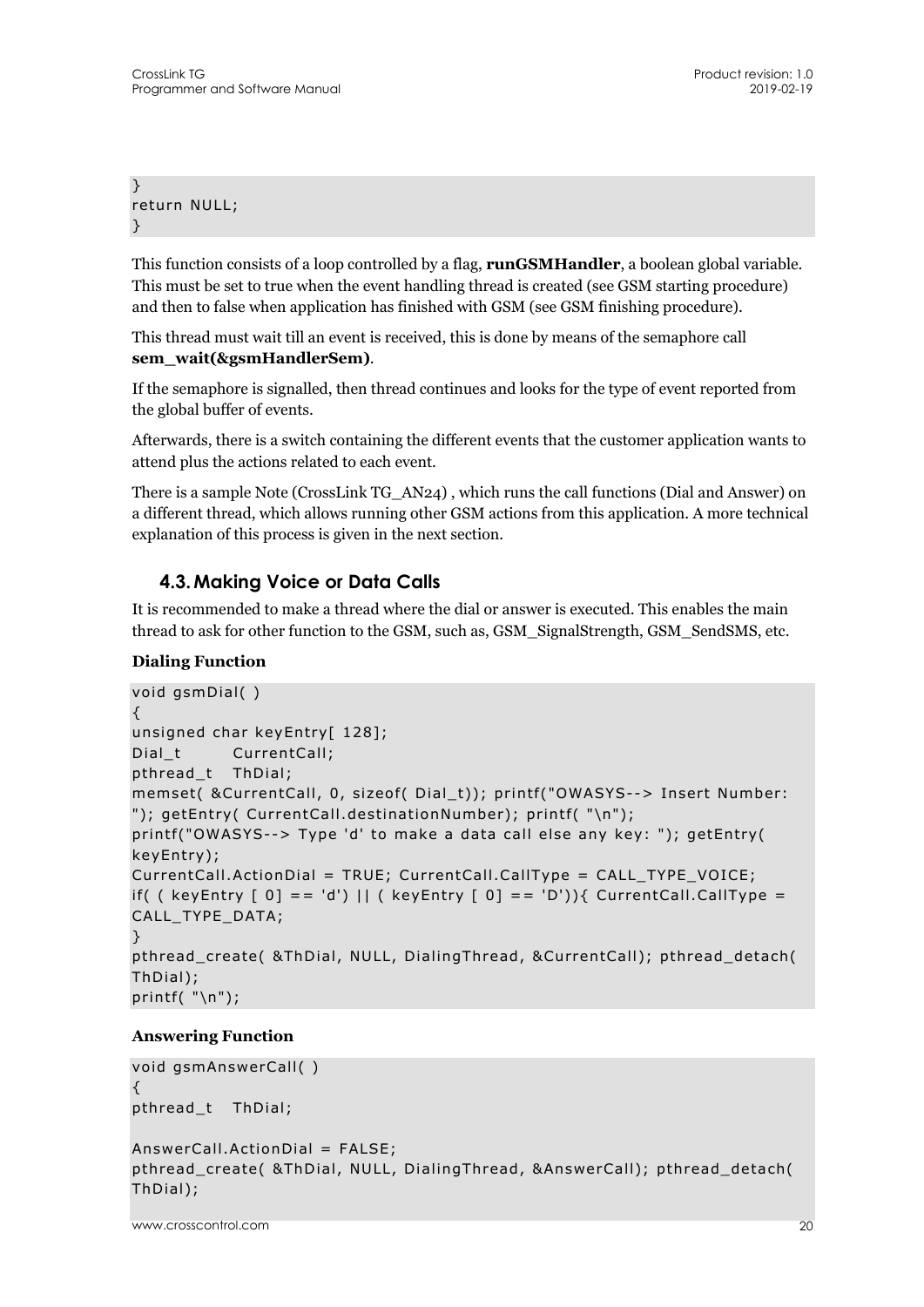}

#### **Dial/Answer Thread:**

```
void *DialingThread( void *arg) 
{ 
Dial_t *Call;
int retVal;
Call = (Dial_t *) arg; callEnd = TRUE;
if( Call->ActionDial) 
retVal = ( *FncGSM_Dial) ( Call->CallType,(unsigned char *)Call- 
>destinationNumber); else{ 
retVal = ( *FncGSM_AnswerCall) ( ); if( retVal == NO_ERROR){ 
printf( "OWASYS--> OK Call Answered\n"); callEnd = FALSE; 
} else { 
printf( "OWASYS--> ERROR Answering Call ( %d )\n", retVal); 
} 
return NULL; 
\rightarrowswitch ( retVal){ case NO_ERROR: 
printf( "OWASYS--> ----------- On Call \n");
callEnd = FALSE; break; 
case GSM_ERR_BUSY: 
printf( "OWASYS--> ----------- Busy \n");
break; 
case GSM_ERR_NO_ANSWER: 
printf( "OWASYS--> ----------- No answer \n");
break; 
case GSM_ERR_NO_CARRIER: 
printf( "OWASYS--> -- Ended call (NO CARRIER) \n");
break; 
case GSM_ERR_NO_DIALTONE: 
printf( "OWASYS--> -- Ended call (NO DIALTONE) \n");
break; default: 
printf( "OWASYS--> ------------ Non defined error:
%d-\n",retVal); 
} 
return NULL; 
}
```
The thread is the process where the GSM library function is called, either GSM\_Dial or GSM\_AnswerCall.

It is very important that the pthread\_detach after the new process is created. The goal of this function is that once the thread ends, to save resources from the system so the thread must be marked as deleted. This is done by two functions pthread\_join, when main process is able to control threads, or pthread\_detach, when the process ends asynchronously.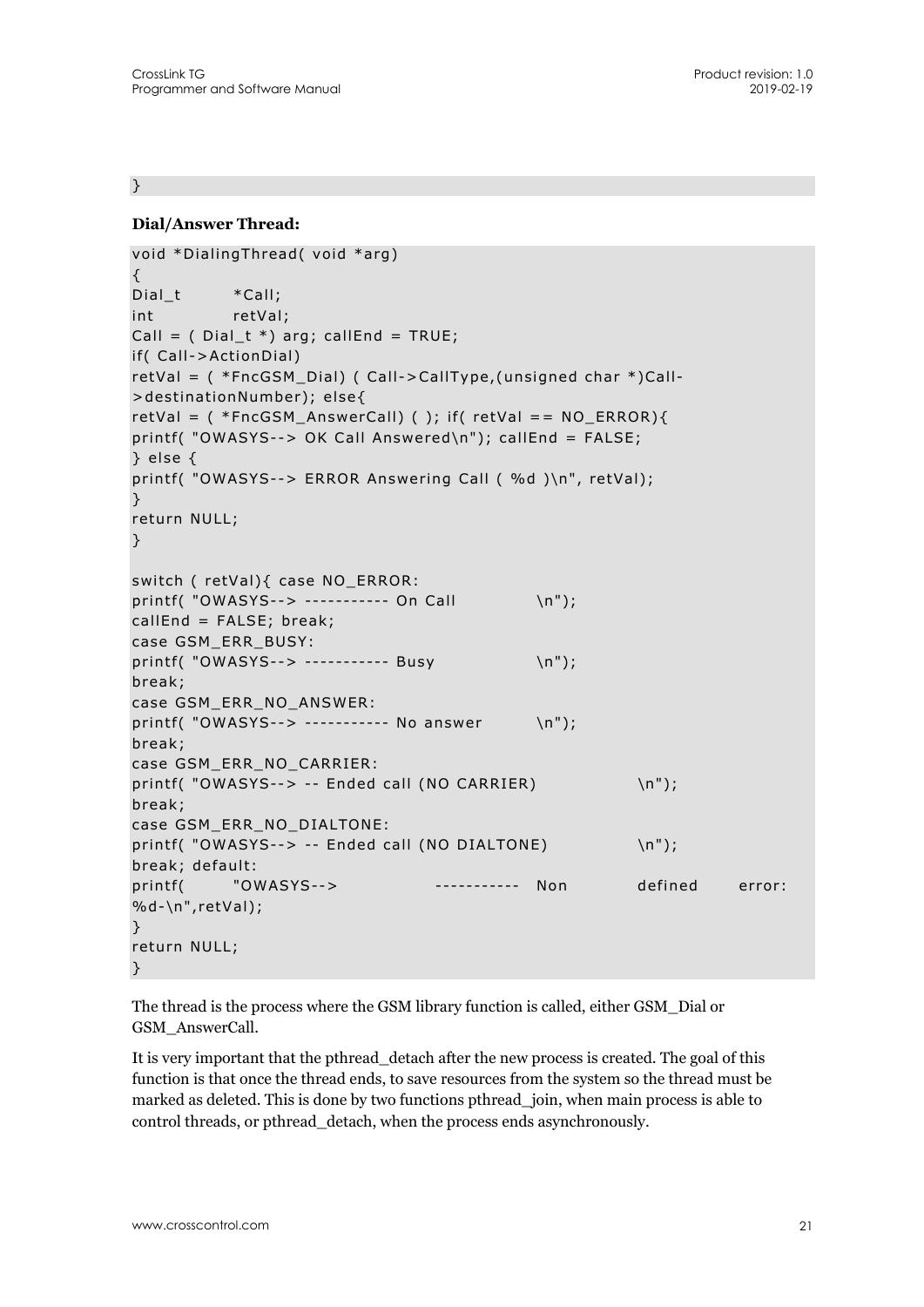## **4.4. Subscription to an NE SMS Arrival**

The GSM library is ready to receive every event described in the API except for SMS arrival, unless it is explicitly called, which is described within this section.

The GSM transceiver will be configured in the proper way to report those events on doing a call to the GSM\_SMSIndications() function. If its return code is NO\_ERROR, this implies that the subscription has been successful.

The code place where the SMS subscription is enabled is shown below:

```
if( ( ReturnCode = GSM_SMSIndications ( 1)) == NO_ERROR){ printf( "OWASYS-
-> OK SMS Indications Active\n"); 
} else{ 
printf( "OWASYS--> ERROR on SMS Indications Activation ( %d )\n",
ReturnCode); 
}
```
 $1 =$  ENABLE,  $0 =$  DISABLE.

Once a new subscription has been enabled, the following example shows how to read a newly received SMS. (This piece of code should be located in the handleEvents thread, under the NEW SMS switch case.)

```
case GSM_NEW_SMS: 
{ 
int smsIndex; 
unsigned char smsSize; SMS_s* readIncomingSMS; 
smsIndex = (char) atoi( owEvents->evBuffer); 
printf( "---> OWASYS DEMO: Entering to read the SMS %d\n",smsIndex); 
readIncomingSMS = (SMS_s^*) malloc( sizeof( SMS_s));
retVal = ( *FncGSM_ReadSMS) ( readIncomingSMS, &smsSize, smsIndex, 0); 
if( retVal = NO_ERROR)
printf(" ---> OWASYS DEMO: GSM NEW SMS: Received @:%2.2d/%2.2d/ 
%2.2d,%2.2d:%2.2d\nMessage:%s\n", 
readIncomingSMS->owSCDateTime.day, readIncomingSMS-
>owSCDateTime.month, 
readIncomingSMS->owSCDateTime.year, readIncomingSMS-
>owSCDateTime.hour, readIncomingSMS->owSCDateTime.minute, 
readIncomingSMS->owBody); 
free( readIncomingSMS); 
} 
break;
```
On the arrival of the SMS, the SMS index is stored on the evBuffer of the gsmEvents\_s (owEvents variable) structure. Once the user program starts to process the event, loads the GSM\_ReadSMS() function, and runs it, (the SMS index parameter being the one given by the evBuffer field in the owEvents structure). If this function succeeds, the incoming SMS is returned in a SMS\_s structure, all of the SMS relevant fields being available.(See SMS\_s type definition in the API)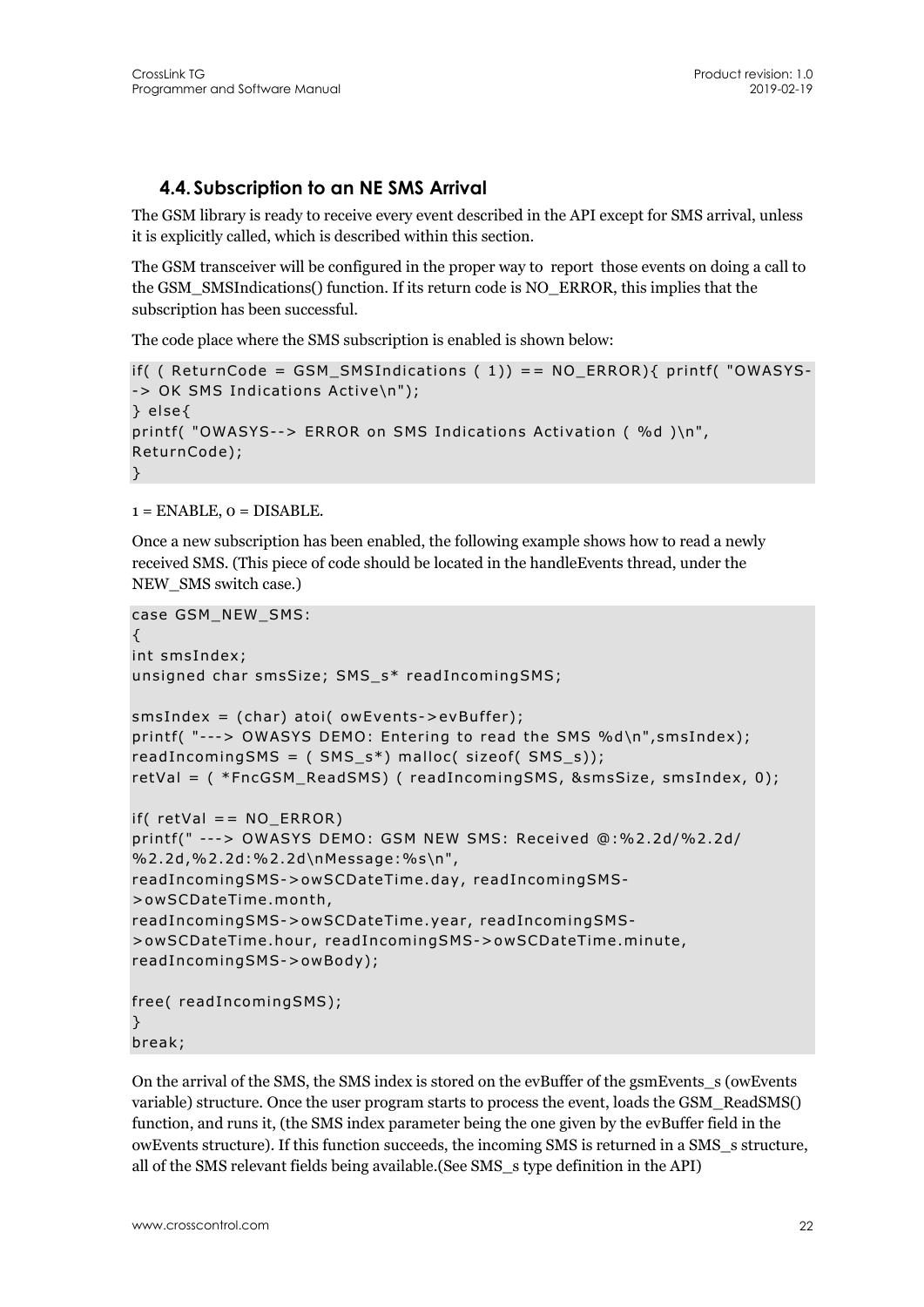## **4.5. Finishing GSM**

Once application has done with GSM, application should take the opposite steps to the GSM start, so the process must be GSM finish and library unload, if necessary.

GSM\_Finalize ( ); runGSMHandler = false; sem\_post( &GsmEventsSem); pthread\_join( gsmEvents, NULL);

IO\_Finalize( ); RTUControl\_Finalize ( );

printf(  $"$  Ending the GSM Application Note  $#1\n\rangle^n$ ; exit (0);

1. GSM is finalized first, GSM\_Finalize()

2. The flag that controls that the thread is looping, **runHandleEvents**, is set to false.

3. The semaphore is signalled to wake up the thread. The thread will exit

4. The thread is joined from the main.

5. Semaphore is then destroyed, as we do not need it anymore

6. I/O and RTU libraries are finalized

#### **4.6.Audio Parameters and Configuration**

There are several audio parameters that can be configured using the file audio.conf stored in /home.

For example

[OWA\_AUDIO\_MODEL]4 [HF\_TXGAIN]88 [HF\_RXGAIN]88,88 [HF\_VOLUME]60 [RING\_VOLUME]3,2

#### 4.6.1. OWA\_AUDIO\_MODEL

This parameter is set by the library to identify the GSM module in use. Do not change this value.

#### 4.6.2. [HF\_TXGAIN]

MIC sensitivity controls the microphone path amplification.

Parameter [0 - 100]: Microphone gain adjustment in steps. Each step is equal 0.5db starts from -43.5db to 60db (0=-96dB, 1=-43.5db... 99=5.5dB, 100=6.0dB).

Default value = 88

#### 4.6.3. [HF\_RXGAIN]

This controls the DAC amplification in the speaker's signals.

Parameter 1 [0 - 100]: Speaker gain adjustment in steps. Each step is equal 0.5db, starting from -43.5db to 60db (0=-96dB, 1=-43.5db... 99=5.5dB, 100=6.0dB).

Parameter 2 [0 - 175]: Sidetone can gain adjustment in steps. Each step is equal 0.5db, starting from -43.5db to 43.5db (0=-96dB, 1=-43.5db ... 174=43.0dB, 175=43.5B).

Default value is set to 88,88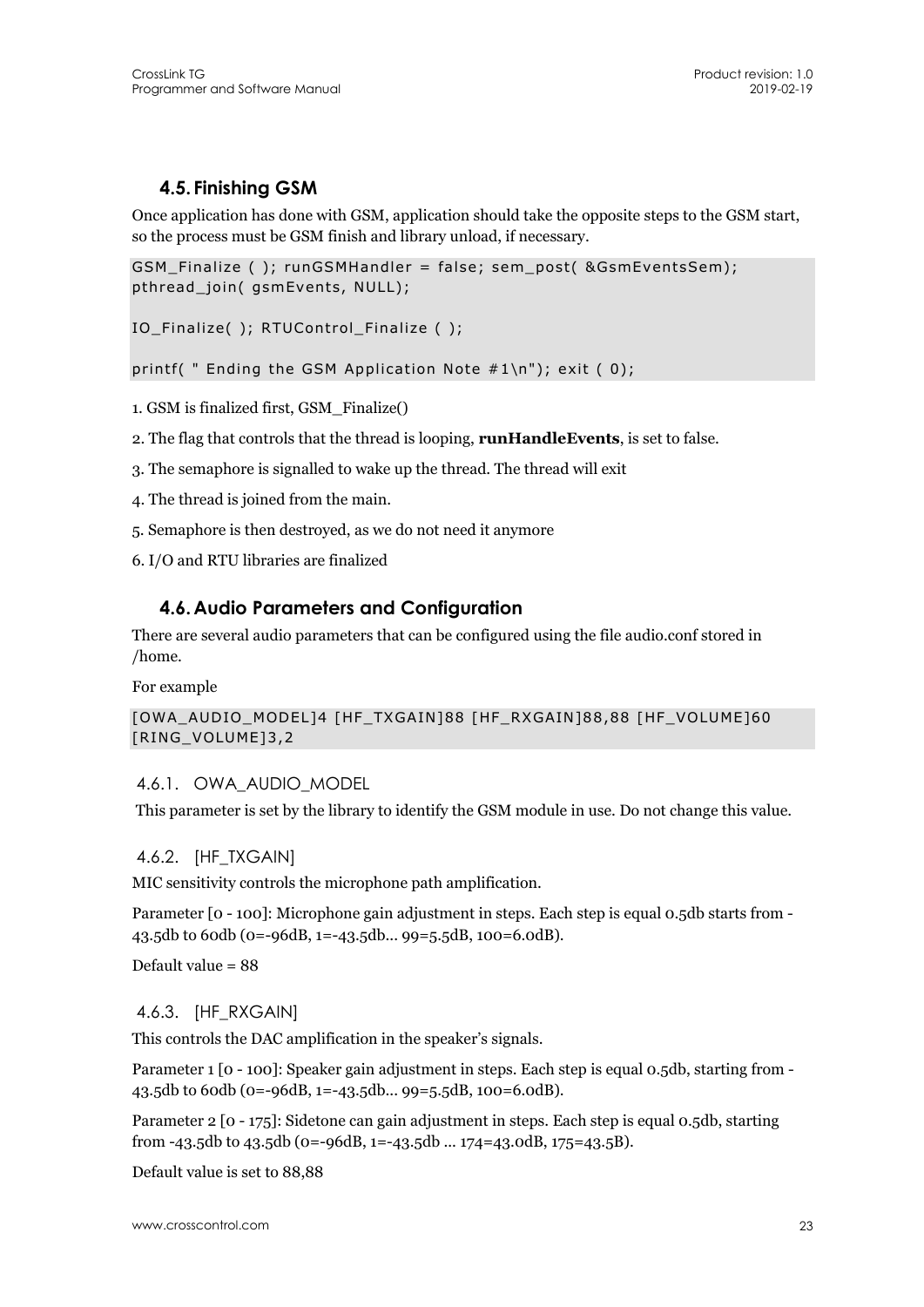#### 4.6.4. [HF\_VOLUME]

[0 - 100]

The volume can be adjusted from 0% to 100%. This value overwrites the value programmed in HF\_RXGAIN.

Default value is set to 60

4.6.5. [RING\_VOLUME]

Volume melody and level for the ring signal. Parameter 1 [0 - 8]: Type of ring tone.

- 0 = Mutes the played tone.

 $-1$  = Sequence 1

.........

 $-8$  = Sequence 6

Parameter 2 [0 - 4]: Volume of ring tone, varies from 0 dB to mute

 $-$  0 = Mute

 $-1$  = Very low

 $-2 =$ Low

- $-3$  = Middle
- 4 = High Default value is set to 3,2

## **5. CrossLink TG iNet API**

The iNet library provides all functions to connect to the Internet by generating an IP routing table and establishing a GPRS session. With this library, the customer does not have to worry about starting the required Internet Protocol sessions to communicate with the GSM module. This is done automatically by high level functions.

## **5.1. Starting an Internet Connection**

To establish an Internet connection, RTU, I/O and GSM must be first started, as explained previously.

Once the GSM is initialized and started, the Internet session can be started as shown in the following code.

```
TINET_MODULE_CONFIGURATION iNetConfiguration; 
GPRS_ENHANCED_CONFIGURATION gprsConfiguration;
```

```
sem_init( &iNetHandlerSem, 0, 0); runiNetHandleEvents = TRUE;
pthread_create(&iNetEvents, NULL, iNetHandleEvents, NULL);
```
All the events are controlled by a user created thread that calls the iNetHandleEvents function (For more information, see the CrossLink TG\_AN24 Application Note source code).

To call the library function int iNet Initialize (void\*), a TINET\_CONFIGURATION structure must be initialized with the information needed as shown below.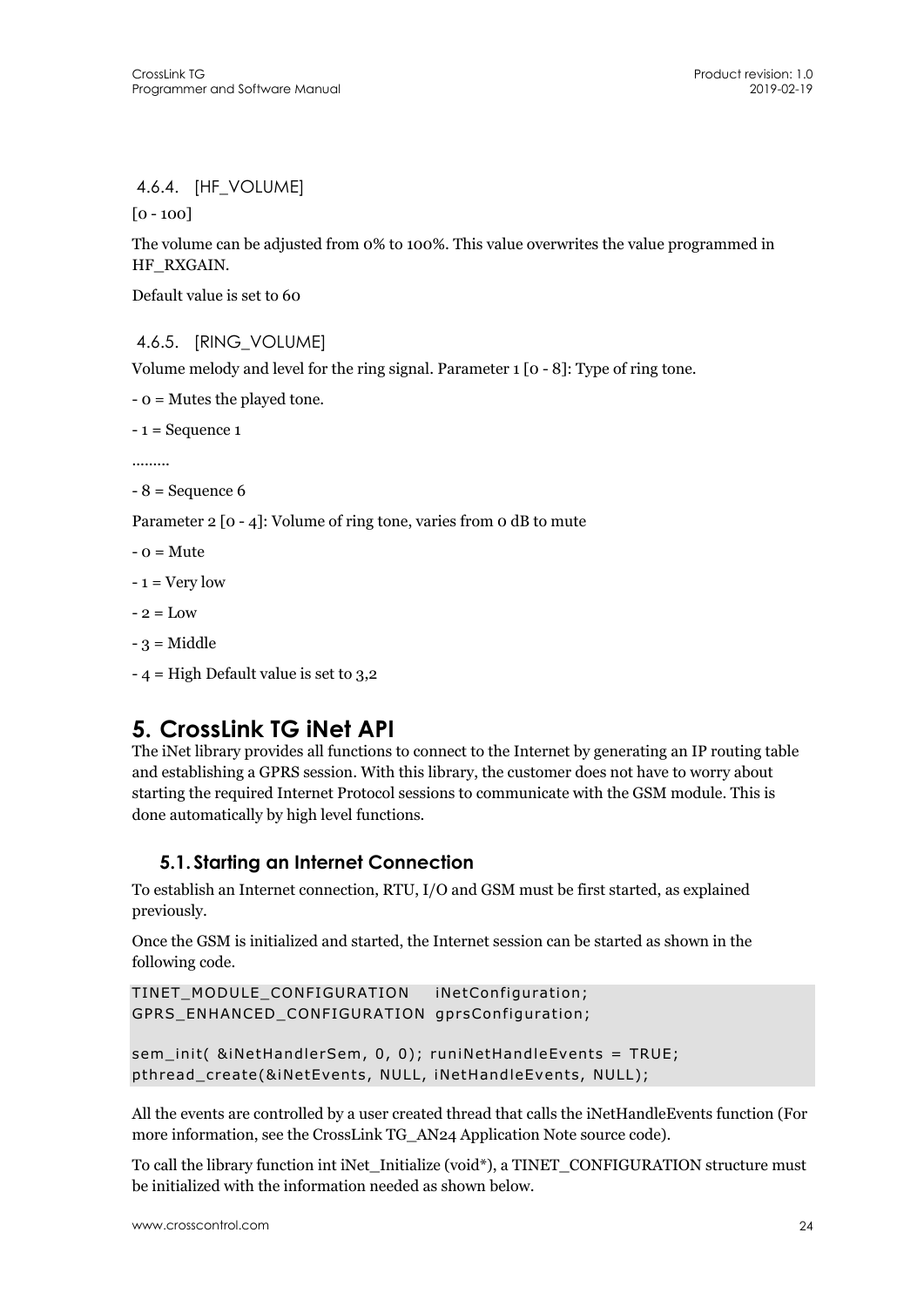```
printf ("Insert USER: "); 
memset( ( void *) &strEntry, 0, sizeof( strEntry)); getEntry( strEntry); 
strcpy( ( CHAR*) gprsConfiguration.gprsUser, ( CHAR*) strEntry); printf ("Insert 
PASSWORD: "); 
memset( ( void *) &strEntry, 0, sizeof( strEntry)); getEntry( strEntry); 
strcpy( ( CHAR*) gprsConfiguration.gprsPass, ( CHAR*) strEntry); printf ("Insert 
DNS1: "); 
memset( ( void *) &strEntry, 0, sizeof( strEntry)); getEntry( strEntry); 
strcpy( ( CHAR*) gprsConfiguration.gprsDNS1, ( CHAR*) strEntry); printf 
("Insert DNS2: "); 
memset( ( void *) &strEntry, 0, sizeof( strEntry)); getEntry( strEntry);
strcpy( ( CHAR*) gprsConfiguration.gprsDNS2, ( CHAR*) strEntry); printf 
("Insert APN: "); 
memset( ( void *) &strEntry, 0, sizeof( strEntry)); getEntry( strEntry);
strcpy( ( CHAR*) gprsConfiguration.gprsAPN, ( CHAR*) strEntry); 
iNetConfiguration.wBearer = INET_BEARER_ENHANCED_GPRS; 
iNetConfiguration.inet_action = inet_event_handler; InitInetEventBuffer();
iNetConfiguration.wBearerParameters = (void*) &gprsConfiguration; 
(*Fnc_iNetInitialize)( ( void*) &iNetConfiguration); ReturnCode = ( 
*Fnc_iNetStart) ( ); 
if( ReturnCode != NO_{ERROR}{ iNetFinalized = TRUE; runiNetHandleEvents =
FALSE; sem_post ( &iNetHandlerSem); sem_destroy ( &iNetHandlerSem); 
printf("OWASYS--> ERROR Initializing the Internet session(%d)\n", 
ReturnCode); 
} else { 
iNetFinalized = FALSE;
printf("OWASYS--> OK Internet session started\n"); 
}
```
The events will be handled with the function inet\_event\_handler, in which the pointer is passed in the 'inet\_action' configuration structure field. The buffer of inet events is also cleared before the initialization can take place.

Once the iNet module is initialized, it must be started by calling the library function iNet\_Start( void ) function.

## **5.2.Closing an Internet Connection**

Finishing the iNet must follow the following steps:

- Call the library function iNet Finalize().
- Stop the handler of the iNet Module events setting runiNetHandleEvents to FALSE.
- The semaphore is signalled so that the thread stops writing an event continuously.
- Stop the thread that controlled the iNet events calling pthread\_exit() from the thread and pthread\_join() from the main function.
- Delete the semaphore.
- Follow the same steps for GSM finishing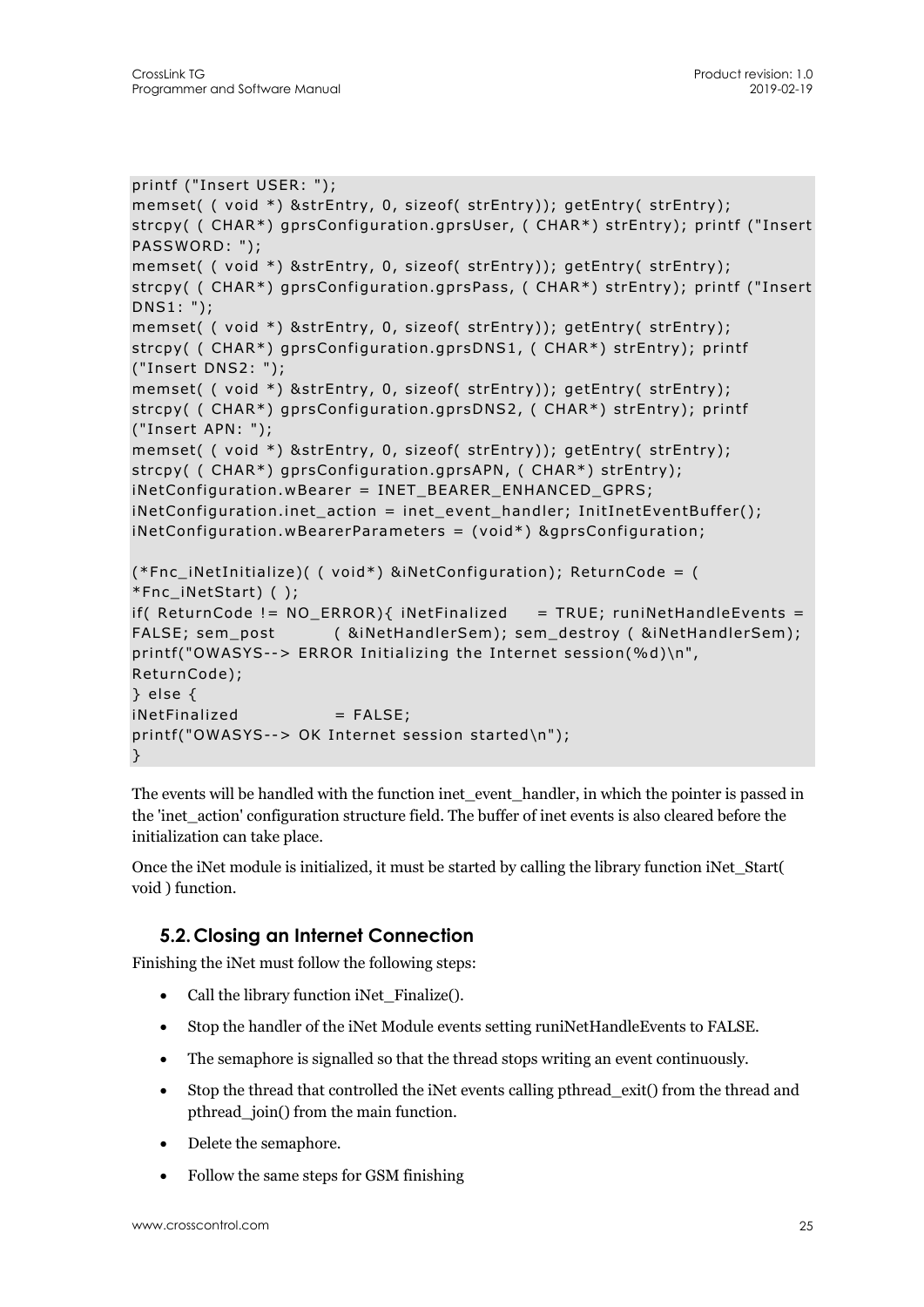( \*FnciNet\_Finalize) ( ); runiNetHandleEvents = FALSE; sem\_post( &iNetHandlerSem); pthread\_join(iNetEvents,NULL); sem\_destroy ( &iNetHandlerSem);

## **5.3. Out of GSM Coverage**

In case that the GSM module gets out of GSM coverage, the GPRS session is not interrupted.

When the module lacks sufficient coverage to send data to the network, it stores the data in an internal GSM module buffer until adequate coverage is recovered, and then it will send the stored data. The buffer is approximately 1000 bytes long.

In the case that the buffer reaches capacity before coverage is recovered there are two different resolutions, depending on whether the application is using a TCP or UDP protocol:

- If the application uses UDP protocol. The application will receive GSM\_STOP\_SENDING\_DATA event when the buffer gets full. In this case, the user application must stop sending data over the GPRS session, because the GSM module will not be able neither to send nor to store them in the buffer. When the GSM coverage is recovered, the application will receive the GSM\_START\_SENDING\_DATA event. At this moment, the GSM module will send all the internally stored data and the application will be able to re-start sending data over the GPRS session.
- If the application uses TCP protocol the application will not receive any event indicating a lost of GSM coverage. Although TCP is a secure protocol with an acknowledgement procedure, the application will not realize that the TCP packets do not arrive to the other end of the already established connection. This is due to the TCP protocol congestion control dynamic window. In this scenario, what is called the window and time between retransmission, get longer and longer. The application will require another mechanism to realize the loss of coverage.

## **5.4. GSM Functionality in an active INET Session**

SMS case:

The SMS will be sent as if no INET session is active (although it is). The whole set of functions is able to be executed while INET session is active but GSM\_Dial, which requires the end of the INET session, before doing any outgoing call.

Call arrives:

If an INET session is up and running and a call arrives, the INET session remains on, taking into account the following rules on a call arrival:

If a voice call arrives:

- Hang-up and continue with the INET session.
- Answer and after hanging up the call (no matter which side releases the call) the INET session is continued.

If a data call arrives:

- Hang-up and go on with the INET session.
- Previously it was required to answer data calls to release an INET session.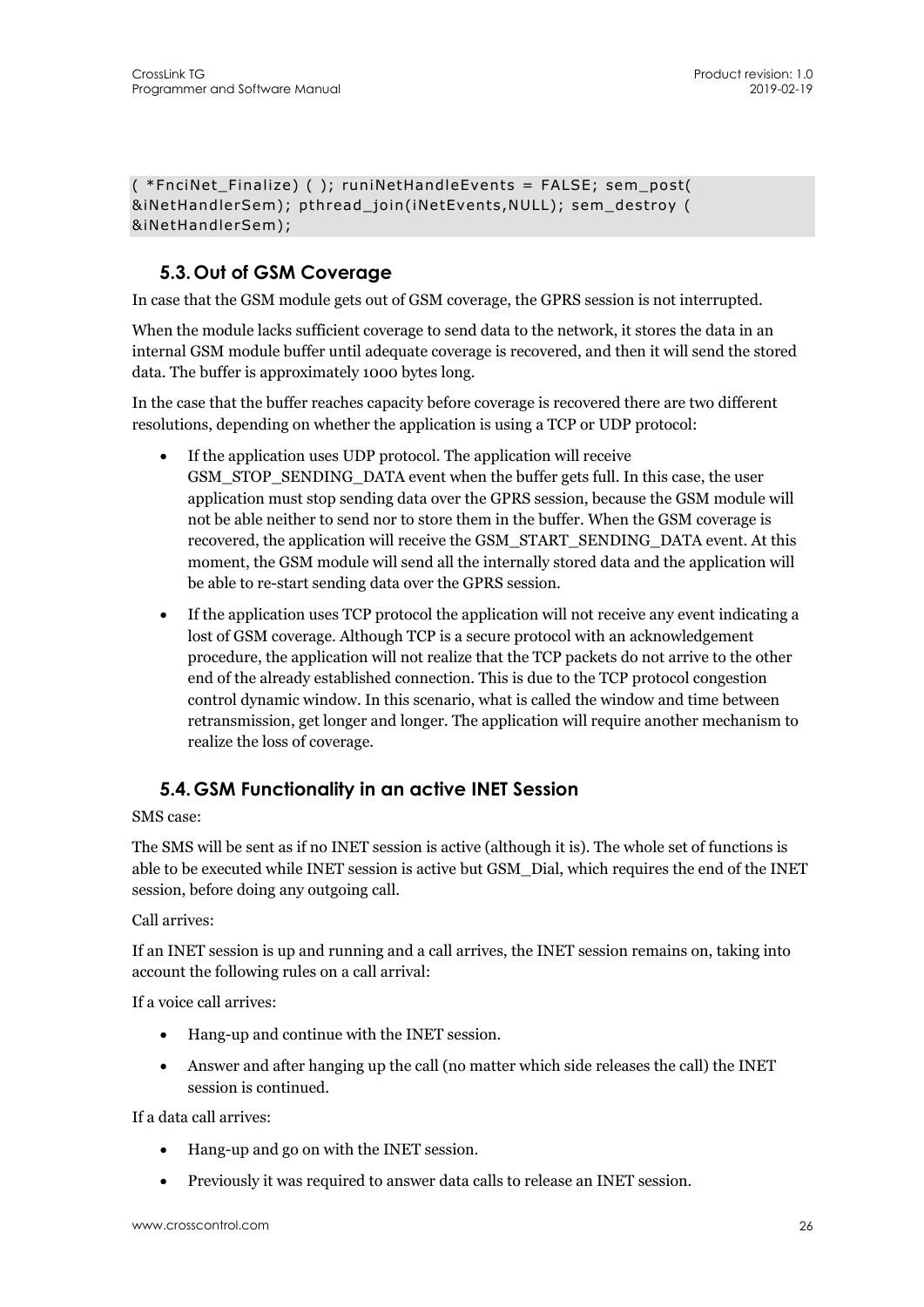Other events do not release the iNET session, including a GPRS\_COVERAGE lost. The INET session is internally maintained until the GSM module buffer is full, some bytes could be sent to the GSM "network".(Remembering that the GSM terminal is part of the GSM network)

**GPRS coverage lost:** In case the GPRS coverage is lost (look at event: GSM\_COVERAGE = 0) when using á TCP protocol, if the user continues to send data, this data will be stored in an internal buffer of the GSM peripheral. Once the coverage is recovered this data is resent.

Many users may not wish to send un-updated data so as to avoid receiving obsolete data; on losing the GPRS coverage the user may not send IP data.

## **6. CrossLink TG Power Optimization**

Power consumption can be reduced in two different methods:

- By reducing microprocessor consumption, in this case customer applications should access the power management functions and select one of the possible low consumption modes.
- By switching off the different modules, for example GSM or GPS.

## **6.1.Reducing Power Consumption by Switching Off Devices**

The CrossLink TG incorporates a power management unit with various outputs for the different functional blocks. These blocks can be shut down using software control to enable the various power modes.



### 6.1.1. CPU System

www.crosscontrol.com 27 This block includes the CPU and memory and is powered OFF in both Standby and Off modes.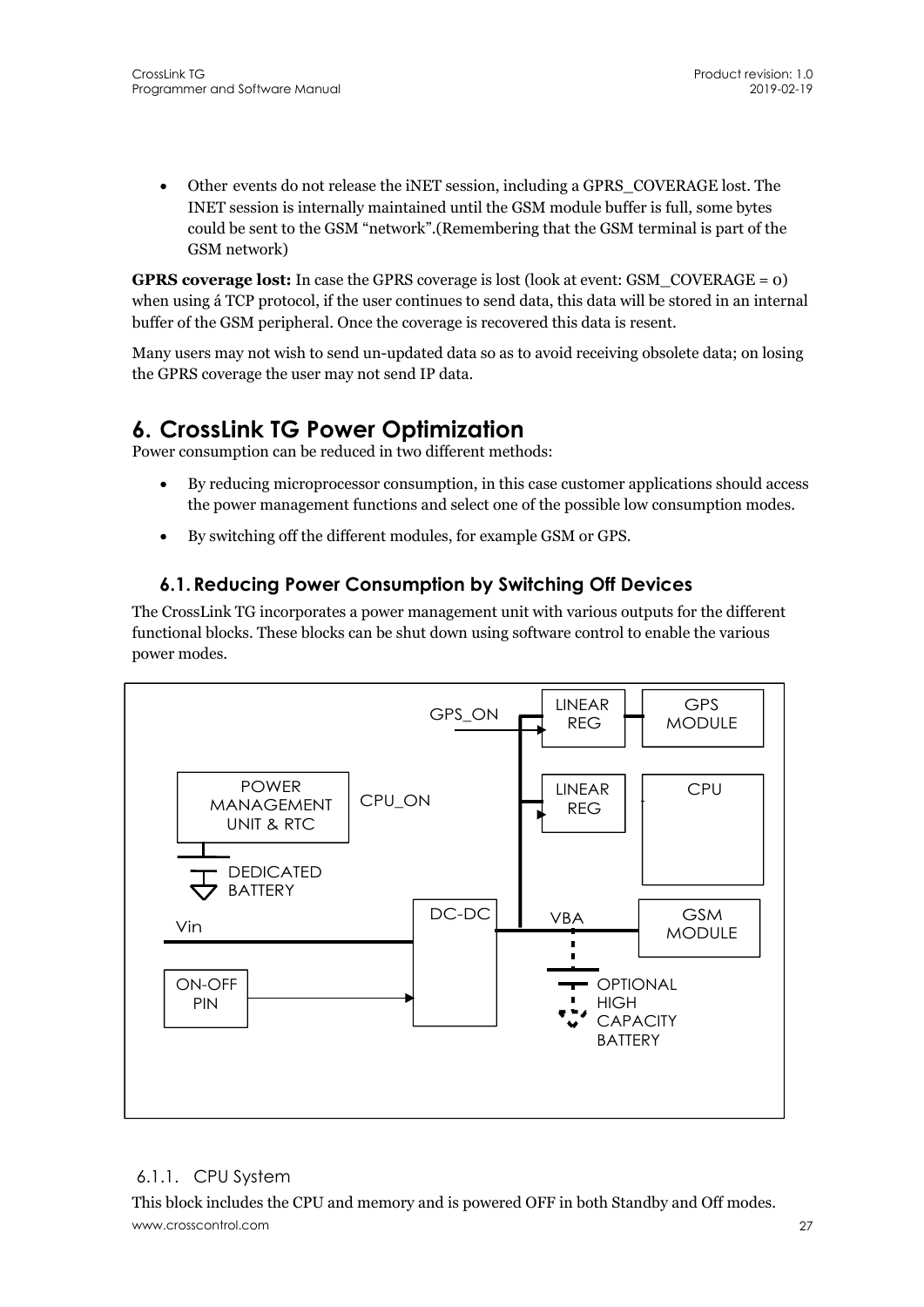#### 6.1.2. GSM Module

The GSM module is switched on when application calls the GSM\_Start() function. On the other hand it is switched off when the application calls GSM Finalize(). Before calling GSM Finalize, remember to finish the GPRS session just in case it has been established.

```
int GSM Initialize(void* wConfiguration)
int GSM_Start(void) -> SWITCHES ON THE GSM MOODULE 
int GSM_Finalize(void)-> SWITCHES OFF THE GSM MODULE
```
#### 6.1.3. GPS Module

The GPS module can be switched off by calling its API function **GPS\_Finalize()**.

```
int GPS_Initialize(void* wConfiguration) 
int GPS Start(void) -> SWITCHES ON THE GPS MOODULE
int GPS_Finalize(void)-> SWITCHES OFF THE GPS MODULE
```
6.1.4. CAN

The CAN driver can be switched off and on using a I/O library function. It is suggested to switch it off when not in use.

```
int DIGIO Enable Can (char wValue)
```
#### 6.1.5. Wi-Fi and Bluetooth

The Wi-Fi and Bluetooth module can be switched off and on using a IO library function. It is suggested to switch it off if not in use.

```
int DIGIO_Enable_Wifi (unsigned char wValue)
```
### **6.2. Low Power Mode**

To decrease the CrossLink TG consumption to the minimum customer application must follow these steps:

- If GSM module is switched on then switch it off
- If GPS module is switched on then switch it off
- If the CAN is switched on then switch it off
- If there is any optional feature like BT or Wi-Fi, switch them off
- Switch off leds with DIGIO\_SetLED\_SWx(0) function.
- Set the unit into Standby or Off mode. The main differences between these 2 modes:
- Standby Mode = Consumption 10 mA at  $24V$ .

GSM can be also set as a signal to initiate wake up. The execution continues instantly with the next instruction.

#### int RTUEnterStandby(unsigned long wMainWakeup, unsigned long wExpWakeup)

Off Mode = Consumption 0.34 mA at  $24V$ .

www.crosscontrol.com 28 GSM cannot be set as a signal to initiate wake up.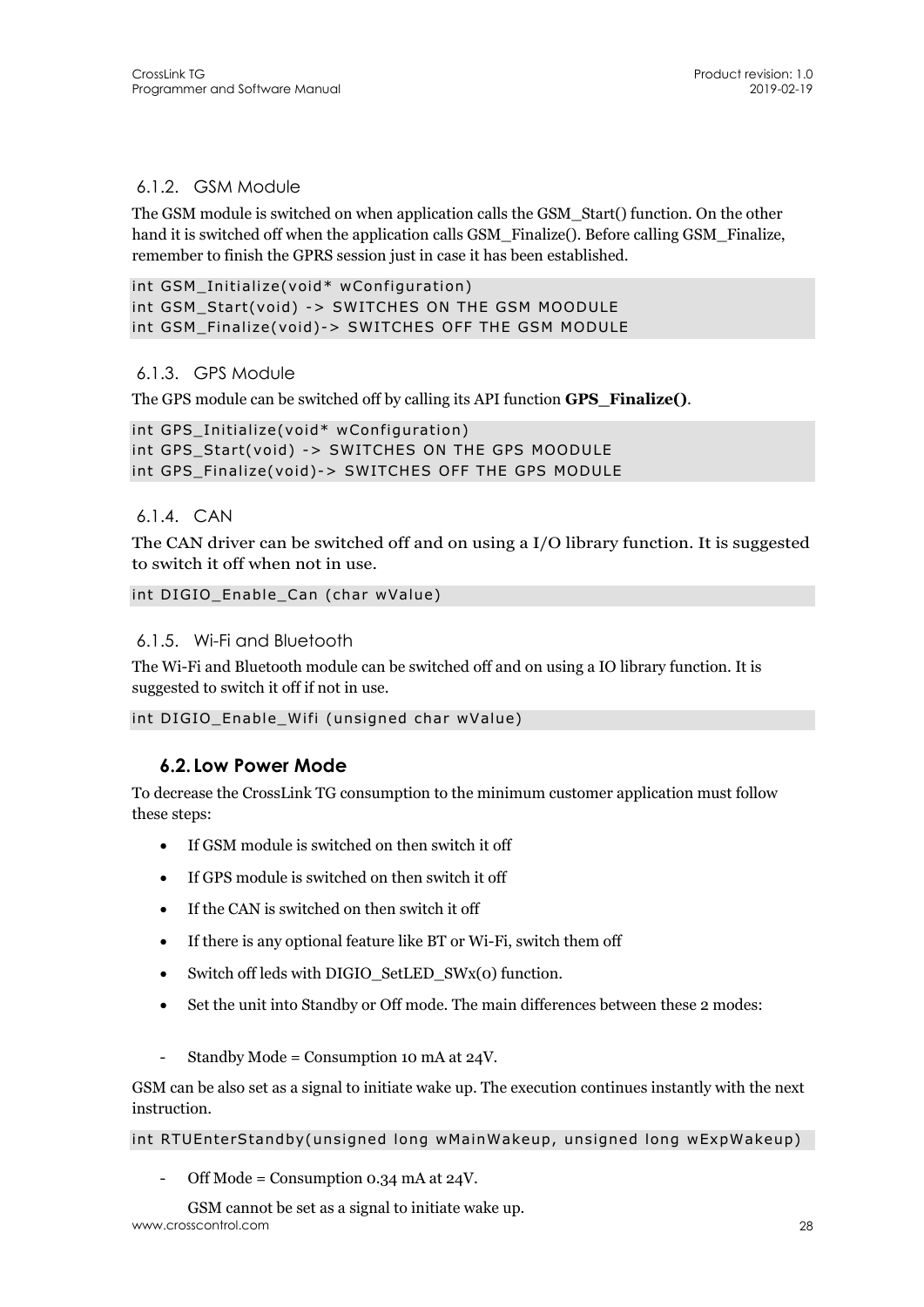The complete system reboots after waking up, so that the user application will take about 40 seconds to execute from the very beginning.

```
int RTUEnterStop(unsigned long wMainWakeup, unsigned long wExpWakeup)
```
## **7. CrossLink TG GPS API**

The GPS library will give programmers an easy interface, in a high level language, to communicate with a GPS receiver and get positioning information.

## **7.1. Starting GPS**

To start an application wherein GPS is an integral part, the GPS must be first started.

Prior to loading the GPS, RTU and I/O must be initialized and started:

```
#include "owa4x/GPS2_ModuleDefs.h" #include "owa4x/pm_messages.h" 
#include "owa4x/IOs ModuleDefs.h" #include "owa4x/RTUControlDefs.h"
[...] 
// start RTU 
if( ( ReturnCode = RTUControl_Initialize( NULL)) != NO_ERROR) { printf("Error 
%d in RTUControl Initialize()", ReturnCode); return -1;
} 
if( ( ReturnCode = RTUControl Start()) != NO ERROR) { printf("Error %d in
RTUControl_Start()", ReturnCode); return -1; 
} 
// Start IOs 
if( ( ReturnCode = IO_Initialize( )) != NO_ERROR) { WriteLog("Error %d in
```

```
} 
if( ( ReturnCode = IOStart()) != NO ERROR) { WriteLog("Error %d in
IO_Start()", ReturnCode); IO_Finalize(); 
return -1;
```
Once RTU and I/Os have been started, the GPS must be initialized and started:

IO\_Initialize()", ReturnCode); return -1;

```
TGPS_MODULE_CONFIGURATION GPSConfiguration; 
Char GpsValidType[][20] = {"NONE", "GPS_UBLOX"};
 char GpsValidProtocol[][10] = {"NMEA",
"BINARY"}; ReturnCode, IsActive;
```

```
memset( &GPSConfiguration, 0, sizeof( TGPS_MODULE_CONFIGURATION)); 
strcpy(GPSConfiguration.DeviceReceiverName, GpsValidType[1]); 
GPSConfiguration.ParamBaud = B115200; GPSConfiguration.ParamLength = 
CS8; GPSConfiguration.ParamParity = IGNPAR; 
strcpy(GPSConfiguration.ProtocolName, GpsValidProtocol[0]);
GPSConfiguration.GPSPort = COM1;
```
// GPS module initialization.

}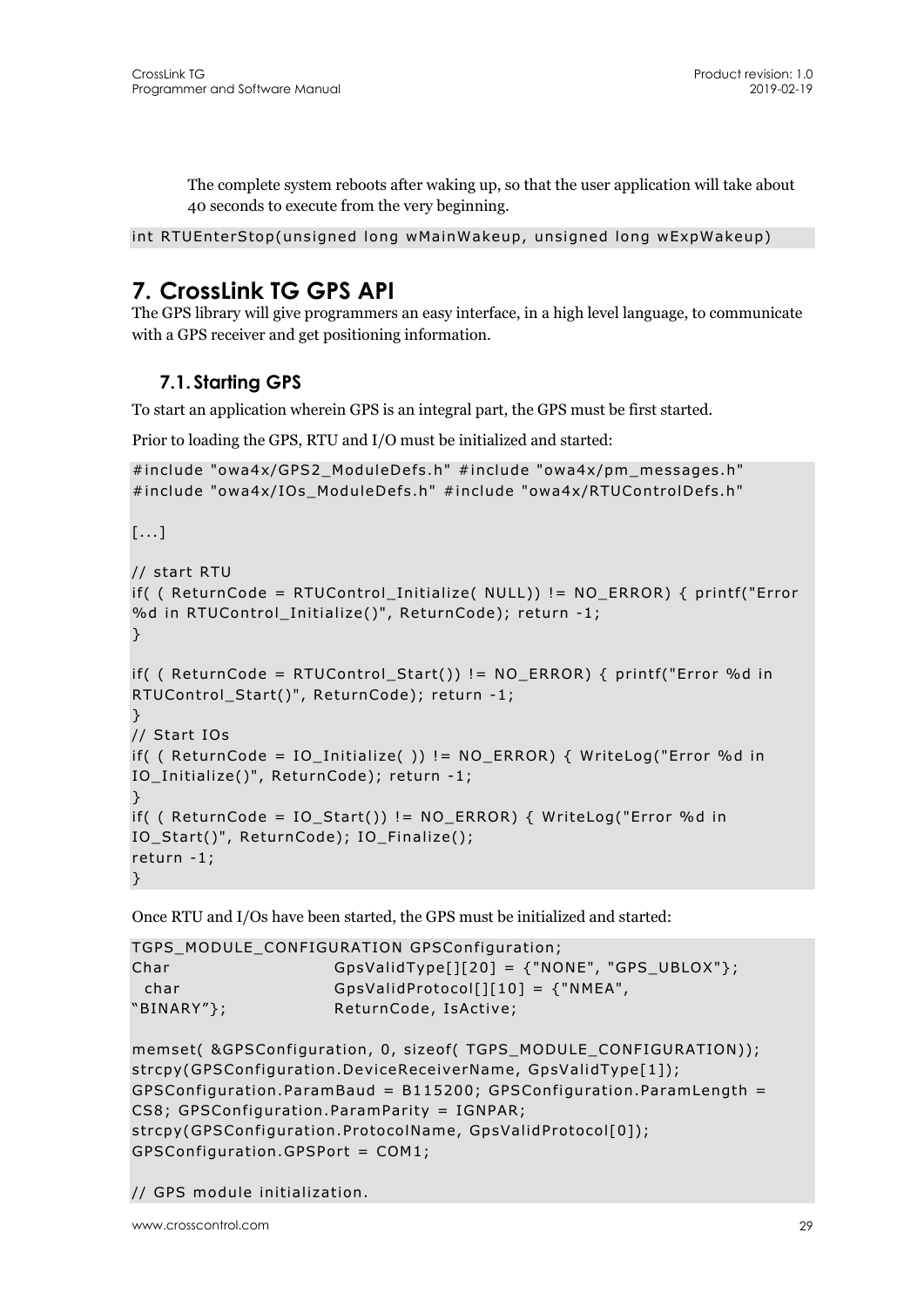```
if( ( ReturnCode = GPS Initialize( ( void *) \&GPSConfiguration) !
= NO_{ERROR}} {
WriteLog("Error %d in GPS_Initialize()", ReturnCode); if (ReturnCode != 
ERROR_GPS_ALREADY_INITIALIZED) { 
return -1; 
} 
} 
// GPS receiver startup 
if ( ( ReturnCode = GPS Start()) != NO ERROR ) \{ //start GPS receiver.
WriteLog("Error %d in GPS_Start()", ReturnCode); if (ReturnCode != 
ERROR GPS ALREADY STARTED) {
return -1; 
} 
} 
GPS IsActive( &IsActive);
printf("IS ACTIVE(%d)\r\n", IsActive); WriteLog("GPS-> Module initialized & 
started");
```
Once it is initialized, the GPS should be started: GPS\_Start().

If GPS\_Start() Function returns an error, the user must finalize the GPS calling

GPS Finalize().

## **7.2. Shutting Down the GPS**

Ending a GPS session takes the steps opposite to the GPS start sequence, so the process must be GPS finalized, then I/O and finally RTU.

```
GPS_Finalize(); 
RTUControl_Finalize(); 
IO_Finalize();
```
First of all, the GPS instance is finalized, followed by the RTUControl instance and the I/Os instance respectively.

Only the GPS operation must be finished in case other modules remain running.

### **7.3.Retrieving GPS Position**

In order to retrieve the GPS receiver position, the library function GPS\_GetAllPositionData() must be first called:

```
Int ReturnCode; 
TGPS_POS CurCoords; 
int ReturnCode = 0; tPOSITION_DATA LocalCoords; static int x=0,
NumOld = 0;
```

```
ReturnCode = GPS_GetAllPositionData( &LocalCoords ); if( ReturnCode != 
NO_ERROR ) 
printf( "Error %d in GPS_GetAllPositionData()...\n", ReturnCode); else {
```

```
if( LocalCoords.OldValue != 0){ NumOld++;
```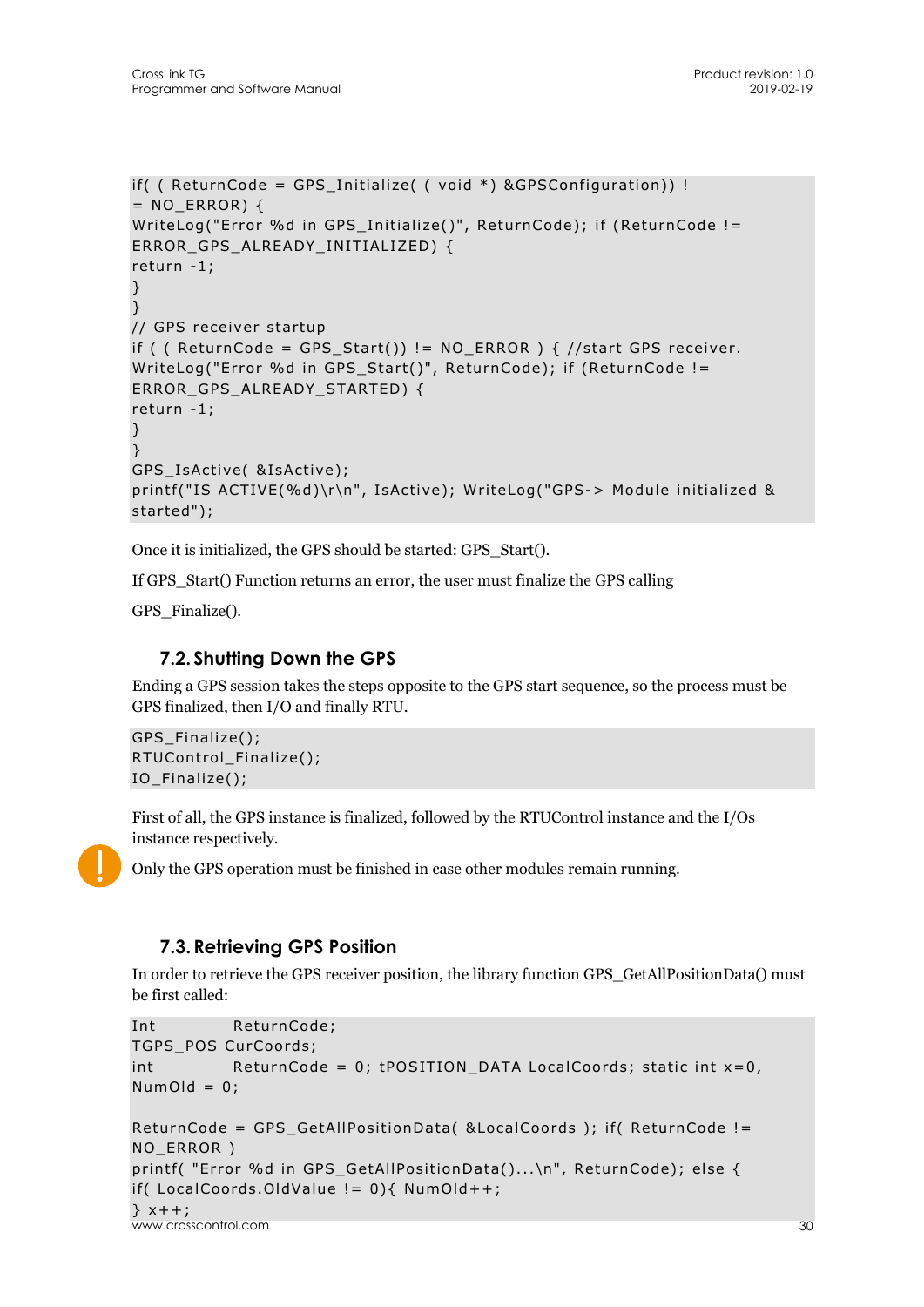```
printf("CYCLES(%d)PosValid(%hhu)OLD POS(%hhu)TOTAL(%d),NAV 
STATUS(%s)\r\n", x, LocalCoords.PosValid, LocalCoords.OldValue, NumOld, 
LocalCoords.NavStatus); 
printf("LATITUDE --> %02hu degrees %02hhu minutes %04.04f seconds %c 
(%.7lf)\r\n", LocalCoords.Latitude.Degrees, LocalCoords.Latitude.Minutes, 
LocalCoords.Latitude.Seconds, LocalCoords.Latitude.Dir, 
LocalCoords.LatDecimal); 
printf("LONGITUDE --> %03hu degrees %02hhu minutes %04.04f seconds %c 
(%.7lf)\r\n", LocalCoords.Longitude.Degrees, LocalCoords.Longitude.Minutes, 
LocalCoords.Longitude.Seconds, LocalCoords.Longitude.Dir, 
LocalCoords.LonDecimal); 
printf("ALTITUDE(%04.03f),hAcc(%04.01f), vAcc(%04.01f), 
Speed(%04.03f), Course(%04.02f)\r\n", LocalCoords.Altitude, 
LocalCoords.HorizAccu, LocalCoords.VertiAccu, LocalCoords.Speed, 
LocalCoords.Course ); 
printf("HDOP(%04.03f),VDOP(%04.01f), TDOP(%04.01f), numSvs(%hhu)\r\n", 
LocalCoords.HDOP, LocalCoords.VDOP, LocalCoords.TDOP, 
LocalCoords.numSvs ); 
}
```
If the GPS has not computed a valid position, the PosValid field in the structure tPOSITION\_DATA value will show as FALSE.

The value of this field is based on the conditions set for the valid fix with the function GPS\_SetFixConfig(). This function takes two arguments, one masked with the status and the horizontal accuracy that must be met to give the fix as valid. See the API to get further information on the details of these conditions.

```
int ReturnCode = 0; short int mask; unsigned int h accu; char strEntry[255];
```

```
printf( "Fix Mask >> ");
```

```
memset( ( void *) &strEntry, 0, sizeof( strEntry)); getEntry( strEntry); 
mask = (short int)strtol( strEntry, NULL, 0); printf( "Horizontal Accuracy >> ");
memset( ( void *) &strEntry, 0, sizeof( strEntry)); getEntry( strEntry); 
h<sub>2</sub> accu = atoi( strEntry);
```

```
if( (ReturnCode = GPS_SetFixConfig( mask, h_accu)) != NO_ERROR){ RES_(
           printf( "Error %d in
            GPS_SetFixConfig()...\n", 
ReturnCode);) 
} else{ 
RES_( printf( "GPS_SetFixConfig() OK\n");) 
}
```
### **7.4.Change Sensitivity Mode**

There is a GPS library function set to configure the sensitivity setting on the Ublox 6 GPS receiver for acquisition and tracking modes.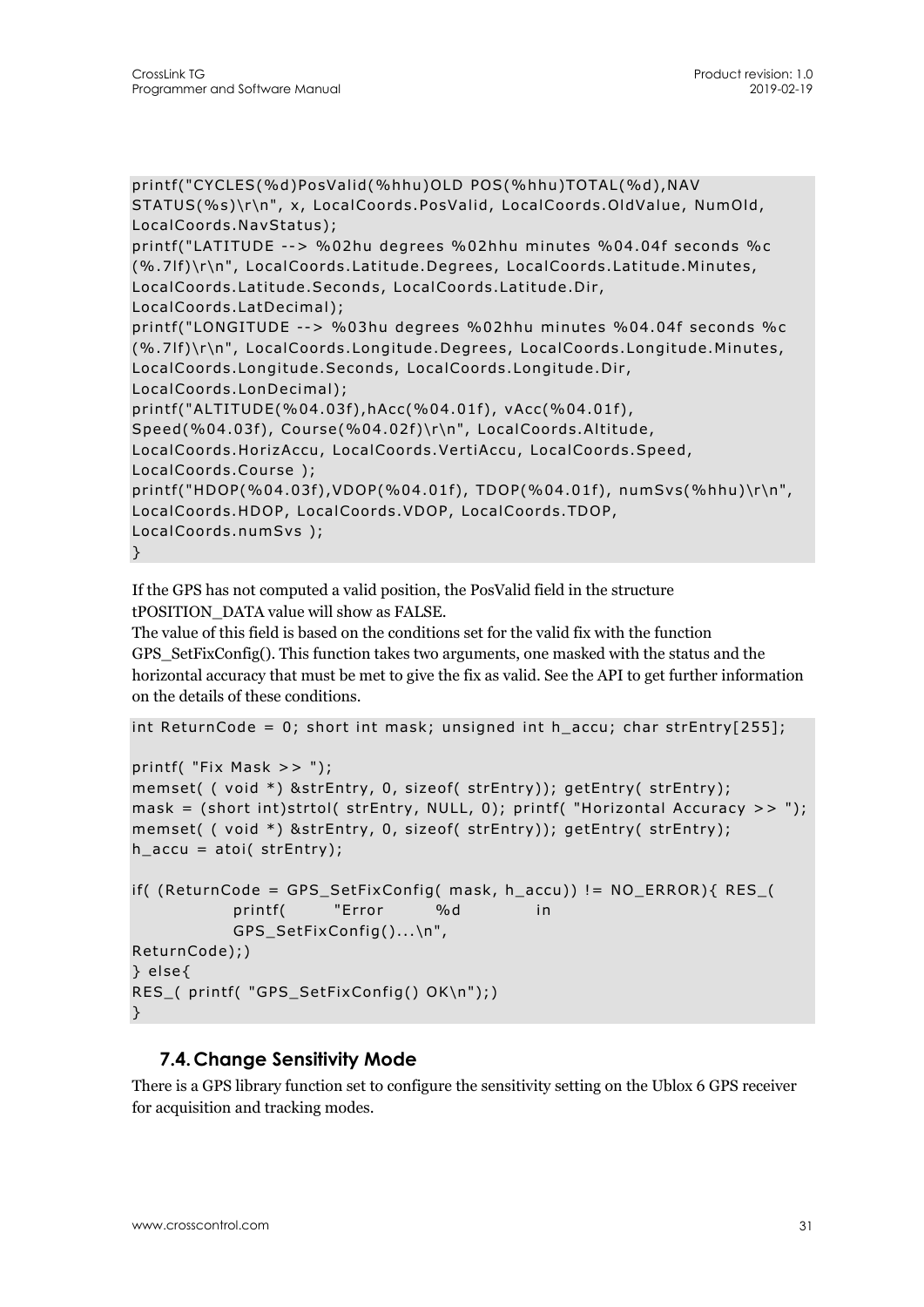During the calculation of a position fix, the GPS receiver must first acquire and track GPS signals. Acquisition is the process of "locking" onto the GPS signal. Tracking is the process of maintaining a lock on the previously acquired signal.

Tracking and Acquisition algorithms have an associated sensitivity level at which GPS signals can be detected with a sufficiently high confidence level.

On Ublox GPS module, higher sensitivity can be reached by extending the integration time of the GPS signal. This means that higher sensitivity is a trade-off versus the time it takes to detect a GPS signal.

The Ublox GPS Technology allows the sensitivity of the receiver to be modified in three modes. Namely, they are:

- Normal. (trade-off between sensitivity and time to acquire).

- Fast Acquisition (optimized for fast acquisition, at the cost of 3dB less sensitivity than with "normal" setting.

- High Sensitivity (optimized for higher sensitivity, i.e. 3dB more sensitive than the "normal" setting, at the cost of longer acquisition times).

Function to change the Sensitivity Setting

```
int ReturnCode = 0; char gpsmode; 
char strEntry[255]; 
printf( "GPS mode (0=normal, 1=fast, 2=high) >> "); memset( ( void *)&strEntry, 0, sizeof( strEntry)); getEntry( strEntry); 
qpsmode = atoi( strEntry);
if( (ReturnCode = GPS_SetGpsMode(gpsmode)) != NO_ERROR){ 
RES ( printf( "Error %d in
           GPS SetGpsMode()...\n",
ReturnCode);) 
} else { 
RES_( printf( "GPS_SetGpsMode() OK\n");) 
}
```
Where 'GPSmode' can be: 0=Normal, 1=Fast Acquisition, 2=High Sensitivity. The default setting in the CrossLink TG is set to High Sensitivity Mode

Use 'Fast Acquisition' mode if the C/No ratio of the strongest SV exceeds 48dBHz. In the case the C/No value of the strongest SV is below 45dBHz, use 'High Sensitivity mode'.

### **7.5.Change the Dynamic Platform Model**

The Ublox GPS receiver supports different dynamic platform models to adjust the navigation engine to the expected environment. These platform settings can be changed dynamically without doing a power cycle or reset. Setting the GPS receiver to an unsuitable model for the application environment may reduce the receiver performance and position accuracy significantly.

Function to change a Dynamic Model

```
int ReturnCode = 0; 
char DynamicModel; 
char strEntry[255];
```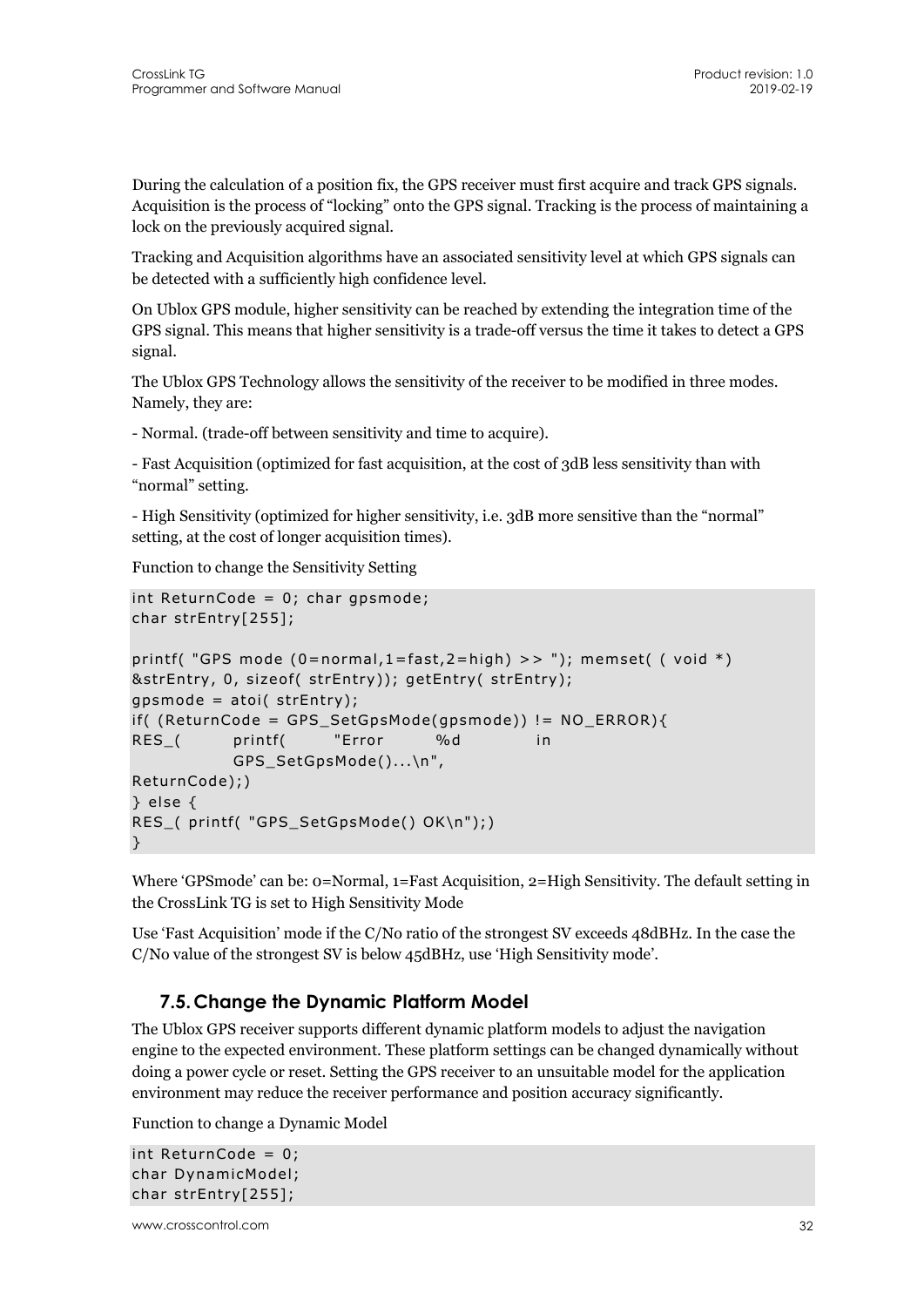```
printf( "Dynamic Model (1-7) >> "); 
memset( ( void *) &strEntry, 0, sizeof( strEntry)); getEntry( strEntry);
DynamicModel = atoi( strEntry); 
if( (ReturnCode = GPS_SetDynamicModel(DynamicModel)) != NO_ERROR){ 
RES ( printf( "Error %d in
           GPS SetDynamicModel()...\n",
ReturnCode);) 
} else { 
RES_( printf( "GPS_SetDynamicModel() OK\n");) 
}
```
Where 'DynamicModel' can be: 0=Portable(default value), 2=Stationary, 3=Pedestrian, 4=Automotive, 5=Sea, 6=Airbone<1g, 7=Airbone<2g, 8=Airbone<4g.

The default setting in the CrossLink TG for the Dynamic Model is set to **0** (Portable).

- Portable: Applications with low acceleration, for example: portable devices. Suitable for most situations.
- Stationary: Used in timing applications (antenna must be stationary) or other stationary applications. Velocity is restricted to 0 m/s. Zero dynamics are assumed.
- Pedestrian: Applications with low acceleration and speed, for example: how a pedestrian would move. Low acceleration is assumed.
- Automotive: Used for applications with equivalent dynamics to those of a passenger car. Low vertical acceleration is assumed.
- Sea: Recommended for applications at sea, with zero vertical velocity. Zero vertical velocity assumed. Sea level is assumed.
- Airbone <1g: Used for applications with a higher dynamic range and vertical acceleration than a passenger car. No 2D position fixes are supported.
- Airbone <2g: Recommended for typical airborne environment. No 2D position fixes are supported.
- Airbone <4g: Only recommended for extremely dynamic environments. No 2D position fixes are supported.

### **7.6.Change Static Hold Mode**

The Static Hold mode allows the navigation algorithms to decrease the noise in the position output when the velocity is below a configured threshold.

If the speed drops below the defined threshold, the position is kept constant. When the speed rises to a value above double the threshold, the position solution is released again.

Function to change the Static Hold Threshold is as follows:

```
int ReturnCode = 0; 
unsigned char staticThres; char strEntry[255]; 
printf( "Static Threshold >> "); 
memset( ( void *) &strEntry, 0, sizeof( strEntry)); getEntry( strEntry);
```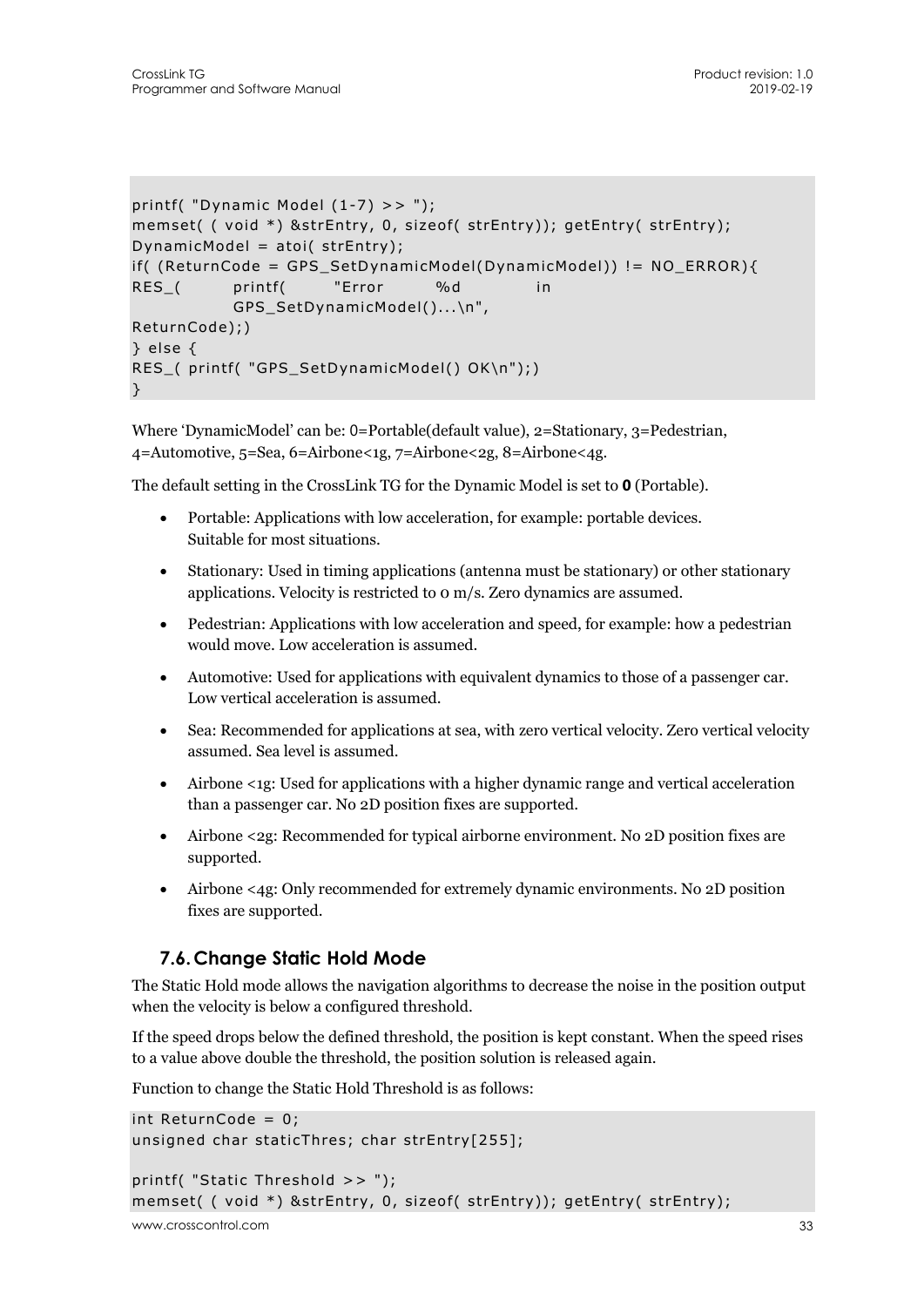```
staticThres = atoi( strEntry);
if( (ReturnCode = GPS_SetStaticThreshold(staticThres)) != NO_ERROR){ RES_( 
printf( "Error %d in GPS SetStaticThreshold()...\n",
ReturnCode);) 
} else{ 
RES_( printf( "GPS_SetStaticThreshold() OK\n");) 
}
```
Do not set the parameter of the Static Hold Mode too aggressive, as it may degrade the performance of the GPS receiver, when, for example, a vehicle starts moving after a longer stop. A threshold in a range of 0.25 to 0.5 m/s will suit most of the application's requirements.

The default setting in the CrossLink TG threshold is set to 0m/s

## **7.7.Navigation Output**

The Ublox outputs the navigation data in Geodetic (latitude, Longitude and Altitude) or ECEF coordinate frame.

#### 7.7.1. Retrieve ECEF Coordinates

With the Ublox GPS receiver the position ECEF coordinates can be obtained using the following code:

```
int ReturnCode = 0;
```

```
ReturnCode = GPS GetECEF Coordinates(&ECEFCoord); if( ReturnCode !=
NO_ERROR ) 
RES_( printf( "Error %d in GPS_GetECEF_Coordinates()...\n", ReturnCode);)
else { 
RES_( printf( "\n-------------------------------------------------- 
---\n(n");)
printf("\nOWASYS TEST ---> ECEFCoord.Px=%d\n", ECEFCoord.Px); 
printf("OWASYS TEST ---> ECEFCoord.Py=%d\n", ECEFCoord.Py); 
printf("OWASYS TEST ---> ECEFCoord.Pz=%d\n", ECEFCoord.Pz); 
printf("OWASYS TEST ---> ECEFCoord.Vx=%d\n", ECEFCoord.Vx); 
printf("OWASYS TEST ---> ECEFCoord.Vy=%d\n", ECEFCoord.Vy); 
printf("OWASYS TEST ---> ECEFCoord.Vz=%d\n", ECEFCoord.Vz); 
RES_( printf( "------
---\n(n");)
}
```
### 7.7.2. Retrieve Geodetic Coordinates

With the Ublox GPS receiver the position Geodetic coordinates can be obtained using the following code:

int ReturnCode = 0;

```
ReturnCode = GPS_GetGeodetic_Coordinates(&GeoCoord); if( ReturnCode != 
NO_ERROR ) 
RES_( printf( "Error %d in GPS_GetGeodetic_Coordinates()...\n", ReturnCode);) 
else {
```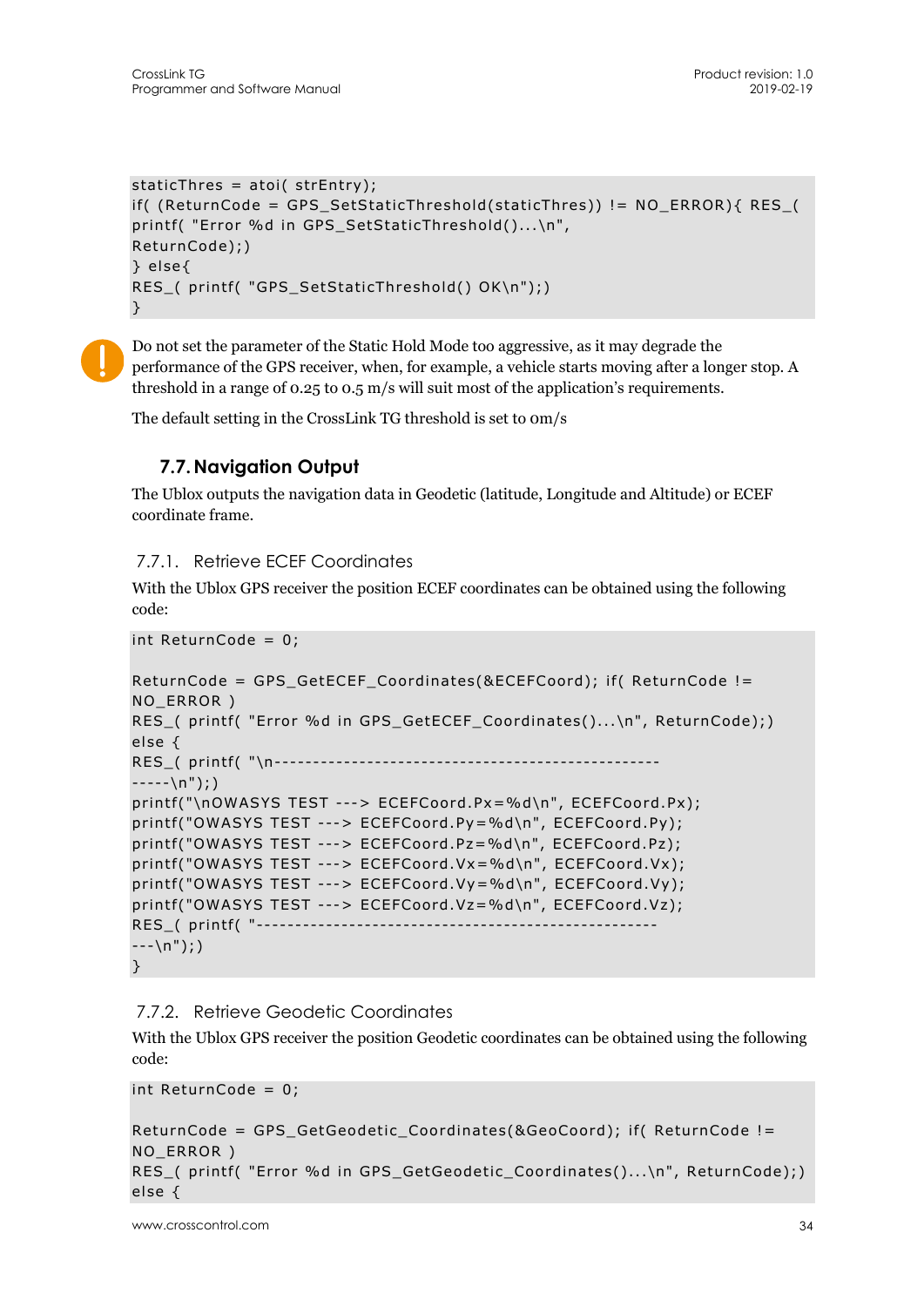```
RES_( printf( "\n \ 
n");) 
RES_( printf ("LATITUDE --> %02hu degrees %02hhu minutes %04.04f seconds 
%c\n",
GeoCoord.Latitude.Degrees, GeoCoord.Latitude.Minutes, 
GeoCoord.Latitude.Seconds, 
GeoCoord.Latitude.Dir); ) 
RES_( printf ("LONGITUDE --> %03hu degrees %02hhu minutes 
%04.04f seconds %c\n", 
GeoCoord.Longitude.Degrees, GeoCoord.Longitude.Minutes, 
GeoCoord.Longitude.Seconds, GeoCoord.Longitude.Dir); ) 
RES_( printf ("ALTITUDE --> %04.04f meters\n", GeoCoord.Altitude); )
RES ( printf ("NAV STATUS --> %s\n", GeoCoord.NavStatus); )
RES ( printf( " \quad \n\backslash n");) 
}
```
## **8. CrossLink TG CAN**

The CAN bus is accessed as a socket using the SocketCAN implementation on the Linux kernel. The CAN is accessed as a network interface with the name canx. By default the CrossLink TG has 2 CAN interfaces, can0 and can1.

The CAN driver must be activated first, because at boot time it is not powered in order to improve the overall power consumption of the system. The function DIGIO\_Enable\_Can() from the I/O library must be called in order to do this.

```
wValue = 1;if (( (ReturnCode = DIGIO_Enable_Can( wValue)) != NO_ERROR ) 
{ 
printf("ERROR(%d) %s CAN\n", ReturnCode, wValue ? "ENABLE" : "DISABLE"); 
}
```
The device may be configured and set up on the system for its use in the application. The tool to both show and configure the can0 network interface is ip. So for example to configure the CAN bus with a speed of 1 Mbaud the following ip command must be executed in the system.

```
#ip link set can0 type can bitrate 1000000
```
Finally the interface must be set up with the tool ifconfig.

#ip link set can0 up

To bring down the interface, in order to modify its configuration or to end up with its use:

#ip link set can0 down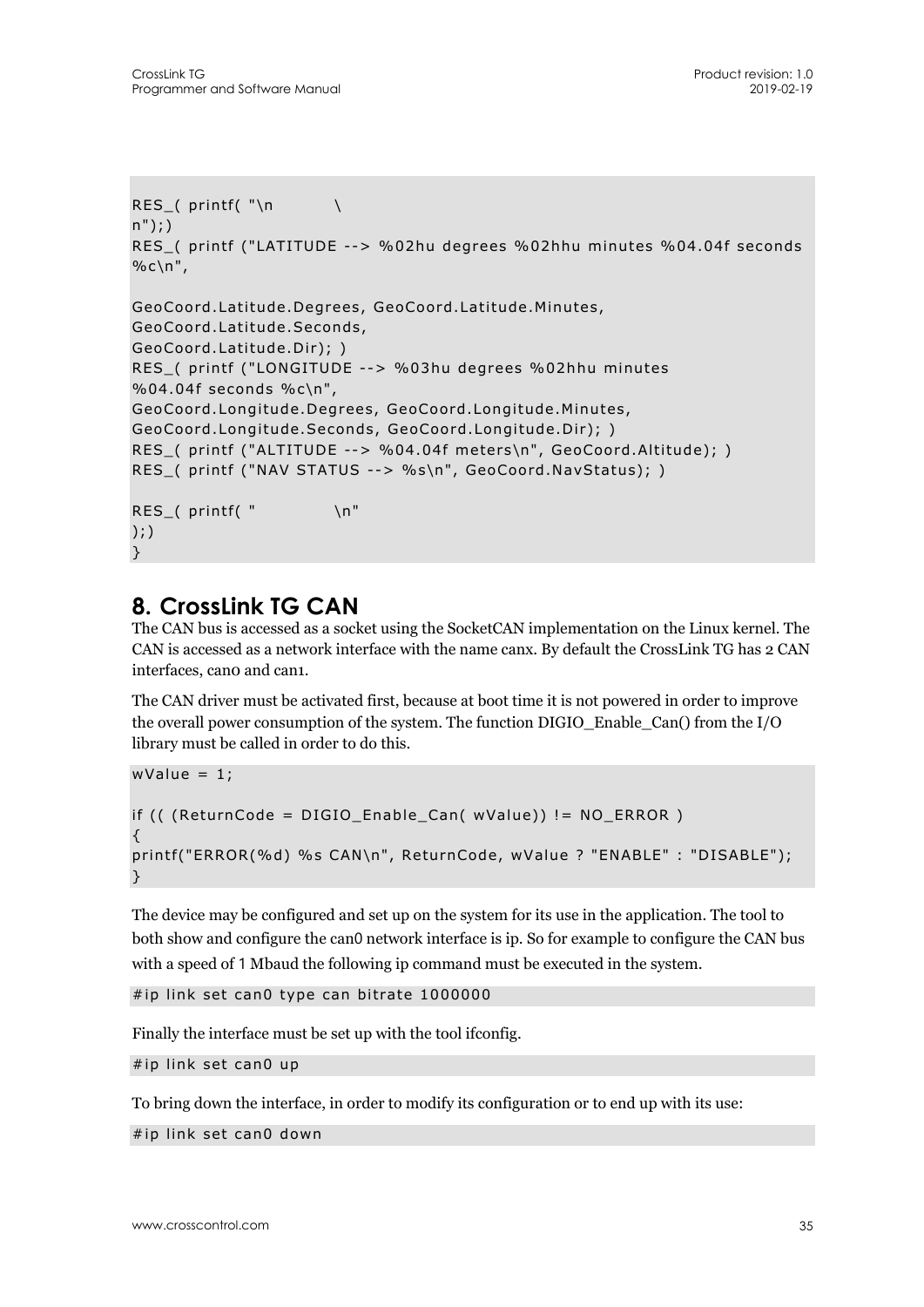## **8.1. Creating a Socket**

In order to create a socket for communication, the function socket() is used. This function creates a socket and returns a file descriptor which will be used for future references to that socket. In this case, the device file is opened for reading, i.e. receiving messages.

The protocol family used is PF\_CAN and CAN\_RAW for direct CAN communication.

```
if ((fd = socket(PF_CAN, SOCK_RAW, CAN_RAW)) < 0) { perror("socket");
return 1; 
}
```
### **8.2.Configuring Can**

Before binding the CAN address to the file descriptor the CAN address family AF\_CAN is specified and the interface index of the CAN controller is passed to the file descriptor.

```
addr.can_family = AF_CAN; 
strcpy(ifr.ifr_name, argv[2]); 
if (ioctl(fd, SIOCGIFINDEX, &ifr) < 0) { perror("SIOCGIFINDEX"); 
return 1; 
} 
addr.cam_ifindex = ifr_ifr_ifindex;if (bind(fd, (struct sockaddr *)&addr, sizeof(addr)) < 0) { perror("bind"); 
return 1; 
}
```
### **8.3.Receiving CAN frames**

To receive CAN frames the standard read() function can be used. However, the data must be received within a can\_frame structure.

struct can\_frame rmessage;

```
// Packet for receiving rmessage.can_id = 0;
rmessage.can_dlc = 0; 
rmessage.data[0] = 0;
rmessage.data[1] = 0;
// Receive packet 
read(fd, &rmessage, sizeof(rmessage));
```
### **8.4.Writing CAN Frames**

To send messages through the CAN interface the write() function can be used.

```
struct can_frame rmessage;
```

```
frame.can_id = 0x0; frame.can_dlc = 4; frame.data[0] = 0x82; frame.data[1] =
0x00; frame.data[2] = 0x01; frame.data[3] = 0x02;
```

```
www.crosscontrol.com 36
// Write packet 
write(fd, &frame, sizeof(frame));
```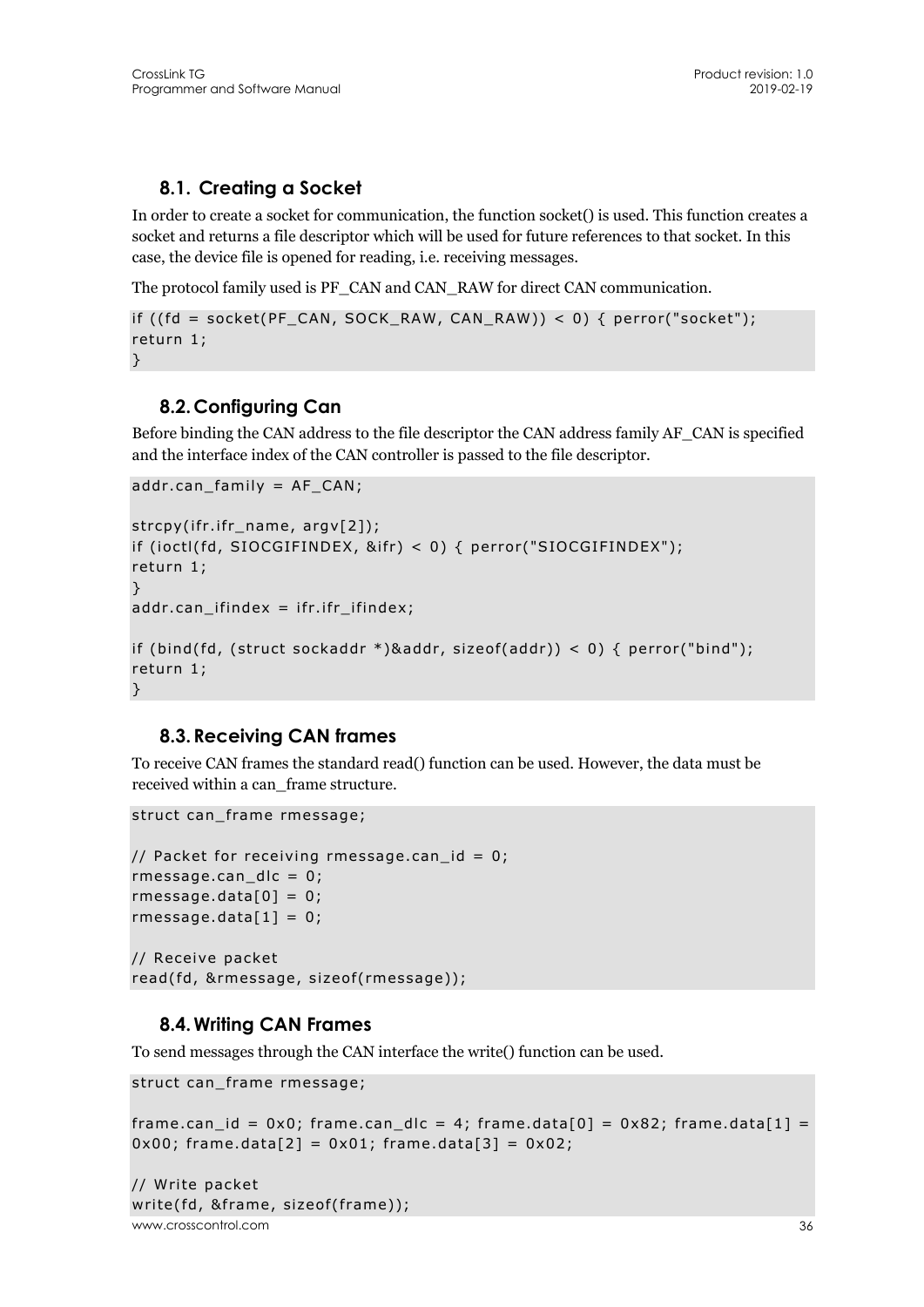## **8.5.Closing a CAN Channel**

Once the application has finished with a CAN channel, it should be closed by calling the function close() passing the file descriptor as argument.

```
if ( close(fd) ) 
{ 
printf("Error closing channel\n"); exit(-1); 
}
```
### **8.6.CAN-UTILS**

To test the functionality of the CAN interfaces from the command line, the can- utils tools are a good way for quickly testing the interfaces.

First install the can-utils with apt, if they are not already available on the default file system.

```
root@arm:/#apt-get install can-utils
```
To test the transmission and reception of the interfaces, one can employ a quick test by connecting CANH1 to CANH2 and CANL1 to CANL2 in the connector, and sending a CAN frame from can0 interface to can1 interface.

Set candump to listen in can1 interface, redirecting the output to a file:

```
root@arm:/#candump can1 > /tmp/can1.log
```
Then send some frames from can0, which should be received in /tmp/can1.log:

```
root@arm:/#cansend can0 1F334455#1122334455667788 
root@arm:/#cansend can0 1F334455#8877665544332211
```
## **9. CrossLink TG**

Fleet Management System (FMS) library libFMS\_Module.so.0.0.1 can be used to retrieve information from the different FMS messages available in a CAN bus complying with the FMS standard, without having to work directly with the CAN interface.

- STATUS
- The FMS library makes internal calculations based on the continually received data from the CAN bus in order to provide a base status of the vehicle: OFF, STOPPED, IDLING and MOVING.
- FMS
- FMS is an interface of data from commercial vehicles. The CrossLink TG FMS library provides a structure where the machine data is gathered and relayed directly to the user program.
- TPMS
- TPMS, Tire Pressure Monitoring System, covers the data advertised from the tire sensors of some trucks.
- EBS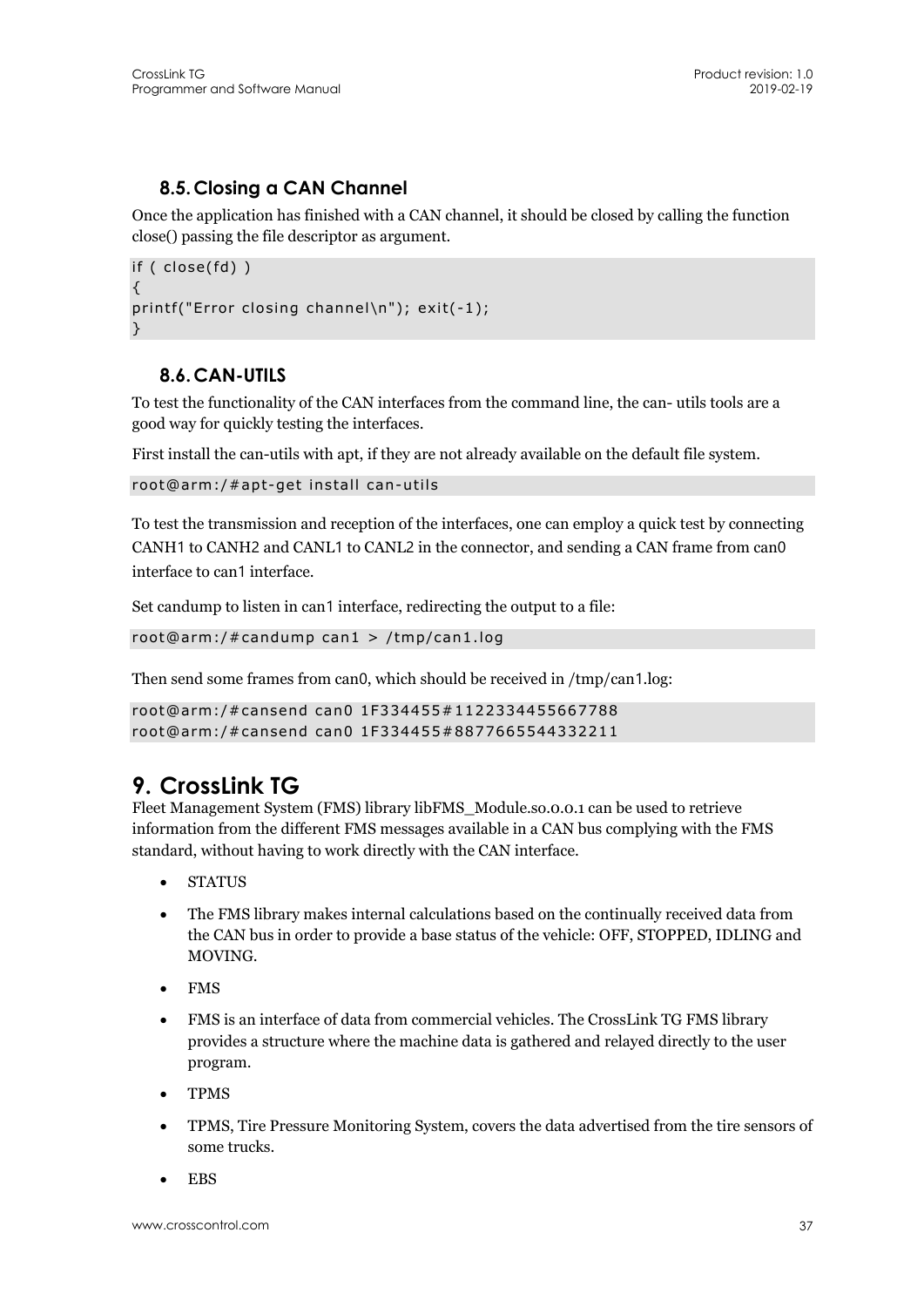- EBS, Electronically controlled Brake System, recieves information from the electronic brakes and can relay their status.
- Check the document D16 9904 FMS Library.pdf to get more information on the API and all the data structures available to retrieve the data from the CAN bus using the CrossLink TG FMS library.

### **9.1. Starting and Finalising FMS Library**

The usual procedure of loading the library and calling to the initialization and start functions must be followed before start using the FMS library.

FMS Initialize() function requires three values to start the communication as expected for the bus where the CrossLink TG has been connected. These values are the bitrate, the CAN interface on the CrossLink TG that is being used and a flag or enable\_log, that tells the library whether to log debug traces in /home/fms.log.

```
#include FMS_Defs.h […] 
if( ( ReturnCode = FMS Initialize(&FmsConf) != NO ERROR}{
printf( "OWASYS--> ERROR in FMS_Initialize( %d )...\n", 
ReturnCode); 
exit(0); 
} else { 
printf( "OWASYS--> OK in FMS_Initialize\n"); 
} 
if( ( ReturnCode = FMS_Start ()) != NO_ERROR { FMS_Finalize ();
printf( "OWASYS--> ERROR in FMS_Start(%d
           \ldots\n",
ReturnCode); 
exit(0); 
} else { 
printf( "OWASYS--> OK in FMS_Start\n"); 
} 
[…] 
// Ending FMS library FMS_Finalize( ); 
printf( "OWASYS--> OK Ending the FMS Test Application\n");
```
### **9.2.Retrieving FMS Data**

The FMS data is received in a structure, which also contains different structures with each data variable that can be received from the FMS standard. The structure can be filled calling to a FMS library function, as in the following example.

```
int retVal; fms_data_t ActualFMS; 
memset( &ActualFMS, 0, sizeof(fms_data_t));
retVal = FMS_GetFMSData ( &ActualFMS, sizeof(fms_data_t));
```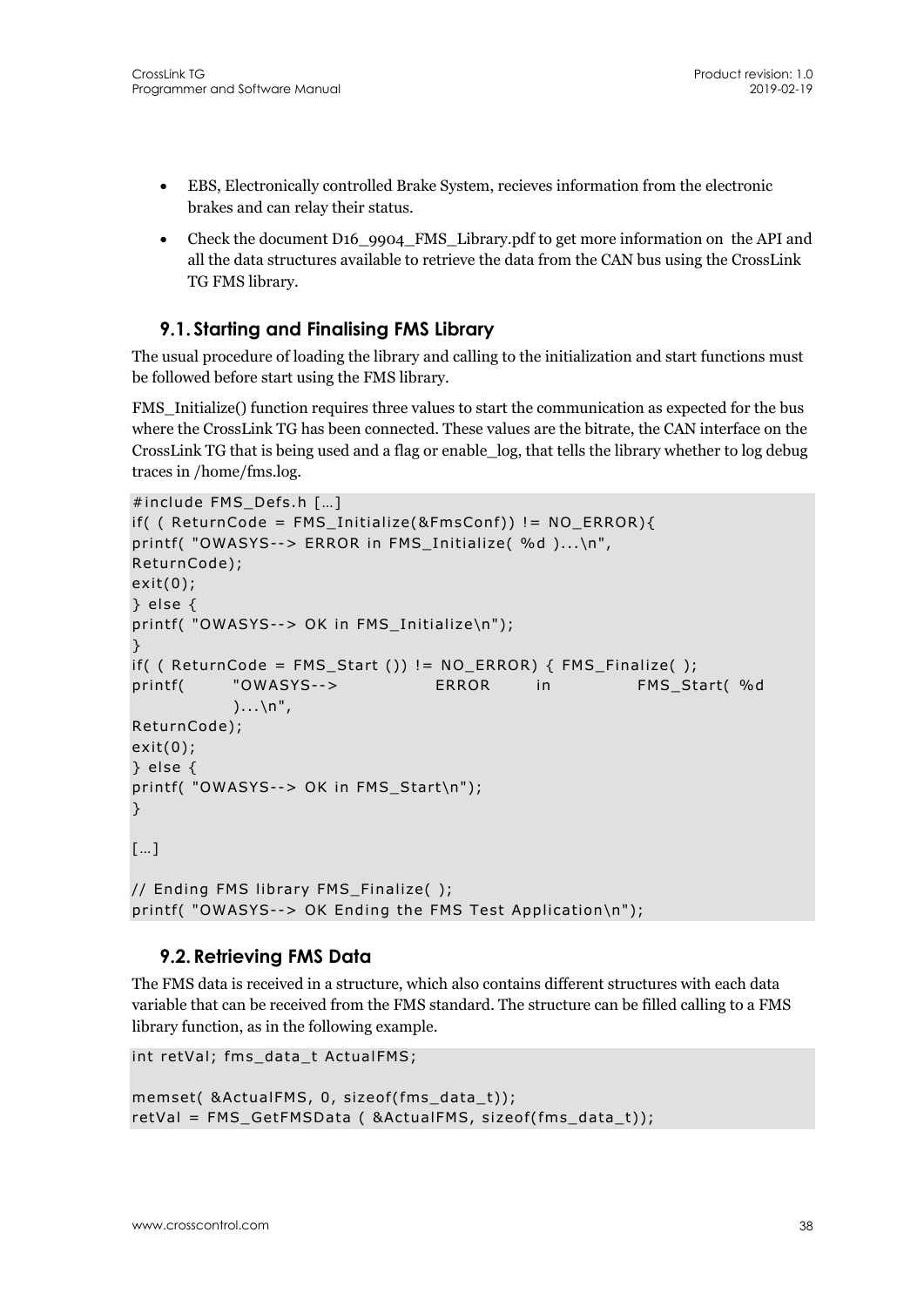## **9.3.Retrieving TPMS Data**

The TPMS data is also received in an additional structure, which also contains various structures for each possible data set that can be received from the TPMS.

```
int retVal, x, y = 0; tpms_data_t ActualTPMS;
```

```
memset( &ActualTPMS, 0, sizeof(tpms_data_t)); 
retVal = FMS_GetTPMSData ( &ActualTPMS, sizeof(tpms_data_t));
```
## **9.4.Removing TPMS Data**

The TPMS data should be removed from the structure when a tire or a group of tires are physically no longer in their former or original place, for example after changing a trailer.

```
int retVal = 0; unsigned char axle = 1;
unsigned char tire_left = 7; unsigned char tire_right = 9;
retVal = FMS_RemoveTPMSData ( axle, tire_left); [...] 
retVal = FMS_RemoveTPMSData ( axle, tire_right);
```
## **9.5.Retrieving EBS Data**

The EBS data is received in an additional structure, which also contains various structures containing the data set from the braking system of the vehicle. The structure can be filled by calling to a FMS library function, as in the following example.

```
int retVal; ebs_data_t ActualEBS;
```
memset( &ActualEBS, 0, sizeof(ebs\_data\_t)); retVal = FMS\_GetEBSData ( &ActualEBS, sizeof(ebs\_data\_t));

## **10. CrossLink TG RS232**

The serial interfaces must be programmed using standard Linux functions.

There are three possible serial interfaces in the CrossLink TG in the UART1 (tty01), UART4 (ttyO4) and UART5 (ttyO5). The UART4 can be used as a full RS232 serial interface, or it is also possible to use only Tx and Rx leaving the rest of the signals free for the other UARTs. This UART4 is the one set for debugging purposes, to logging in the system or to enter into the bootloader prompt.

The UART5 Tx and Rx signals are multiplexed with the CTS and RTS signals of the UART4. These are the two choices available to the user,

• 2 serial ports: UART4 with HW flow control with TXD4, RXD4, RTS4, CTS4. UART1 with TXD1 and RXD1. In this case UART5 cannot be used.

• 3 serial ports: UART4 with TXD4 and RXD4. UART1 with TXD1 and RXD1. UART5 with TXD5 and RXD5.

## **10.1. Enabling Serial Interfaces**

The UART4 is active by default with all its signals available. As UART5 is multiplexed with UART4 signals RTS and CTS, in order to work with this UART5 it must be first enabled.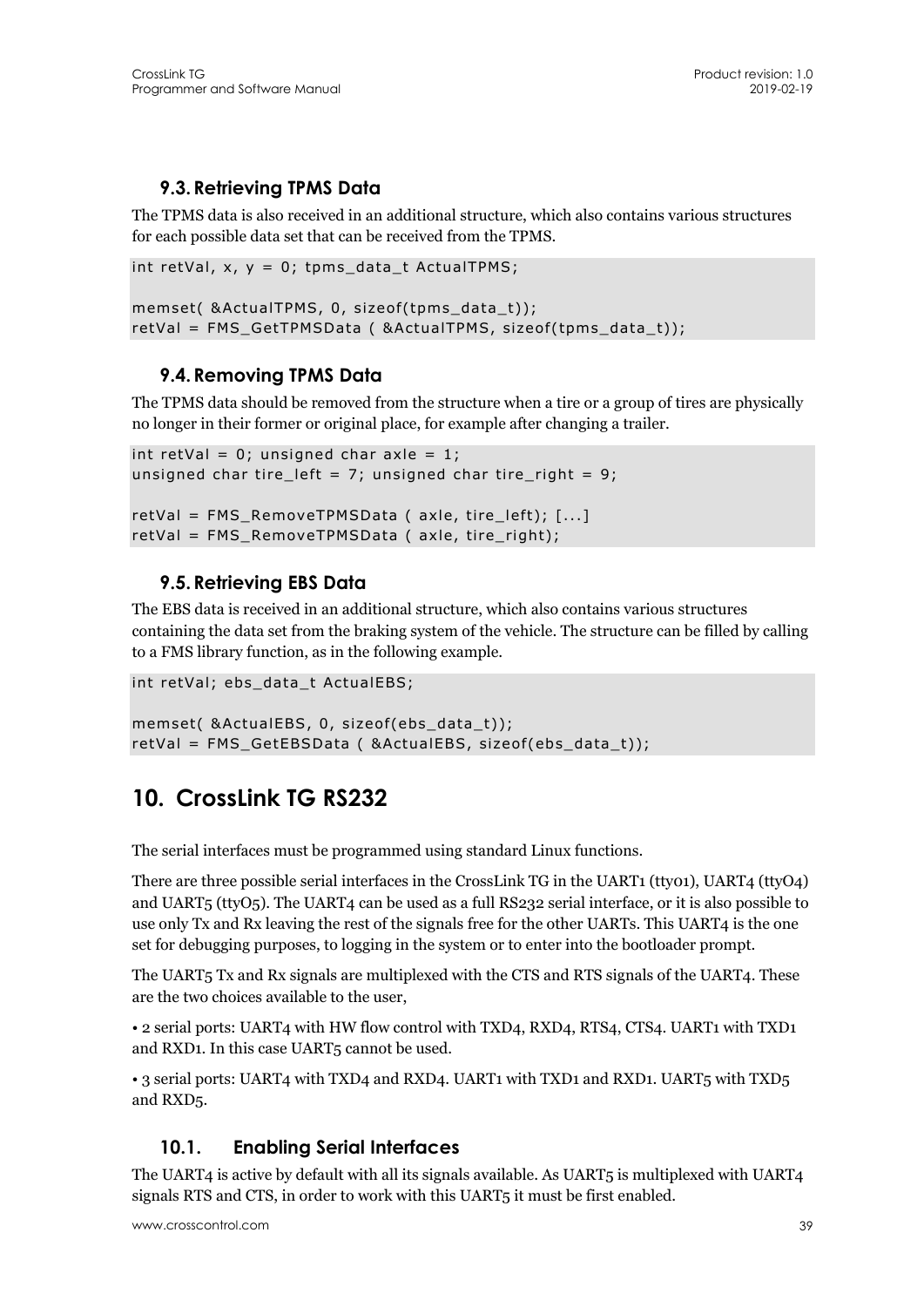```
int retVal;
```

```
retVal = DIGIO Enable Uart5(1); if( retVal != NO ERROR ) {
printf("ERROR %d enable Uart5\r\n", retVal); 
} else { 
printf("Enable UART5 OK\r\n"); 
}
```
### **10.2. Working with RS232**

Programmers have to use the standard Linux functions to configure and work with the serial interfaces on the CrossLink TG:

- open() to retrieve the file descriptor of the serial port.
- tcgetattr() to retrieve the present configuration of the port.
- tcsetattr() to set a new configuration to the port.

## **11. CrossLink TG RS485**

CrossLink TG has a RS485 serial interface available at two pins on the connector. It is placed in the UART2 of the system which corresponds to ttyO2.

#### **11.1. Enabling RS485**

The RS485 is switched off by default so it must be enabled before using it.

```
ReturnCode = DIGIO Enable RS485 ();
```
#### **11.2. Working with RS485**

The standard Linux RS232 functions are used in order to open, read and write to a file descriptor.

As the RS485 is semi-duplex, RS485 has to drive the bus into the 2 possible states: transmitting or receiving. This is done automatically by the Linux driver, so the user can simply read and write in the file descriptor as with a RS232 port. The only need is to set CRTSCTS flag in the mask passed in the configuration.

```
FD_485 = open( UART_RS485, O_RDWR | O_NOCTTY | O_NONBLOCK ); if( 
FD 485 < 0) {
printf("open %s error %s\n", UART_RS485, strerror(errno)); return -1; 
} 
ReturnCode = tcgetattr(FD_485, &oldtio); if( ReturnCode < 0) {
printf("tcgetattr error %s\n", strerror(errno)); close(FD_485); 
FD 485 = -1;
return -1; 
} 
newtio = oldtio;
```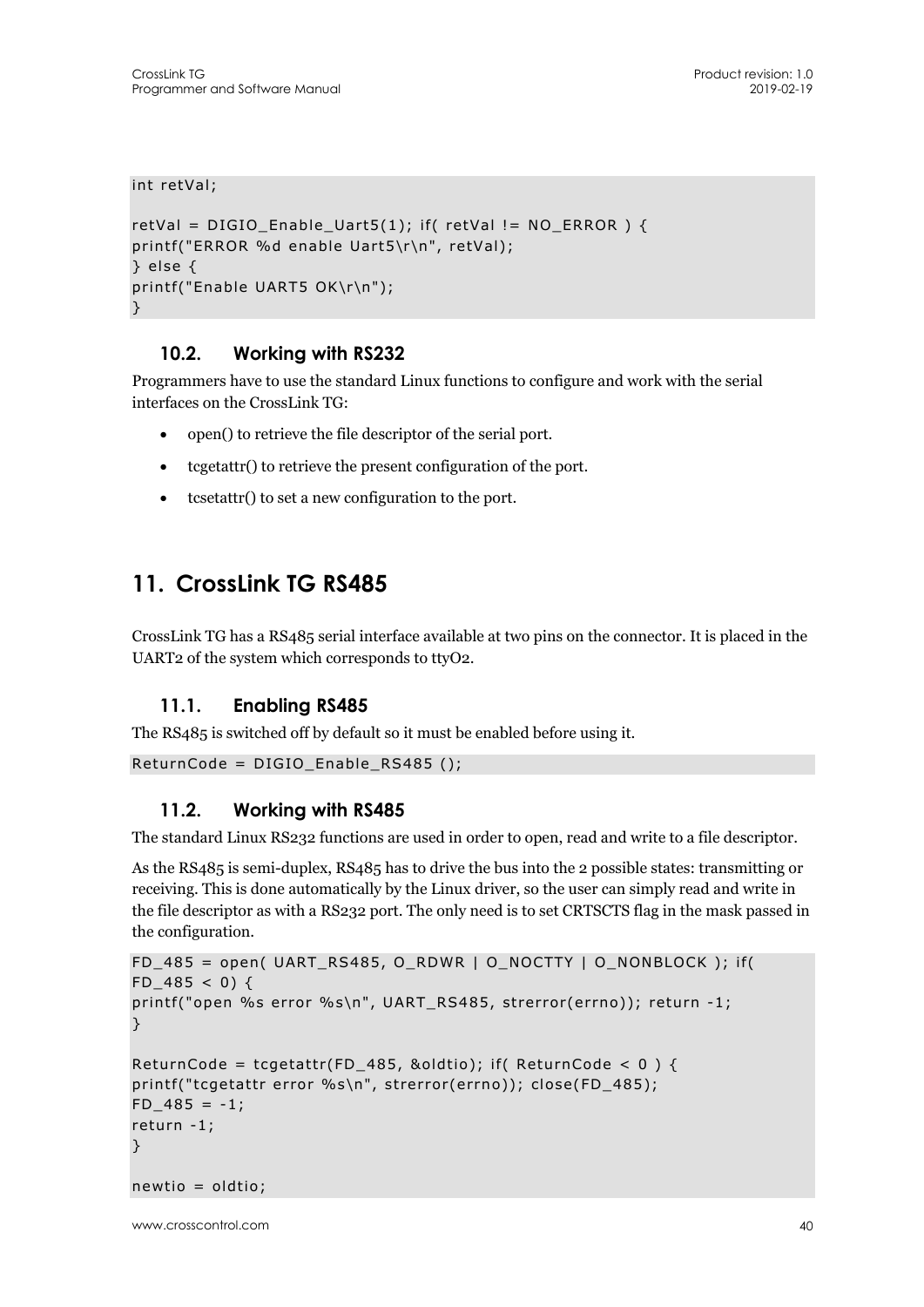```
newtio.c_cflag |= B115200 | CS8 | CLOCAL | CREAD | CRTSCTS; newtio.c_iflag
= IGNPAR;
newtio.c_oflag = 0; // no output modes newtio.c_lflag = 0; // no
canonical, no echo, ... 
newtio.c cc[VMIN] = 0;
newtio.c cc[VTIME] = 0;
ReturnCode = cfsetospeed(&newtio, B115200); if (ReturnCode < 0) {
printf("Could not set output speed!\n"); close(FD_485);
FD 485 = -1;
return -1; 
} 
ReturnCode = cfsetispeed(&newtio, B115200); if (ReturnCode < 0) {
printf("Could not set input speed!\n"); close(FD_485); 
FD 485 = -1;
return -1; 
} 
tcflush ( FD_485, TCIOFLUSH); tcsetattr( FD_485, TCSANOW, &newtio); 
printf(" %s configured succesfully.\n", UART_RS485);
```
## **11.3. Optional Parameters**

There are also some parameters that can be tweaked, like the time to wait before and after transmitting a message in the bus, that can be of interest in some cases. By default both timings are set to 1 ms.

```
/* Set rts delay ms before send, if needed: */ rs485conf.delay_rts_before_send 
= 1;
/* Set rts delay ms after send, if needed: */ rs485conf.delay rts after send =
1; 
if ( (retVal = ioctl (FD_485, TIOCSRS485, &rs485conf)) < 0) { printf("Error
setting RS485, retVal(%d), errno(%d)(%s)\n", retVal, 
errno, strerror(errno)); return -1; 
}
```
## **12. CrossLink TG BLUETOOTH**

The Bluetooth module integrated in the CrossLink TG is a v4.2 low power consumption module that makes possible the Bluetooth communication in a piconet. It is class 1 with a 7dBm output allowing for a communication range of up to 100 meters in an industrial environment (with line of sight).

### **12.1. BT Stack**

The BT software stack is based in the BlueZ protocol stack which offers to the programmer a modular implementation with a complete abstraction of the HW level.

To turn on the Bluetooth module use the enable I/O library function.

ReturnCode = DIGIO\_Enable\_Bluetooth (1);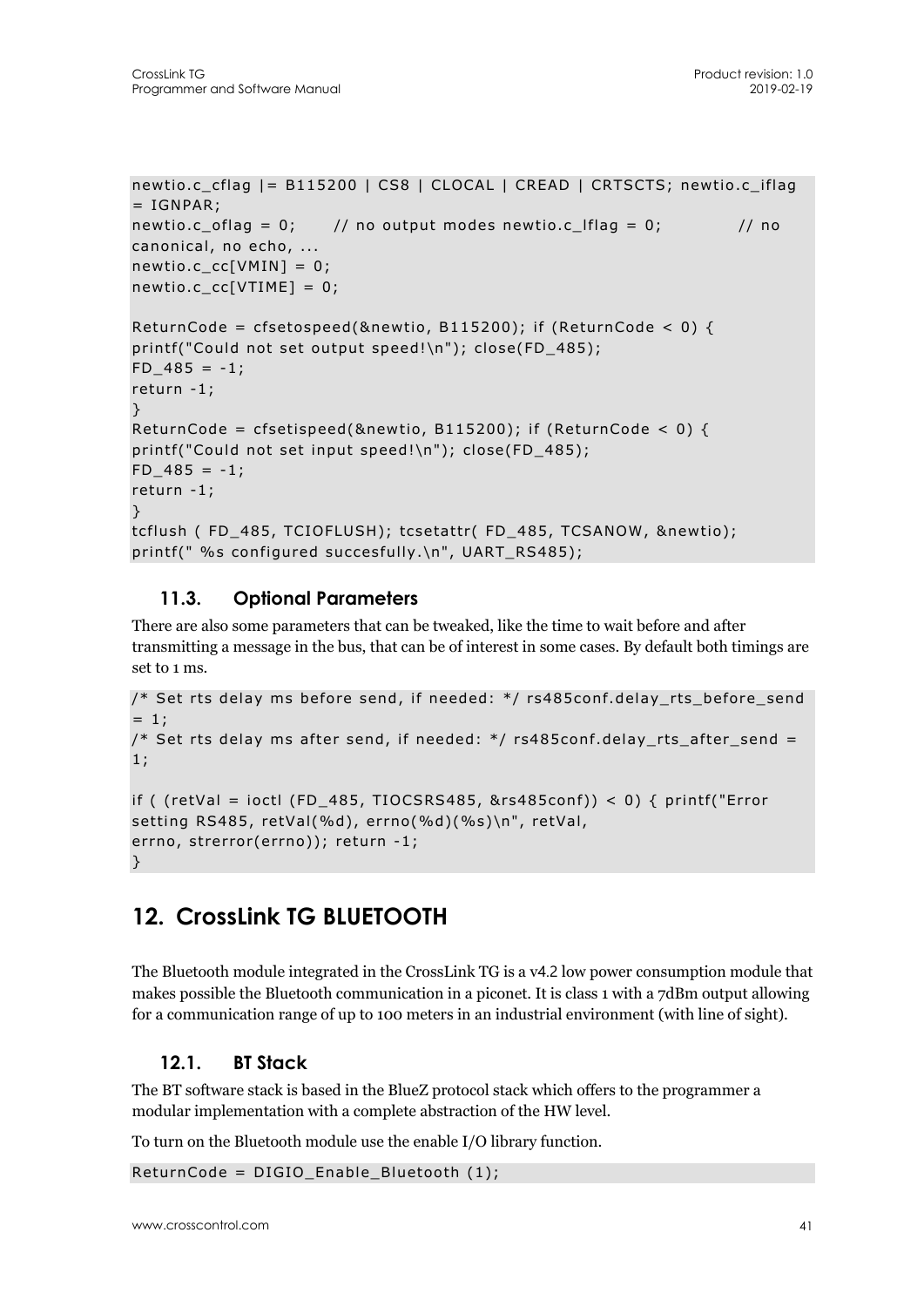#### **12.2. BT Profiles**

Supported profiles include; BT: Serial Port (SPP), OBEX Object Push (OPP), OBEX File Transfer (FTP) and Network Access Point (PAN). To retrieve all the available profiles type this command:

\$ sdptool browse

#### 12.2.1. Serial Port (SPP)

This profile is based on the RFCOMM protocol. It emulates a serial cable to provide a simple substitute for a RS232 connection.

In the owa44-BT the rfcomm utility may be used to start serial connections with BT devices in the neighborhood.

To connect to a PC with bluetooth using rfcomm first the RFCOMM device must be bind to the PC in channel 1.

\$ rfcomm bind 0 00:25:56:DF:C5:22 1

0 → device /dev/rfcomm0 00:25:56:DF:C5:22 → BT address of the PC 1 → Channel number 1

If this command is successful the device is bound to the PC.

```
$ rfcomm show all 
rfcomm0: 00:25:56:DF:C5:22 channel 1 clean
```
By trying to access the device /dev/rfcomm0 a connection with the bounded device is made. Following with the connection of the PC example the device can be accessed with a cat command at the shell prompt of the device.

#### \$ cat /dev/rfcomm0

The PC will show a message to pair the device, by default the configured pin is BlueZ, and once the connection is established the connection can be tested with hyperterminal. Open the port available for the bluetooth interface with the usual configuration parameters (speed 115200, no parity and no flow control).

To connect the other way around, from the PC to the device, the device can be set to listening mode. Then the connection may be started from the PC, and characters may be sent from the PC to the device with hyperterminal and opening the rfcomm0 device.

```
$ rfcomm listen /dev/rfcomm0 1 & 
// Start connection at the PC 
$ cat /dev/rfcomm0
```
#### 12.2.2. OBEX Object Push (OPP)

This profile is used to facilitate the exchange of binary objects between devices using Bluetooth, the communication protocol is implemented over RFCOMM, and this service in particular is used to exchange objects like business cards that are normally text files with information about a contact, but can include calendar items, notes or messages.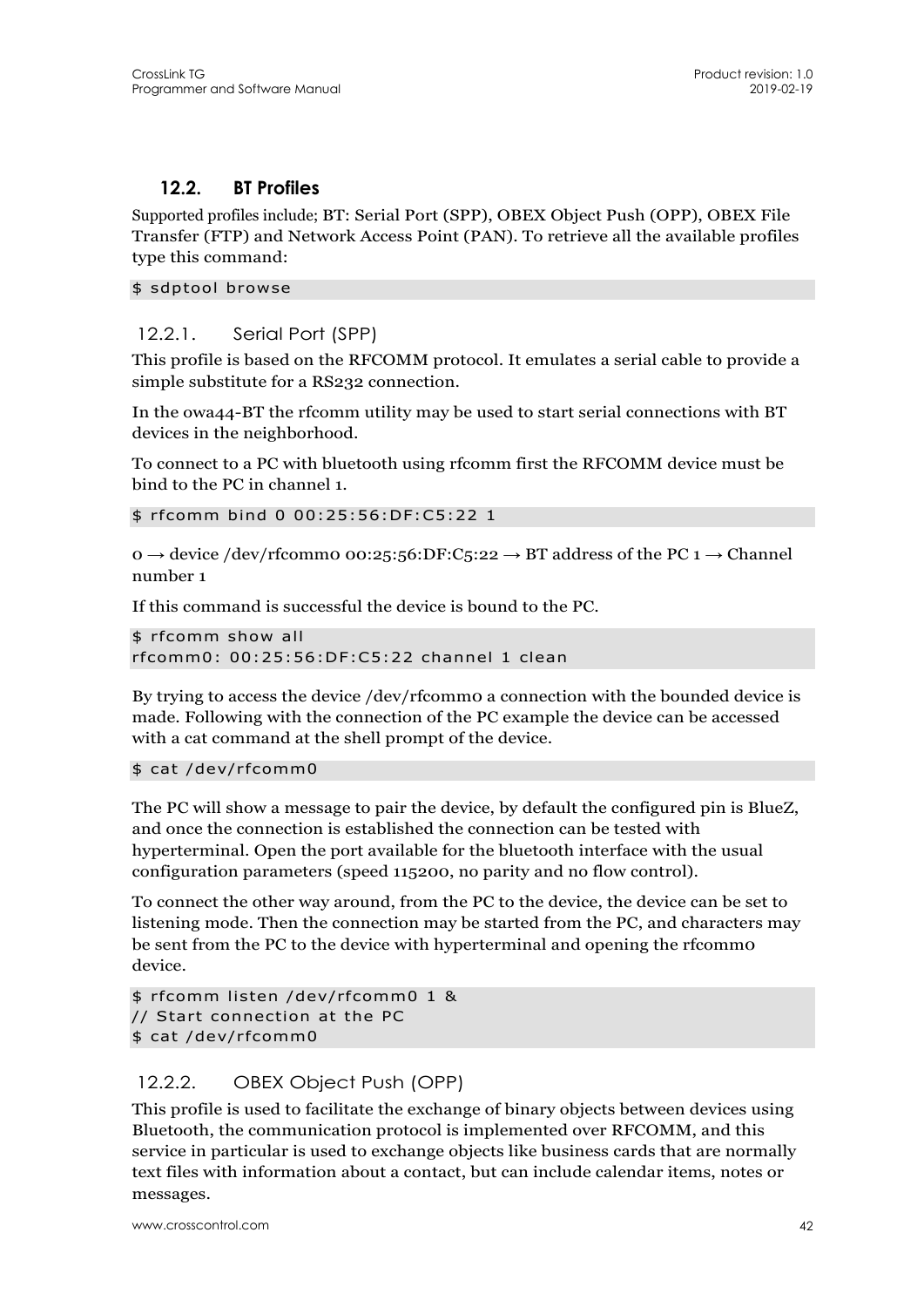Begin by starting the obexftpd daemon in the device.

\$ obexftpd -c /tmp -b9 &

In the example above /tmp is set as the default base directory to receive the objects from the PC. The option -b9 indicates to communicate using channel 9.

Once the daemon is running the object is sent from the PC by selecting the OBEX Object Push profile.

#### 12.2.3. OBEX File Transfer (FTP)

To transfer ordinary files, from a PC to the device, the obexftpd daemon must be started.

```
$ obexftpd -c /tmp -b9 &
```
Opening the FTP profile in the PC opens an exchanging directory where files can be transferred.

To start the action from the owa44-BT unit instead, the command obexftp can be used.

\$ obexftp -b 00:25:56:DF:C5:22 -p file

-b <br address> is the address of the PC selected to send the file.

-p <file> is the file to "put" on the PC.

To get a file from the PC to the device the option -g can be used. The file on the PC must be in the Bluetooth exchange directory.

#### \$ obexftp -b 00:25:56:DF:C5:22 -p file

-g <file> is the file to "get" from the PC.

#### 12.2.4. Network Access Point (PAN)

BNEP (Bluetooth Network Encapsulation Protocol) is required for Bluetooth PAN, the module bnep will be automatically loaded when needed.

To easily create a PAN bridge, installing the bluez-tools package is advisable.

apt-get install bluez-tools

This package contains a set of tools to manage bluetooth devices:

- bt-adapter allows the user to change adapter properties (e.g., Name, Discoverable, Pairable, etc) and discover remote devices.
- bt-agent manages incoming requests (e.g., request pincode, authorize a connection/service request, etc.).
- bt-device allows the connection to remotes devices by their MAC address and service discovery.
- bt-network manages network services (client/server). For example, it allows the user to register server for the provided UUID.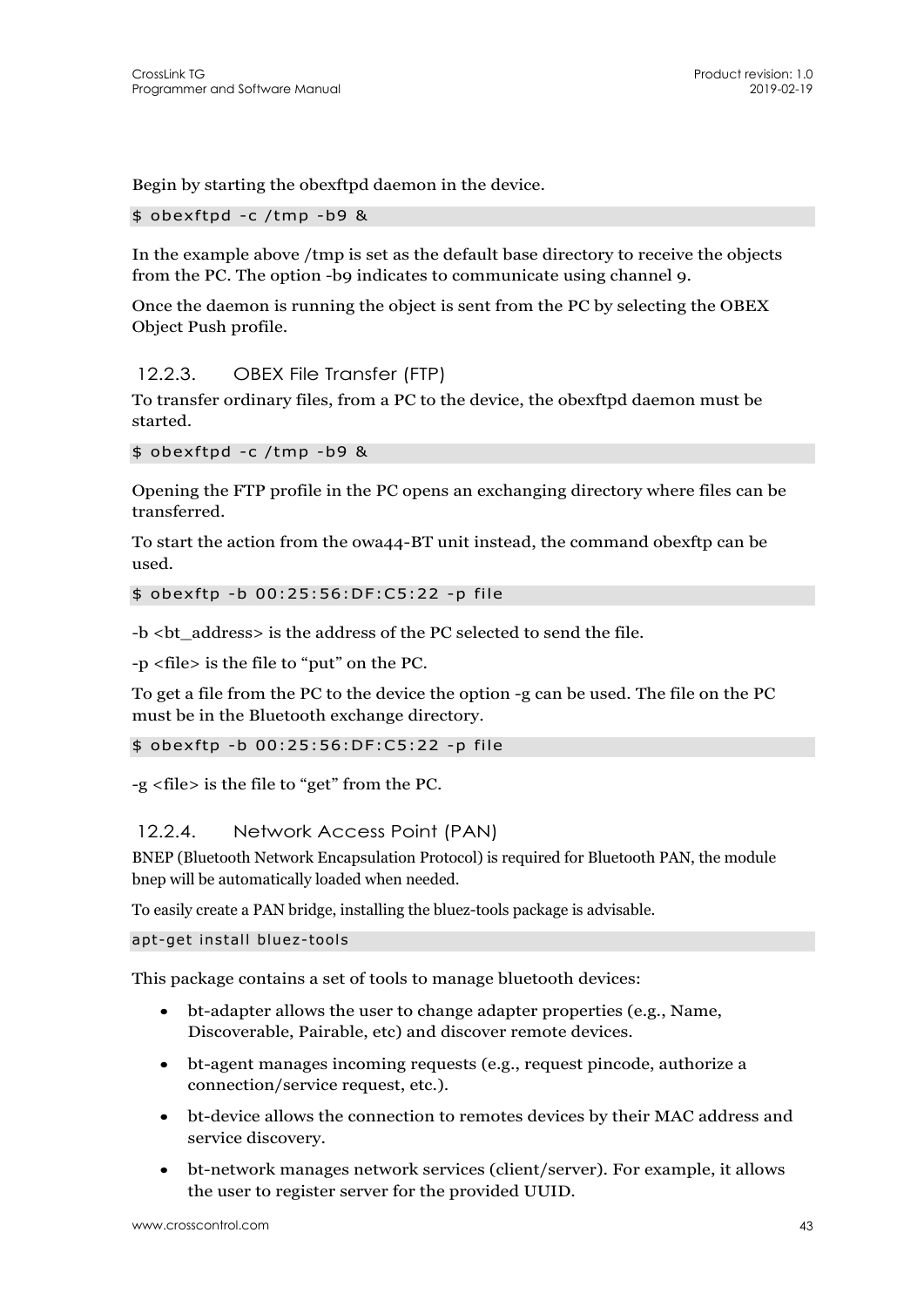The following commands can configure an access point:

```
bt-agent -c NoInputNoOutput # Set agent's input/output
capabilities bt-network -s nap pan0 # Create a Bluetooth NEP 
PAN 
bt-adapter --set Discoverable 1 # Switch the adapter to discoverable
```
Moreover, it may be necessary to assign IP addresses, either static or dynamic ones and enable IP forwarding on the CrossLink TG:

```
echo 1 > /proc/sys/net/ipv4/ip_forward 
iptables -t nat -A POSTROUTING -o eth0 -j MASQUERADE
```
### **12.3. Bluetooth Programming**

The Bluetooth communication can be also managed by coding the functionality within the customer application itself. The BlueZ stack offers a series of functions that can be used to search for Bluetooth devices, connect and communicate with them.

## **13. CrossLink TG Wi-Fi**

The Wi-Fi peripheral that the device integrates is handled using the standard methods within Linux.

When the device boots up the Wi-Fi is off by default. To use the Wi-Fi device it must be switched on first with the IO function DIGIO\_Enable\_Wifi(), and after its use it can be switched off with the same function.

After switching on the Wi-Fi peripheral the user can make use of the following tools to manage wireless communication:

- Linux Wireless: The Linux Wireless tools provide a set of console commands that can be used from the host platform in order to access a Wi-Fi device through the Wireless Extension API from the command line. Most of the configuration of the wireless device can be done with the provided iw command.
- WPA Supplicant: The WPA supplicant is an open source Linux application that is used in Wi-Fi client stations to implement key negotiation with a WPA Authenticator, and it may control the roaming and IEEE 802.11 authentication/association of the Wi-Fi driver.

## **13.1. Wi-Fi Activation**

Before the use of the Wi-Fi peripheral can be utilised, it is required to switch it on with the enable I/O function.

ReturnCode = DIGIO\_Enable\_Wifi(1);

After working with the Wi-Fi module, if the user no longer needs it for services, it can be switched off in order to decrease data usage.

ReturnCode = DIGIO\_Enable\_Wifi(0);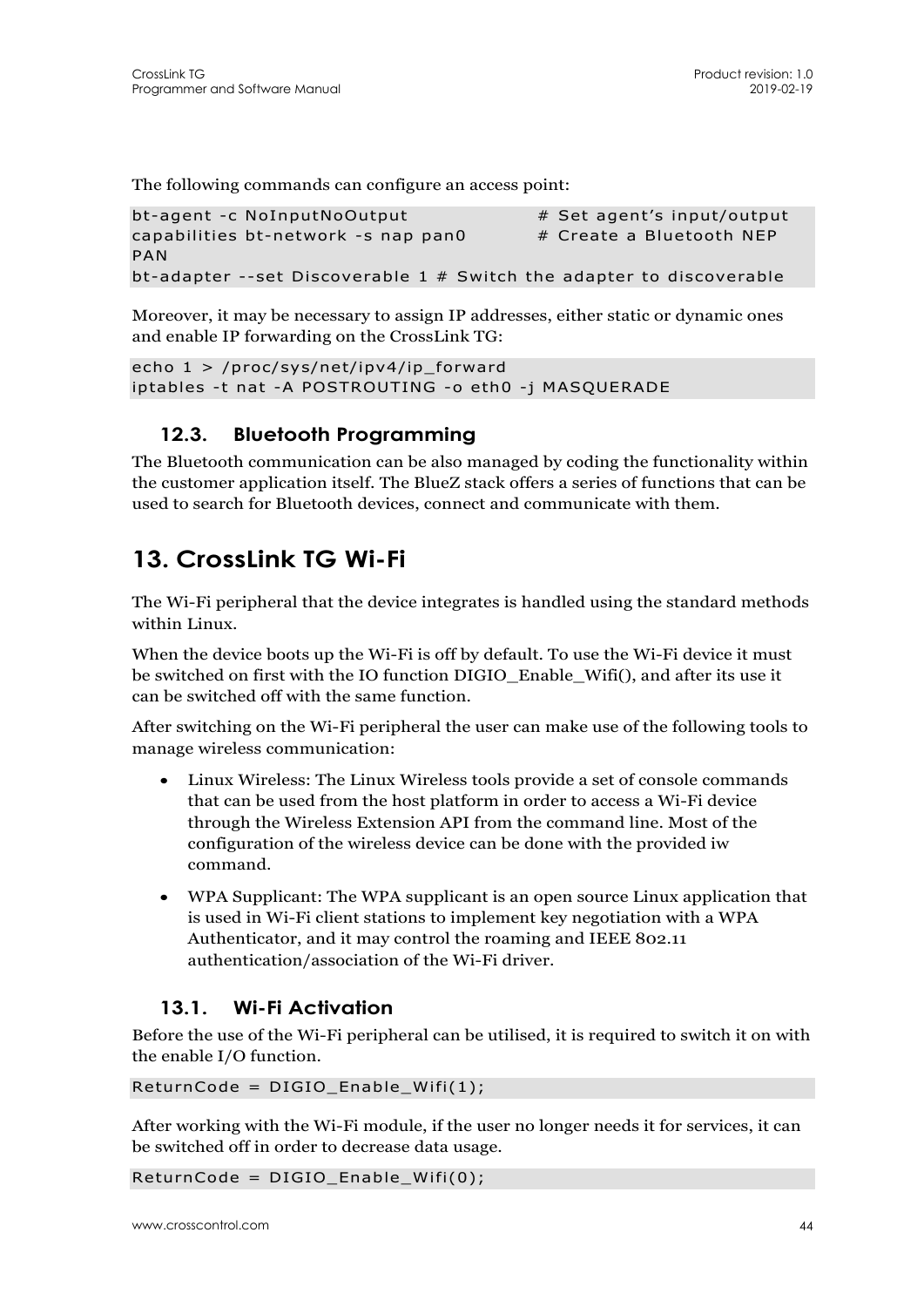To enable the mlano interface the command ip may be used.

root@arm:~# ip link set mlan0 up

### **13.2. Useful Wireless Commands**

Some useful commands are in the default file system in order to interact with the Wi-Fi module and its functionality. This section will show examples of how to perform the following operations using these commands:

- Enable the Wi-Fi network interface
- Connect to an unprotected network
- Assign an IP address using static configuration or DHCP.
- Verify the connection status using the ping command.
- Disconnect from the network.
- Connect to a WPA2 encrypted network.
- Disable device for power saving mode.

#### 13.2.1. iw

To get information about the status of the interface at any moment, use this command:

```
root@arm:~# iw mlan0 info
```
To scan the SSID around the unit:

```
root@arm:~# iw mlan0 scan
```
This command shows the APs with useful information like the ESSID, MAC address, signal level, encryption mode and the channel used.

This command can be used with the option connect, to connect to an open AP:

root@arm:~# iw mlan0 connect OWABS

With this command the mlan0 will associate with the AP. Check with the information option that the interface has connected successfully. Once the connection is established the interface mlan0 configuration can be done statically or dynamically.

To configure a static IP ip command can be used:

```
root@arm:~# ip addr add 192.168.1.100/24 dev mlan0
```
If the AP has connected to a DHCP server, it is a good idea to use the DHCP client to properly configure the connection:

root@arm:~# dhclient mlan0

To disconnect from the network use the disconnect option:

```
root@arm:~# iw mlan0 disconnect
```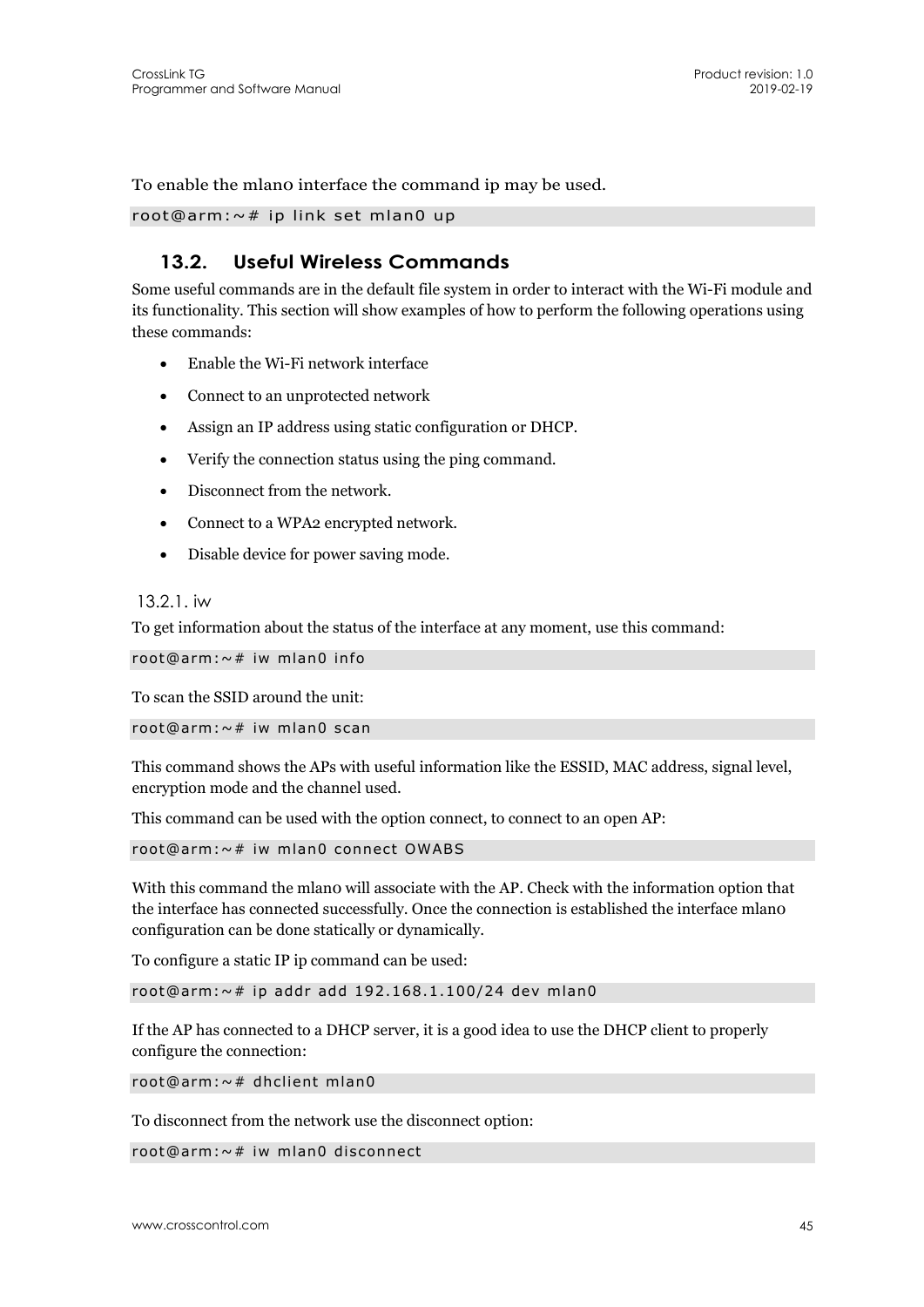With iw a power save mode can also be set. In power save mode, the device will sleep until either a host request to transmit data event or until there is buffered incoming data to fetch from the access point. In power save mode, the throughput performance will be slightly degraded and the response latency will depend on both the access point beacon interval and DTIM parameters. In most cases the access point is configured with 100 ms beacon interval and a DTIM interval of 1; this results in response times of around 100 ms. Depending on the application, the power consumption of the Wi-Fi device can be heavily reduced.

Device power save mode can be enabled using the iw command:

```
root@arm:~# iw mlan0 set power_save on
```
In power save mode data may be lost and the latency may increase significantly. When using the CrossLink TG as a gateway or using the Wi-Fi in hotspot mode, it is advised to avoid this mode and set it to off.

root@arm:~# iw mlan0 set power\_save off

The current power management configuration can be shown by issuing iw again:

```
root@arm:/etc# iw mlan0 get power_save Power save: off
```
## **13.3. WPA Supplicant**

The WPA supplicant can be configured to control the roaming and IEEE 802.11 authentication/association of the Wi-Fi. The configuration is usually performed in a configuration file, e.g. /etc/wpa\_supplicant.conf. It is also possible to directly issue commands to the WPA Supplicant, using a dedicated shell command, wpa\_cli. The usage of wpa\_cli is beyond the scope of this document.

This section will show examples of how to perform the following operations using WPA Supplicant.

- Connect to an unprotected network
- Connect to a WPA-PSK network with TKIP encryption
- Connect to a WPA2 network with CCMP encryption
- Connect to a WPA or WPA2 network with either TKIP or CCMP encryption

#### 13.3.1. Connecting to an open network

To simply instruct the WPA Supplicant to connect to any unencrypted network with ssid OWASYSBS, the following configuration file should be sufficient:

```
ctrl_interface=/var/run/wpa_supplicant network={ 
ssid="OWASYSBS" 
key_mgmt=NONE 
}
```
The path to the configuration file and the interface name (mlan0) should then be passed as parameters when starting the WPA Supplicant:

#### \$ wpa\_supplicant -imlan0 -c /etc/wpa\_supplicant.conf -B

-imlan0 to use interface owl0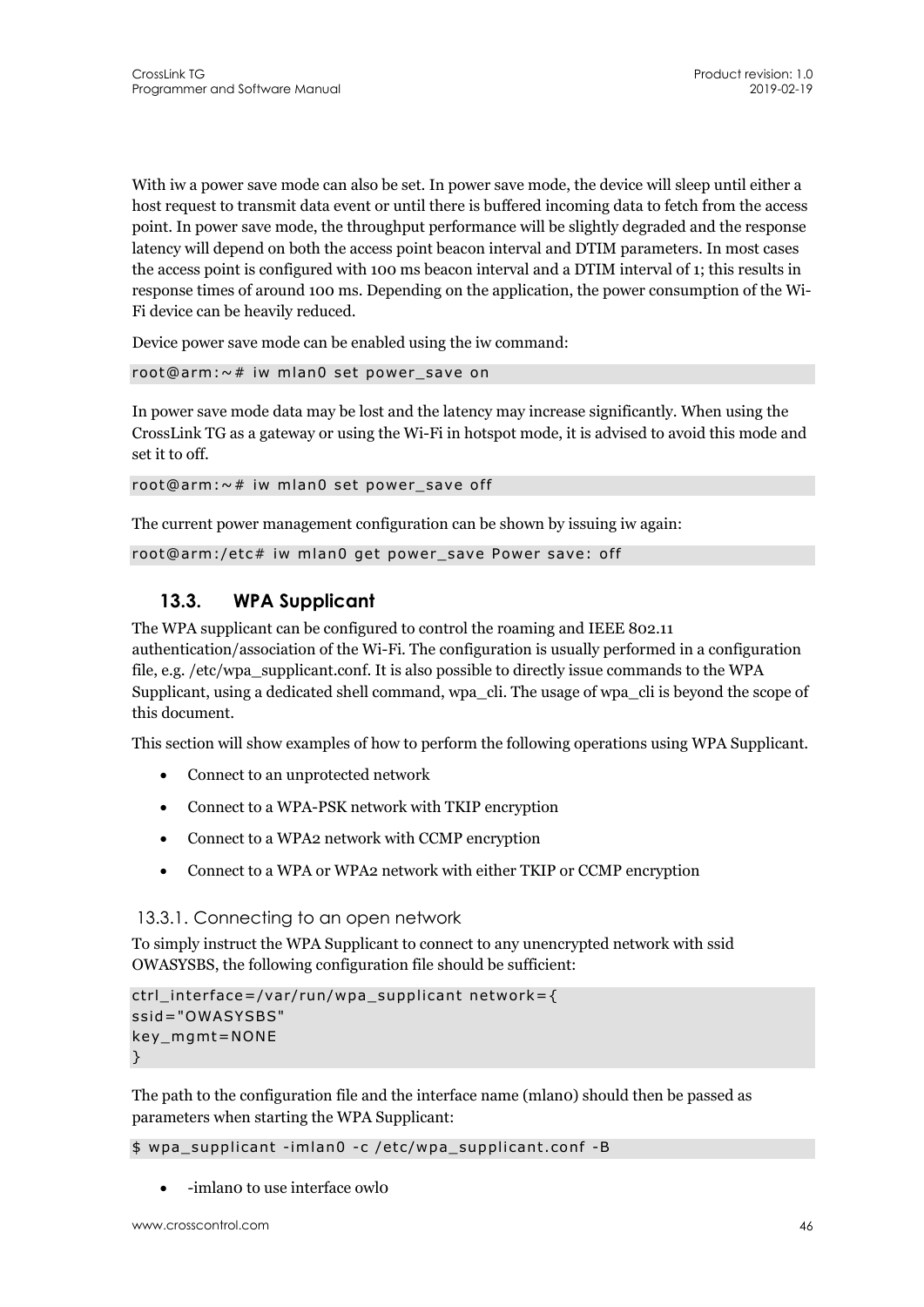- -c option is set to tell the command what configuration file to look at
- $\bullet$  -B is set to run in the background

The WPA Supplicant will now periodically scan for networks until one that matches the configuration is found. Once found, a connection will be established. The WPA Supplicant will also handle reconnection if the connection is lost.

Note that the WPA Supplicant configuration can hold several networks and the WPA Supplicant will choose and roam amongst them. However, most importantly, the WPA supplicant implements the key negotiation with WPA Authenticators.

#### 13.3.2. Connecting to a WPA-PSK Network with TKIP Encryption

To connect to a network using WPA key management and TKIP encryption, the following network configuration can be specified in the configuration file:

```
network={ ssid="OWASYSBS" 
key_mgmt=WPA-PSK group=TKIP pairwise=TKIP proto=WPA 
psk="owasyswirelesskey" 
}
```
The key configured on the access point should be owasyswirelesskey. To force the WPA Supplicant to re-read its configuration file wpa\_cli may be used.

```
$ wpa cli reconfigure
```
The interface configuration may be done in the same way as with open connections, checking the status with iw command and getting an IP with dhclient or setting it statically with ip.

#### 13.3.3. Connecting to a WPA2 Network with CCMP Encryption

To connect to a network using the WPA2 protocol and CCMP encryption, the following network configuration can be specified in the configuration file:

```
network={ ssid="OWASYSBS" 
key_mgmt=WPA-PSK group=CCMP pairwise=CCMP proto=WPA2 
psk="owasyswirelesskey" 
}
```
#### 13.3.4. Connecting to a WPA or WPA2 Network with either TKIP or CCMP Encryption

Note that several encryption parameters can be specified on a single line, allowing connections to a specific ssid using a range of encryption methods. The configuration file below should allow connections to the OWASYSBS access point regardless of whether the WPA or WPA2 protocol is used or whether CCMP or TKIP is used for pairwise and group key encryption. The actual encryption method used will be the most secure one that is supported by the access point.

```
network={ ssid="OWASYSBS" 
key_mgmt=WPA-PSK group=TKIP CCMP pairwise=TKIP CCMP proto=WPA WPA2 
psk="owasyswirelesskey" 
}
```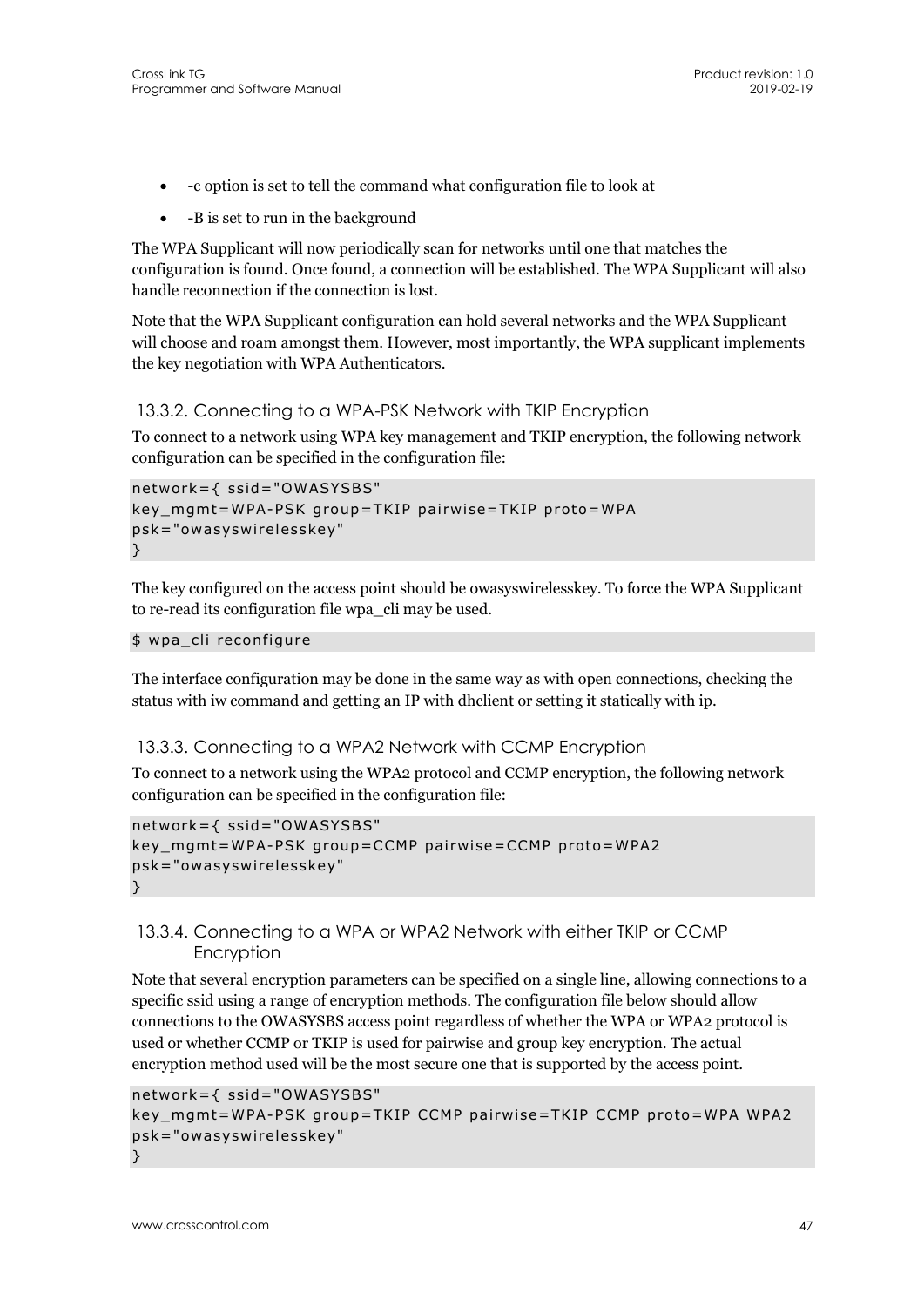#### **13.4. CrossLink TG Wi-Fi AP**

The Wi-Fi module can be set as master to work as AP, so that Wi-Fi clients can connect to the CrossLink TG working as an AP. To set the unit to this mode, first some tools must be installed, and after their configuration, activated.

First enable the Wi-Fi module with I/O function DIGIO\_Enable\_Wifi(), or from the command line with "Start\_BT\_WiFi"

#### # Start\_BT\_Wifi 1

The tools that must be installed are "hostapd" to set the Wi-Fi as AP and "dnsmasq" to serve network configuration with DHCP.

```
# apt-get install hostapd dnsmasq
```
After installing the tools, the configuration must be edited, so these services must be stopped.

```
# systemctl stop hostapd dnsmasq
```
The interface that is going to be used in master mode is "uap0". The hostapd service and the IP that can be edited in /etc/network/interfaces configuration file.

```
auto uap0 
iface uap0 inet static 
hostapd /etc/hostapd/hostapd.conf 
address 192.168.1.1 
netmask 255.255.255.0
```
Then the user may edit the configuration file of hostapd service, in /etc/hostapd/hostapd.conf.

```
ctrl_interface=/var/run/hostapd 
ctrl_interface_group=0 
interface=uap0 
driver=nl80211 
ssid=owasys 
ignore broadcast ssid=0
hw mode=g
channel=6 
macaddr_acl=0 
auth_algs=1 
wpa=2wpa_passphrase=owasys123456789 
wpa_key_mgmt=WPA-PSK 
rsn_pairwise=CCMP
```
In this configuration example, the AP is called "owasys" with password "owasys123456789". To change the mode, channel, encryption and other features, see the hostapd full description in https://w1.fi/hostapd/

In order to provide network configuration with DHCP, the dnsmasq configuration file must be edited to be in accordance with the one chosen for the interface uap0, in this example the IP 192.168.1.1 in the network 192.168.1.x. The configuration file of dnsmasq is in /etc/dnsmasq.conf

interface=uap0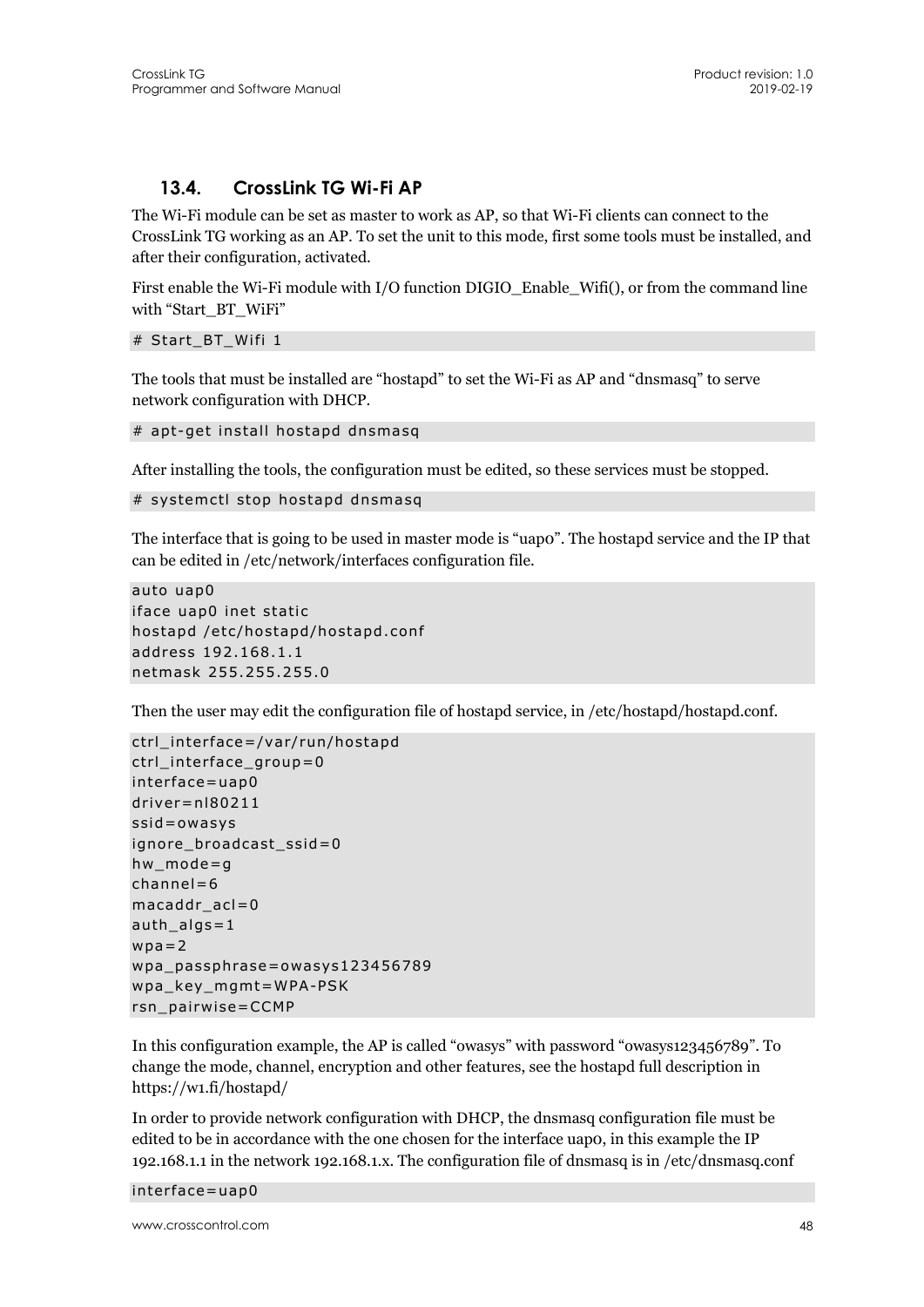except-interface=eth0 dhcp-range=192.168.1.2,192.168.1.20,12h

Now that tools and settings arr prepared, the networking service must be restarted, which will set the uap0 interface up and with it the hostapd service, and then the dnsmasq service.

```
root@arm:/home/debian# systemctl restart networking 
[80805.422247] get_channel when AP is not started 
[80805.456922] get_channel when AP is not started 
[80805.470097] get_channel when AP is not started 
[80805.496504] IPv6: ADDRCONF(NETDEV_UP): uap0: link is not ready 
[80805.623568] wlan: Starting AP 
[80805.706199] wlan: AP started 
[80805.709319] IPv6: ADDRCONF(NETDEV_CHANGE): uap0: link becomes ready 
[80805.737823] Set AC=3, txop=47 cwmin=3, cwmax=7 aifs=1 
[80805.756575] Set AC=2, txop=94 cwmin=7, cwmax=15 aifs=1 
[80805.776528] Set AC=0, txop=0 cwmin=15, cwmax=63 aifs=3 
[80805.796424] Set AC=1, txop=0 cwmin=15, cwmax=1023 aifs=7 
root@arm:/home/debian# systemctl start dnsmasq
```
This is valid to connect to the CrossLink TG from a mobile phone or tablet and to open a web site from an HTTP service running in the device itself. If the purpose is to get the CrossLink TG working as router to provide internet access using another interface, ppp0 from 3G module or eth0 from an Ethernet cabled connection, a few commands are still needed.

To enable routing on the device, uncomment this line in /etc/sysctl.conf

net.ipv4.ip\_forward=1

To enable the change in this configuration file, execute this command:

```
# sysctl --system
```
Finally, enable the iptables rule to forward the traffic to etho interface:

```
# iptables -t nat -A POSTROUTING -o eth0 -j MASQUERADE
```
## **14. System Re-initialisation**

If a problem occurs where parts of the platform stop responding or are functioning incorrectly, then each part can be reinitialised as follows.

### **14.1. GSM Module**

Close and boot the GSM module as follows:

```
GSM_Finalize(); 
//Initialize GSM 
if((ReturnCode = GSM_Initialize((void*)&Configuration))!= NO_ERROR) 
{ 
printf( "Error %d in GSM_Initialize()...\n", ReturnCode);
```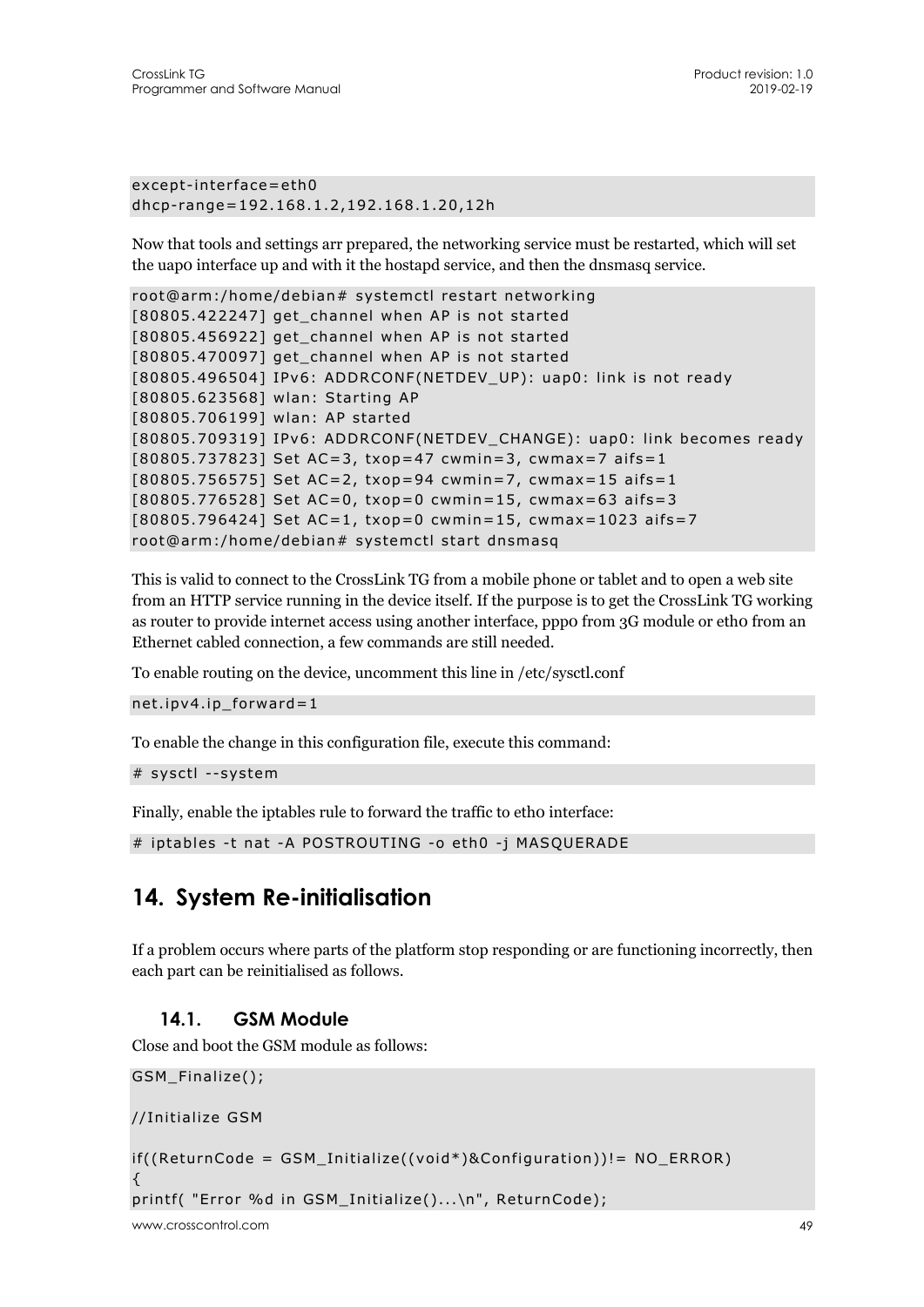```
} 
if( ( ReturnCode = GSM\_Start() ) != NO ERROR )
{ 
printf( "Error %d in GSM Start()...\n", ReturnCode);
}
```
If this does not resolve the problem then perform a complete system reboot.

## **14.2. GPS Module**

Stop and boot the GPS module as follows:

```
GPS_Finalize(); 
//Initialize GPS 
if((ReturnCode = GPS_Initialize((void*)&Configuration))!= NO_ERROR) 
{ 
printf( "Error %d in GPS_Initialize()...\n", ReturnCode); 
} 
if( ( ReturnCode = GPS_Start()) != NO_ERROR ) 
{ 
printf( "Error %d in GPS_Start()...\n", ReturnCode); 
}
```
If this does not resolve the problem then perform a complete system reboot.

### **14.3. USB and uSD**

uSD can be switched off and on with the following IO function: Switch the SD off:

```
ReturnCode = DIGIO_Set_SD_Card(0)
```
Switch the SD on

ReturnCode = DIGIO\_Set\_SD\_Card(1)

The USB can be switched on and off writing on the following file of the file system.

Switch the USB off:

echo 0 > /sys/kernel/debug/musb-hdrc.0.auto/softconnect

Switch the USB on:

echo 1 > /sys/kernel/debug/musb-hdrc.0.auto/softconnect

### **14.4. System Boot**

This will completely restart the whole system and is similar to removing power. During system boot the GSM and GPS modules are also reinitialised.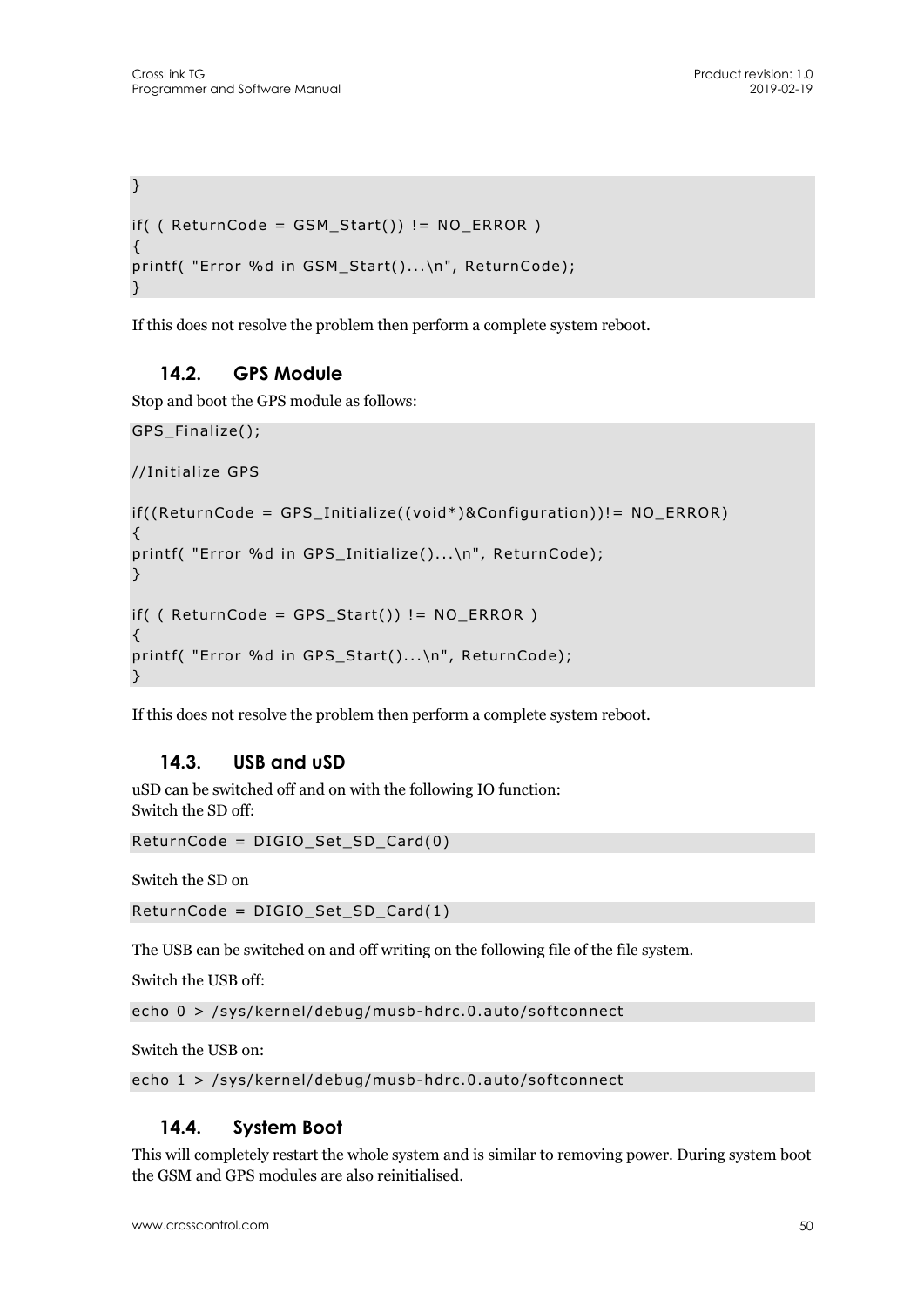The safest way to restart the unit is by starting a watchdog and then not setting it to cause the restart.

## **15. Watchdog**

There are two levels of watchdog functionality. By using systemd , the CrossLink TG provides full support for hardware watchdogs (as exposed in /dev/watchdog to userspace), as well as software watchdog support for individual system services.

## **15.1. Hardware Watchdog**

Leveraging the CPU hardware watchdog exposed at /dev/watchdog, if enabled, systemd will regularly ping the watchdog hardware. If systemd or the kernel stops, the watchdog will generate a hardware reset.

This type of watchdog can be enabled by setting the following options (they default to 0, i.e. no hardware watchdog use) in /etc/systemd/system.conf:

| $RuntimeWatchdogSec = X$  | // Set it to a value like 20s and the       |
|---------------------------|---------------------------------------------|
|                           | // watchdog is enabled. After 20s of no     |
|                           | // keep-alive pings the hardware will reset |
|                           | // itself                                   |
| $ShutdownWatchdogSec = Y$ | // It sets a timer to force reboot if       |
|                           | // shutdown hangs, adding extra             |
|                           | // reliability to the system reboot logic   |

The watchdog behavior can be checked by executing some of the following commands:

```
strace -p1 -s 500 -tt -eioctl -v 
tail -f /var/log/syslog | grep watchdog
```
### **15.2. Software Watchdog**

systemd exposes a watchdog interface for individual services so that they can also be restarted if they hang. This software watchdog logic can be configured for each service in the ping frequency and the actions to take.

To enable the software watchdog logic for a service, it is sufficient to simply set the type option to notify in the unit file:

```
# location: /etc/systemd/system/ [Unit] 
… [Service] 
… 
# In case if it gets stopped, restart it immediately Restart = always
# With notify Type, service manager will be notified # when the starting up has 
finished 
Type = notify
```
# Since Type is notify, notify only service updates # sent from the main process of the service NotifyAccess= all

NotifyAccess option can be "none", "main", or "all: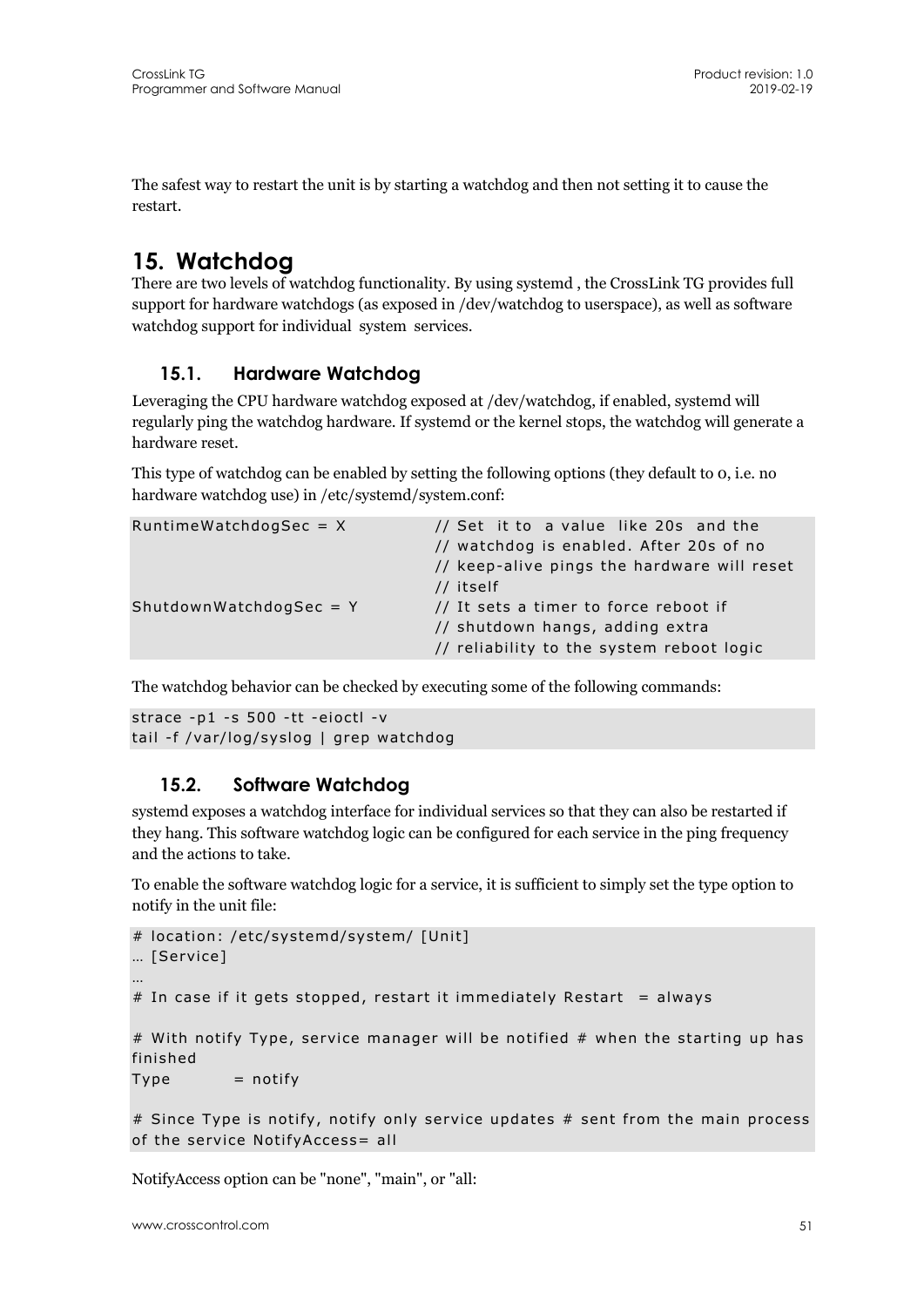- none (default): ignores all messages.
- main: systemd will listen to notifications only from the main process.
- all: systemd will listen to notifications from forked processes.

To configure the timeout of an application wherein a watchdog is to be loaded, it is necessary to set the WatchdogSec option in the systemd unit definition. Certain options in the unit definition allow the user to configure settings, such as whether the service shall be restarted and how often, and what to do if it then still fails:

- To enable automatic service restarts on failure set Restart=on-failure for the service
- To configure how many times a service shall be attempted to be restarted use the combination of StartLimitBurst and StartLimitInterval which allows the user to configure how often a service may restart within a time interval. If that limit is reached, a special action can be taken, which is configured with StartLimitAction:
- none (default): the service simply remains in the failure state without any further attempted restarts.
- **reboot:** reboot attempts a clean reboot.
- reboot-force: it will not actually try to cleanly shutdown any services, but immediately kills all remaining services and unmounts all file systems and then forcibly reboots.
- reboot-immediate: it does not attempt to kill any process or unmount any file systems. Instead it just hard reboots the machine without delay (like a reboot triggered by a hardware watchdog).

Below is an example unit file which will automatically be restarted if it has not pinged systemd for longer than 30s or if it fails otherwise. If it is restarted this way more often than 4 times in a 5min period a new action is taken and the system is quickly rebooted, with all file systems being clean when it boots again.

| [Unit]                                |                                             |
|---------------------------------------|---------------------------------------------|
| Description=My owa4x daemon           |                                             |
| [Service] ExecStart=/usr/bin/myowa4xd |                                             |
| WatchdogSec=30s                       | // The desired failure latency: it will     |
|                                       | // cause the service to enter a failure     |
|                                       | // state as soon as no keep-alive ping is   |
|                                       | // received within the configured interval. |
| Restart=on-failure                    | // Application reset                        |
| // RestartSec=                        | // Configures the time to sleep before      |
|                                       | // restarting a service (as configured with |
|                                       | // Restart=). Takes a unit-less value in    |
|                                       | // seconds, or a time span value such as    |
|                                       | // "5min 20s". Defaults to 100ms.           |
| StartLimitInterval=5min               |                                             |
| $StartLimitBurst = 4$                 |                                             |
| StartLimitAction=reboot-force         | // system reset as a fallback measure in    |
|                                       | // response to multiple unsuccessful        |
|                                       | // application resets                       |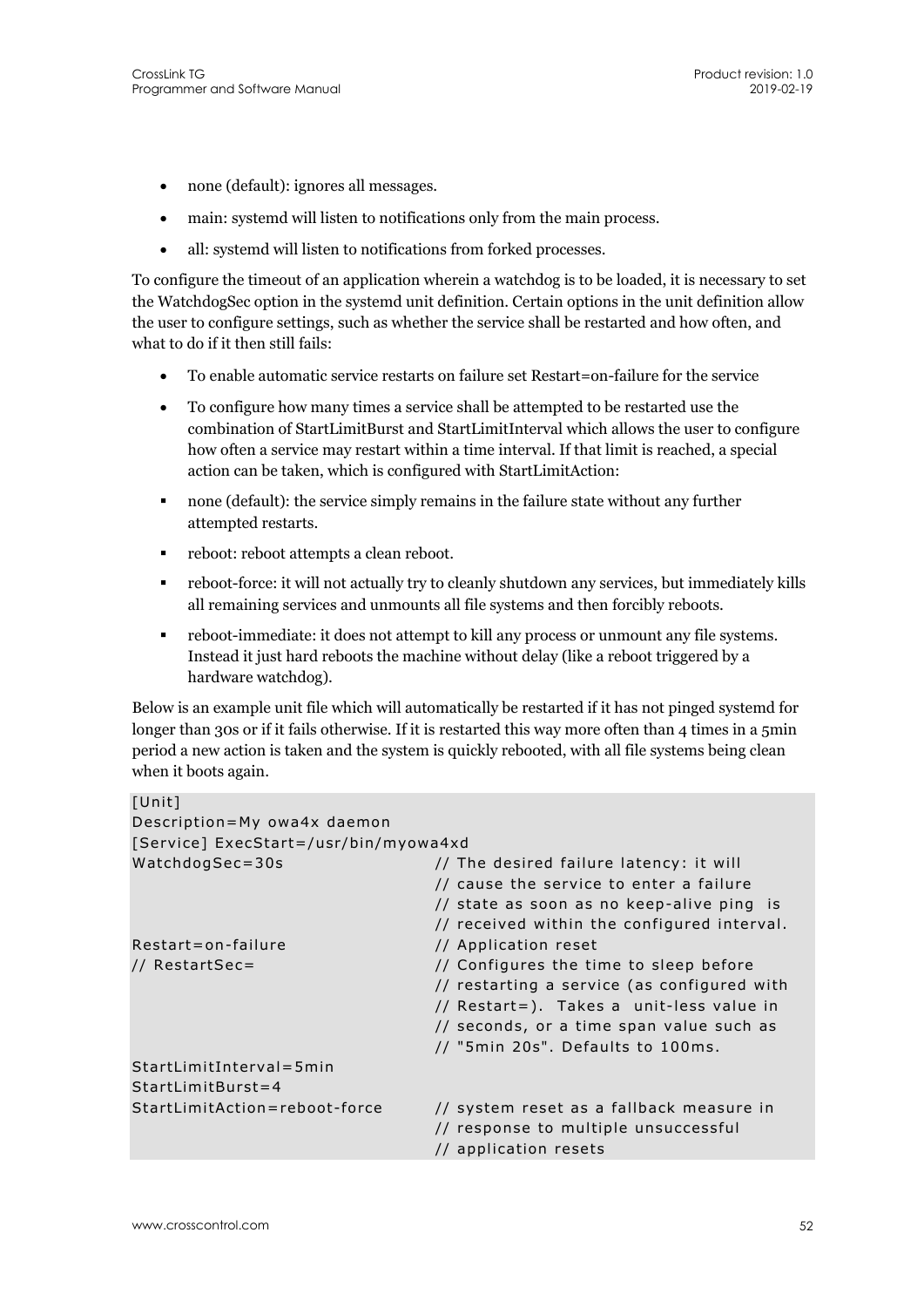15.2.1. Software Implementation Overview

This section uses C program examples to illustrate how to add watchdog logic to individual services. However, the so-called systemd notification protocol (sd\_notify) is also implemented in other programming languages (e.g., sdnotify implementation in Python).

The watchdog functionality is accessible for the user application by using libsystemd, which, after including the header file of the library, can be dynamically linked at the time of compilation using the -lsystemd option. Legacy code can be patched to support the systemd watchdog logic pointed out above as is shown below.

```
#include <systemd/sd-daemon.h>
```
Before performing any actions over the watchdog mechanism, the user must retrieve the watchdog timer by reading the WATCHDOG\_USEC environment variable without error.

```
// watchdog initialization 
char *wdtTimer = qetenv("WATCHDOG USEC"); if(!wdtTimer) {
/* No WATCHDOG_USEC set */ 
… 
} 
// It is possible to reset WATCHDOG_USEC value during runtime 
// through the following code 
sd_notify(0, "WATCHDOG_USEC=20000000")
```
Then, the watchdog must be initialised, and the service should call sd\_notify regularly (e.g., every half of the interval) with "WATCHDOG=1". If the watchdog is not restarted before the set WATCHDOG\_USEC time elapses then the service will reset.

```
// watchdog initialization
```

```
if (sd_notify(0, "READY=1")<0){ printf("Systemd WD startup error"); 
} 
… 
// watchdog restarting 
if (sd_notify(0, "WATCHDOG=1")<0) { printf("Error notifying watchdog 
service"); 
}
```
Option "STOPPING=1" allows the service to tell the service manager that it is beginning its shutdown.

```
// Stopping the service 
if (sd_notify(0, "STOPPING=1")<0){ printf("Error stopping watchdog service"); 
}
```
## 15.2.2. Reboot

An example in C code based on the reboot() system call:

```
www.crosscontrol.com 53
#include <linux/reboot.h> #include <sys/reboot.h> #include <signal.h> #endif 
… 
sync(); if(reboot(LINUX_REBOOT_CMD_RESTART) != 0) {
```